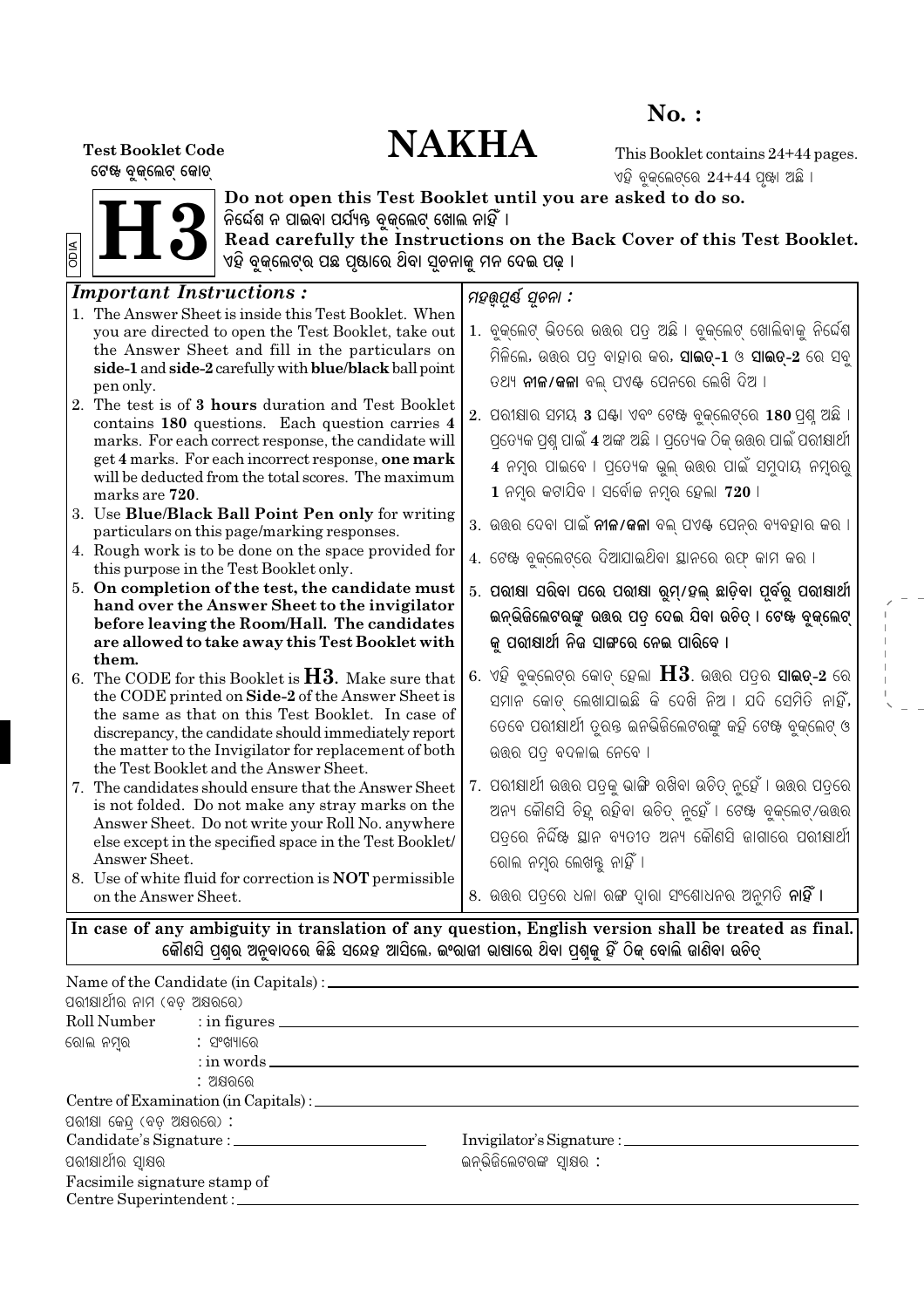ନିମ୍ନରେ ଏକ ପ୍ରତିରୋଧୀର ବର୍ଷର ସାଙ୍କେତିକ ଚିହୁ ଦର୍ଶାଯାଇଛି :  $\mathbf{1}$ .



ଏହାର ପ୍ରତିରୋଧୀତା ଓ ସହନଶୀଳତାର ମୂଲ୍ୟ ଯଥାକ୍ରମେ :

- $470 \Omega, 5\%$  $(1)$
- $(2)$  $470 \text{ k}\Omega, 5\%$
- $(3)$  $47 \text{ k}\Omega$ , 10%
- $4.7 \text{ k}\Omega, 5\%$  $(4)$
- ଆଦ୍ୟବିନ୍ଦୁ ଦେଇ  $\,3\, \hat{i}\, \, {\rm N}\,$  ପରିମାଣର ବଳ,  $\,2\, \hat{k}\, \, {\rm m}\,$ ହିତି ଦିଶାଙ୍କ  $2.$ ଥିବା କଣିକା ଉପରେ ପ୍ରୟୋଗ କରାଗଲେ (ଟର୍କ) ଘର୍ଷ୍ନ ଶକ୍ତିର ମଲ୍ୟ ନିର୍ଦ୍ଧାରଣ କର ।
	- $6k$  N m  $(1)$
	- $6i$  N m  $(2)$
	- $6\hat{j}$  N m  $(3)$
	- $-6i$  N m  $(4)$
- ଏକ ସମବର୍ତ୍ତଳ 249 kPa ଚାପ ଓ  $27^{\circ}\text{C}$  ତାପମାତାର ଉଦ୍ଯାନ  $3.$ ଗ୍ୟାସ୍ ଧାରଣ କରେ ।

ଏହାର ସାନ୍ଦତା ଅଟେ : ( $R = 8.3$  J mol $^{-1}$  K $^{-1}$ )

- $0.02 \text{ kg/m}^3$  $(1)$
- $(2)$  $0.5 \text{ kg/m}^3$
- $0.2 \text{ kg/m}^3$  $(3)$
- $(4)$  $0.1 \text{ kg/m}^3$
- 'A' ଓ 'B' ଦୁଇଟି ସମବର୍ଜୁଳ ସମାନ ଧାରିତା ଥାଇ ଏକ ଷ୍ପ୍କକ୍  $\overline{4}$ . କରିଆରେ ଉଭୟଙ୍କ ସହ ଯୋଡିଦେଲେ । ସାଧାରଣ ତାପମାତ୍ରା ଓ ଚାପରେ ' $A$ ' ସମବର୍ତ୍ତଳ ଏକ ଆଦର୍ଶ ଗ୍ୟାସ୍ ଧାରଣ କରେ । ' $B$ ' ସମବର୍ତ୍ତଳକୁ ସମ୍ପୂର୍ଣ୍ଣ ଭାବେ ଖାଲି କରାଯାଏ । ଏହି ସମୁଦାୟ ପଦ୍ଧତିକୁ ତାପୀୟ ଭାବେ କ୍ରପରିବାହୀ କରାଗଲା । ହଠାତ୍ ଷ୍ଟପ୍କକ୍ଟି ଖୋଲିଗଲା । ଏହି ପ୍ରଶାଳୀଟି :
	- ସମଚାପୀୟ  $(1)$
	- $(2)$ ସମତାପୀୟ
	- $(3)$ ୠଵତାପୀୟ
	- ସମଆୟତନୀୟ  $(4)$

ଅତି ସାମାନ୍ୟ ବୟୁତ୍ ଓ 1 ମି. ଦୈର୍ଘ୍ୟ ବିଶିଷ୍ଟ ଏକ ଦୃଢ ଦ୍ୟର ଦ୍ର ପାତ୍ତରେ 5 kg ଓ 10 kg ବୟୁତ୍ୱ ଥିବା ଦ୍ରଚି କଣିକା ସଂଯକ୍ତ କରାଯାଇଛି ।

ଏହି ପଦ୍ଧତିର 5 kg ବସ୍ତୁତ୍ୱ ଥିବା କଣିକା ଠାରୁ ବସ୍ତୁତ୍ୱ କେନ୍ଦ୍ରର ଦ୍ରତା ଅଟେ (ପାଖାପାଖି)

- 80 cm  $(1)$
- $(2)$  $33 \text{ cm}$
- $50 \text{ cm}$  $(3)$
- 67 cm  $(4)$
- ଏକ ରଶ୍ମି ଆପତନ କୋଣ  $\lq i$ 'ରେ ଏକ କ୍ଷୁଦ୍କୋଣୀ ପିକିମ୍ $($ ପିକିମ୍  $6.$ କୋଣ 'A' ଥାଇ)ର ଏକ ପୃଷ୍ଠରେ ଆପତନ ହୋଇ ଏହାର ବିପରୀତ ପ୍ରଷ୍ଠ ଲୟ ଭାବେ ବାହାରି ଯାଏ । ଯଦି ପ୍ରଜିମର ପ୍ତିସରଣାଙ୍କ  $\mu'$  ହୁଏ, ତାହା ହେଲେ ଆପତନ କୋଣ ପାଖାପାଖୁ ସମାନ ହେବ :

(1) 
$$
\frac{\mu A}{2}
$$
  
(2) 
$$
\frac{A}{2\mu}
$$
  
(3) 2A

- $(3)$  $\mathbf{H}$
- $(4)$  $\mu A$
- ପୃଥିବୀ ପୃଷରେ ଏକ ପଦାର୍ଥର ଓକନ*ୀ* 2 N ଅଟେ । ପୃଥିବୀର 7. ବ୍ୟାସାର୍ଦ୍ଧର ଅର୍ଦ୍ଧେକ ସହିତ ସମାନ ଉଚ୍ଚତାରେ, ଏହି ପଦାର୍ଥ ଉପରେ, ମାଧ୍ୟାକର୍ଷଣଚ୍ଚନିତ ବଳ କେତେ ହେବ ?
	- 24 N  $(1)$
	- 48 N  $(2)$
	- $(3)$ 32 N
	- $(4)$ 30 N
- $599$  ସୁଗାହୀତା ଥିବା ଏକ ଲୌହ ଦଣ୍ଡକୁ  $1200 \text{ A m}^{-1}$  ଯୁକ୍ତ 8. ଏକ ଚୃ୍ୟକୀୟ କ୍ଷେତ୍ରେ ଭର୍ତ୍ତି କରାଗଲା । ଏହି ଲୌହ ଦଶ୍ଚର ପାରଗମ୍ୟତା ଅଟେ :

 $(\mu_0 = 4\pi \times 10^{-7} \text{ T m A}^{-1})$ 

- $2.4\pi \times 10^{-7}$  T m A<sup>-1</sup>  $(1)$
- $2.4\pi \times 10^{-4}$  T m A<sup>-1</sup>  $(2)$
- $8.0 \times 10^{-5}$  T m A<sup>-1</sup>  $(3)$
- $2.4\pi \times 10^{-5}$  T m A<sup>-1</sup>  $(4)$

### **ODIA**

5.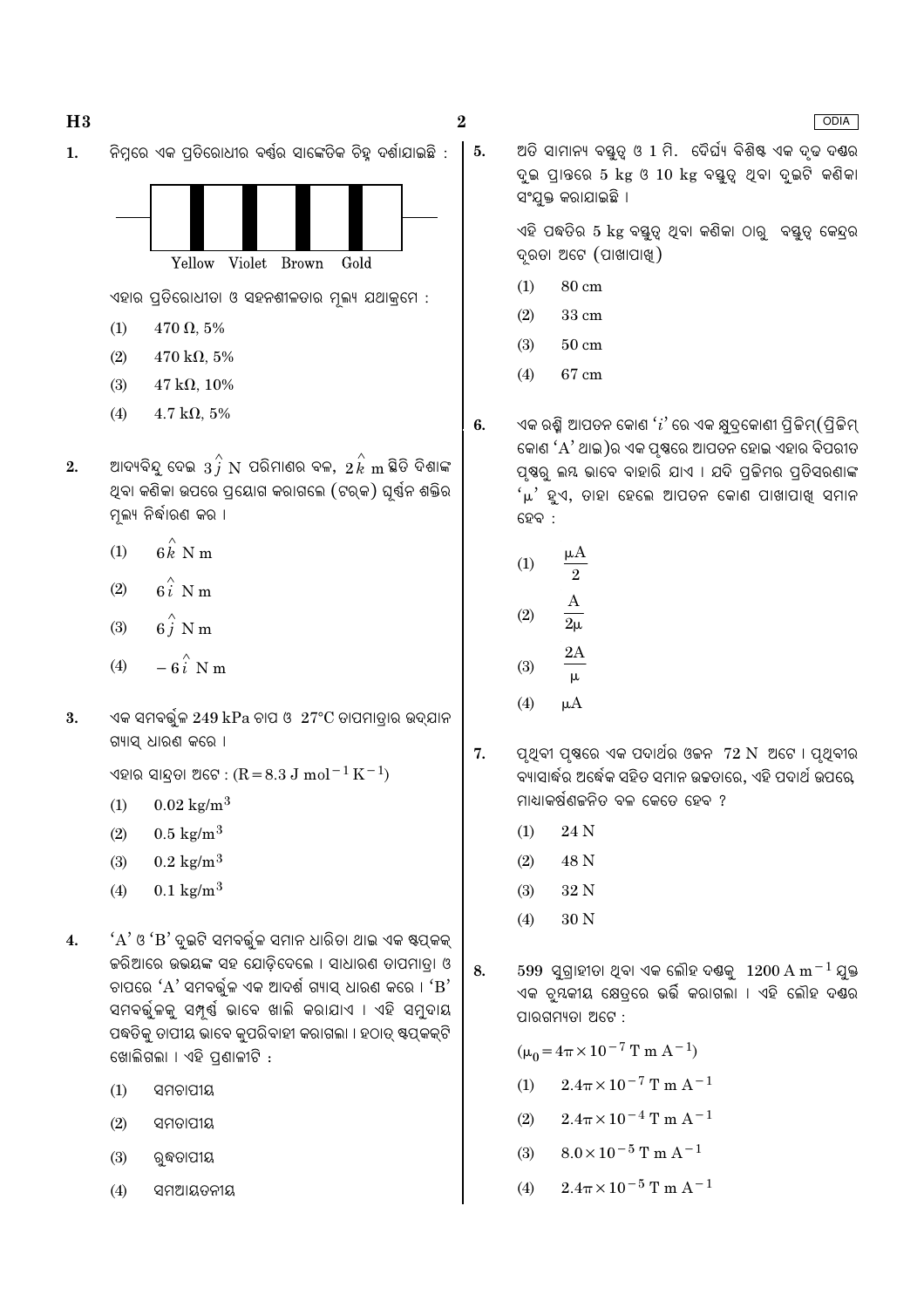- $\bf{3}$
- ଟାଞ୍ଜିଷ୍ରର କିୟାଶୀଳତା ପାଇଁ ନିମ୍ନ ଲିଖତ କେଉଁ ଉକ୍ତିଟି  $\mathbf{Q}$ **ିକ** ?
	- ବେସ୍ ଅଞ୍ଚଳ ଅତି ପତଳା ଓ ହାଲ୍କା ଅବଲେପନ ହେବା  $(1)$ ଉଚିତ ।
	- ବେସ୍, ଉହର୍କକ ଓ ସଂଗ୍ହକ ଅଞ୍ଚଳଗୁଡ଼ିକ ସମାନ  $(2)$ ଅବଲେପନ ସାନ୍ଦତା ବିଶିଷ୍ଟ ହେବା ଉଚିତ ।
	- ବେସ୍, ଉହର୍ଚ୍ଚକ ଓ ସଂଗ୍ରହକ ଅଞ୍ଚଳଗୁଡ଼ିକର ସମାନ ଆକାର  $(3)$ ହେବା ଉଚିତ ।
	- ଉଭୟ ଉହର୍ଚ୍ଚକ ସନ୍ଧି ଏବଂ ସଂଗ୍ହକ ସନ୍ଧି ଅଗ୍ଦିଶିକ  $(4)$ ବାୟସ୍ଢ଼ ।
- $20 \, \text{W/cm}^2$  ର ହାରାହାରି ଅଭିବାହ ଥିବା ଏକ ଆଲୋକ,  $10.$  $20 \text{ cm}^2$  ପୃଷ ତଳରେ ଏକ ଅପ୍ରତିଫଳିତ ପୃଷ ଉପରେ ଠିକ୍ ଲୟ ଭାବେ ଆପତନ ହୁଏ । ଏକ ମିନିଟର ସମୟ ବ୍ୟବଧାନ ମଧ୍ୟରେ ଏହି ପୃଷ୍ଠ ଉପରେ କେତେ ପରିମାଣର ଶକ୍ତି ଗୃହଣ କରିବ :
	- $(1)$  $48 \times 10^3$  J
	- $10 \times 10^3$  J  $(2)$
	- $12\times10^3$  J  $(3)$
	- $(4)$  $24\times10^3$  J
- ଏକ କ୍ଷୁଦ୍ର ବୈଦ୍ୟୁତିକ ଦ୍ଧୁବର ଦ୍ଧୁବ ଆଘୃଷ୍ 11.  $16 \times 10^{-9}$  C m ଅଟେ । ଦ୍ୱିଧୁବର ଅକ୍ଷ ସହିତ 60° କୋଣରେ ସ୍ୟି ହେଉଥିବା ଏକ ରେଖା ଉପରେ, ଦୃିଧୁବର କେନ୍ଦ୍ବିନ୍ଦୁ ଠାରୁ 0.6 m ଦୂରତାରେ ଥିବା ଏକ ବିନ୍ଦୁ ଉପରେ ଦୃଧୁବ ଯୋଗୁଁ ସ୍<del>ଷ୍ଟି</del> ହେଉଥିବା ବୈଦ୍ୟୁତିକ ବିଭବ ଅଟେ :

$$
\left(\frac{1}{4\pi\epsilon_0} = 9 \times 10^9 \text{ N m}^2/\text{C}^2\right)
$$

- $(1)$ ଶୁନ୍
- $(2)$ 50<sub>V</sub>
- $(3)$ 200 V
- 400 V  $(4)$
- ଏକ ଟାଓ୍ୱାରର ଶୀର୍ଷରୁ ବଲ୍ଟିଏ  $20 \, \text{m/s}$  ପରିବେଗରେ ଲୟ 12. ଭାବରେ ତଳକୁ ଫୋପଡ଼ା ହେଲା । କିଛି ସମୟ ପରେ ଏହା  $80 \text{ m/s}$  ପରିବେଗରେ ଭ୍ରମିକୁ ଆଘାତ କଲା । ଟାଓ୍ନାର୍ଟିର ଉଚ୍ଚତା ଅଟେ ( $g = 10 \text{ m/s}^2$ )
	- $(1)$  $300 \text{ m}$
	- $(2)$ 360 m
	- $(3)$ 340 m
	- $(4)$ 320 m
- 13. ଏକ ମିଟର ବିକ୍ରର ବାମପଟ ଶ୍ୱନ୍ୟସ୍ଥାନରେ ଏକ ପ୍ରତିରୋଧୀ ତାରକ୍ ସଂଯୋଗ କରାଯିବାରୁ ଏହା ଦକ୍ଷିଣପଟ ଶ୍ୱନ୍ୟସ୍ଥାନରେ ଥିବା  $10\ \Omega$ ବିଶିଷ୍ଟ ଏକ ପ୍ରତିରୋଧୀକ୍ ଏକ ବିନ୍ଦରେ ସନ୍ତ୍ଳନ କରେ, ଯେଉଁ ବିନ୍ଦୁଟି ମିଟର ବିକ୍ର ତାରକୁ  $3:2$  । ଅନୁପାତରେ ଭାଗକରେ । ଯଦି ପ୍ତିରୋଧୀ ତାରର ଦୈର୍ଘ୍ୟ  $~1.5~\mathrm{m}$  ହଏ, ତାହାହେଲେ  $1~\Omega$ ପ୍ତିରୋଧୀ ଥବା ତାରର ଦୈର୍ଘ୍ୟ ଅଟେ :
	- $1.5 \times 10^{-2}$  m  $(1)$
	- $1.0 \times 10^{-2}$  m  $(2)$
	- $1.0 \times 10^{-1}$  m  $(3)$
	- $1.5\times10^{-1}\,\mathrm{m}$  $(4)$
- ୟୁରାନିୟମ୍ ଆଇସୋଟୋପ୍  $^{235}_{\ 92}{\rm U}$  ସହ ଏକ ନିୟୁଟ୍ରନ୍ର ସଂଘାତରୁ 14. ଉପୂନ୍ନ ହେଉଥିବା ଉପାଦାନ ହେଲା  $^{89}_{36}\rm{Kr}$ , ତିନୋଟି ନିୟୁଟ୍ନ୍ ଓ
	- $^{103}_{\phantom{1}36}\mathrm{Kr}$  $(1)$
	- $^{144}_{\ 56}$ Ba  $(2)$
	- $^{91}_{40}Zr$  $(3)$
	- $^{101}_{36}\mathrm{Kr}$  $(4)$
- $50\,$  cm ଦୈର୍ଘ୍ୟ ଓ  $100\,$  ଘେରା ଧାରଣ କରିଥିବା ଏକ ଲୟା 15. ସୋଲେନଏଡ଼୍ 2.5 A ର ବିଦ୍ୟୁତ୍ ସ୍ରୋତ ବହନ କରେ । ସୋଲେନଏଡ୍ର କେନ୍ଦ୍ରେ ଚ୍ୟକୀୟ କ୍ଷେତ୍ର ଅଟେ :

$$
(\mu_0 = 4\pi \times 10^{-7} \text{ T m A}^{-1})
$$

- $3.14 \times 10^{-5}$  T  $(1)$
- $(2)$  $6.28 \times 10^{-4}$  T
- $(3)$  $3.14 \times 10^{-4}$  T
- $6.28 \times 10^{-5}$  T  $(4)$
- 16. ଏକ ଏକକ ପାରମାଣବିକ ଗ୍ୟାସ୍ର ହାରାହାରି ତାପୀୟ ଶକ୍ତି ଅଟେ  $(k_B - \epsilon)$ କାଲକମ୍ୟାନ୍ ଛିରାଙ୍କ ଓ T=ପରମ ତାପମାତ୍ରା) (ଆବ୍ସଲିୟୁଟ ଟେମ୍ପେରେଚର) :
	- $k_BT$  $(1)$  $\frac{1}{2}$   $\frac{3}{2}$  $\rm k_BT$  $(2)$  $(3)$  $k_BT$
	- $rac{5}{2}$  k<sub>B</sub>T  $(4)$

r ବ୍ୟାସାର୍ଦ୍ଧ ବିଶିଷ୍ଟ ଏକ କୈଶିକ ନଳୀକୁ ପାଣିରେ ବୁଡ଼ାଇବାରୁ, 17. ଏହି ନଳୀରେ ପାଣିର ଉଚ୍ଚତା h ଉଚ୍ଚତାକୁ ଉଠିଯାଏ । ଏହି କୈଶିକ ନଳୀରେ ପାଣିର ବୟୁତ୍ୱ 5 g ଅଟେ ।  $2r'$  ବ୍ୟାସାର୍ଦ୍ଧ ବିଶିଷ୍ଟ ଅନ୍ୟ ଏକ କୈଶିକ ନଳୀ ପାଣିରେ ବୃଡ଼ାଗଲେ, ଏହି ନଳୀରେ କେତେ ବୟୁତ୍ର ପାଣି ଉପରକ୍ର ଉଠିବ ?

- $20.0 g$  $(1)$
- $(2)$  $2.5 g$
- $5.0 g$  $(3)$
- $(4)$  $10.0 g$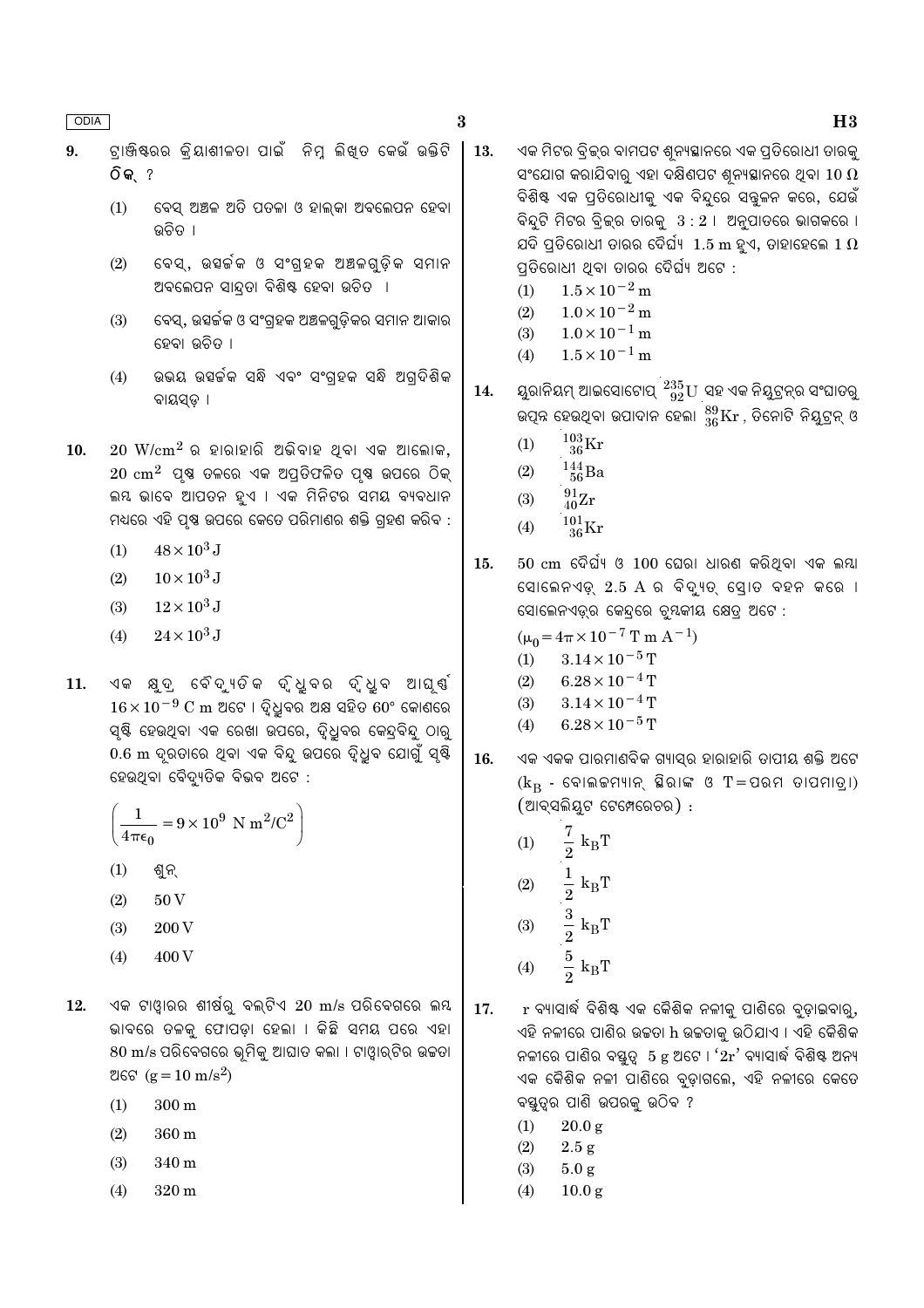- ଏକ ବିଦ୍ୟୁତ୍ ଚ୍ୟକୀୟ ତରଙ୍ଗର ତୀବ୍ତାରେ ବୈଦ୍ୟତିକ କ୍ଷେତ୍ 18. ଓ ଚ୍ୟକୀୟ କ୍ଷେତ୍ର ଅବଦାନର ଅନୁପାତ ଅଟେ ( $c = \widehat{q}$ ଦ୍ୟୁତ୍ ଚ୍ୟକୀୟ ତରଙ୍ଗର ବେଗ)
	- $1 : c<sup>2</sup>$  $(1)$
	- $(2)$  $c:1$
	- $(3)$  $1:1$
	- $(4)$  $1:$  c
- କଳ୍ପନା କରାଯାଉ 600 nm ତରଙ୍ଗ ଦୈର୍ଘ୍ୟର ଆଲୋକ ଏକ ତାରାରୁ 19. ଆସୁଅଛି । ଏକ ଟେଲିୟୋପ୍ ଯାହାର ଅଭିଦୃଶ୍ୟକ(ଅବ୍କେକ୍କିଭ୍)ର ବ୍ୟାସ 2 m ଅଛି । ଏହି ଟେଲିସ୍କୋତ୍ପର ବିଭେଦନର(ରିଚ୍ଚୋଲ୍ୟସନ୍) ସୀମା ଅଟେ :
	- $6.00 \times 10^{-7}$  rad  $(1)$
	- $(2)$  $3.66 \times 10^{-7}$  rad
	- $1.83 \times 10^{-7}$  rad  $(3)$
	- $(4)$  $7.32 \times 10^{-7}$  rad
- ଏକ ଦୃଢ ଭାର ବହନ କର୍ଥିବା ବୟୁରୁ $($ ରିକିଡ଼୍ ସପୋର୍ଟ $)^\prime\mathrm{L}^\prime$ 20. ଦୈର୍ଘ୍ୟ ଓ 'A' ପ୍ରସ୍ଥଳ୍ପେଦ କ୍ଷେତ୍ରଫଳ ଥିବା ତାରଟିଏ ଝୁଲାଗଲା । ଏହାର ମୁକ୍ତ ପ୍ରାନ୍ତରୁ ' $\text{M}^\prime$  ବ୍ୟୃତ୍ ଝୁଲାଇବାରୁ ତାରର ଦୈର୍ଘ୍ୟ  $L_1$  କ୍ ପରିବର୍ତ୍ତନ ହଏ । ୟଙ୍ଗ'ଙ୍କ ମଡ଼୍ୟଲସ୍ ପାଇଁ ବ୍ୟଞ୍ଜକଟି ଅଟେ $\cdot$ 
	- MgL  $(1)$  $A(L_1 - L)$  $MgL_1$  $\overline{c}$

$$
2) \quad \frac{1}{\text{AL}}
$$

$$
\begin{array}{cc}\n\text{(3)} & \frac{\text{Mg(L}_{1} - \text{L})}{\text{AL}} \\
\text{(4)} & \frac{\text{MgL}}{\text{AL}_{1}}\n\end{array}
$$

ଡ଼ି.ଏନ୍.ଏ.ରେ ଏକ ବନ୍ଧନୀକୁ ଭାଙ୍ଗିବା ପାଇଁ  $10^{-20}$  J ର ଶକ୍ତି 21. ଦରକାର । ଇଲେକ୍ୱ୍ନନ୍ ଭୋଲଟ୍ରେ ଏହାର ପାଖାପାଖି ମୁଲ୍ୟ ଅଟେ:

- $(1)$ 0.006
- $(2)$ 6
- $(3)$ 0.6
- $(4)$  $0.06$
- ମହାକାଶରେ କୌଣସି ଏକ ସ୍ଥାନରେ  $0.2~{\rm m}^3$  ଆୟତନରେ  $5~{\rm V}$ 22. ର ବୈଦ୍ୟୁତିକ ବିଭବ ସବୁଆଡ଼େ ଦେଖାଗଲା । ଏହି ସ୍ଥାନରେ ବୈଦ୍ୟୁତିକ କ୍ଷେତ୍ର ଅଟେ :
	- $5$  N/C  $($ ନିୟଟନ/କୁଲମ୍)  $(1)$
	- $zero$  (କିରୋ)  $(2)$
	- $0.5$  N/C (ନିୟୁଟନ/କୁଲମ୍)  $(3)$
	- $1$  N/C (ନିୟୁଟନ/କୁଲମ୍)  $(4)$

 $\overline{\mathbf{4}}$ 

23.

ଏକ ଗ୍ୟାସ୍ର ଆଣବିକ ବ୍ୟାସ 'd' ଓ ସଂଖ୍ୟା ସାନ୍ଦତା 'n' ଥିବା ବେଳେ, ଏହାର ମାଧ-ମୁକ୍ତ-ପଥ କେଉଁ ପ୍କାରରେ ପ୍କାଶ କରାଯିବ ?

(1) 
$$
\frac{1}{\sqrt{2} n^2 \pi^2 d^2}
$$
  
(2) 
$$
\frac{1}{\sqrt{2} n^2}
$$

$$
(3) \quad \frac{\sqrt{2} \text{ n} \pi d}{\sqrt{2} \pi a^2}
$$

(4) 
$$
\frac{1}{\sqrt{2} n^2 \pi d^2}
$$

- 24. ଏକ ଇଲେକ୍,ନ୍କୁ ' ${\rm V}$ ' ଭୋଲ୍ଟ୍ର ବିଭବ ପାର୍ଥକ୍ୟରେ ବିଶ୍ୱାମର୍ ତ୍ୱରାନ୍ୱିତ କରାଯାଏ । ଯଦି ଇଲେକ୍ୱ୍ନନ୍ର ଡ଼ିବୋଗ୍ଲିଙ୍କ ତରଙ୍ଗ ଦୈର୍ଘ୍ୟ  $1.227 \times 10^{-2}$  nm ହୁଏ, ତାହାହେଲେ ବିଭବ ପାର୍ଥକ୍ୟ ଅଟେ :
	- $10^4$  V  $(1)$
	- $(2)$  $10V$
	- $10^2$  V  $(3)$
	- $10^3$  V  $(4)$
- ଏକ ଗିଟାର୍ରେ,  $A$  ଓ  $B$  ଦୁଇଟି ତାର ସମାନ ପଦାର୍ଥରେ ତିଆରି 25. ହୋଇ, ସେମାନଙ୍କର ତାନରୁ ସାମାନ୍ୟ ବିବ୍ୟୁତ ହୋଇ 6 Hz ଆବ୍ଭିର ବିସ୍ୱନ୍ଦ ସ୍**ଷ୍ଟି କରନ୍ତି । ଯେତେବେଳେ 'B'ର** ତାନ ସାମାନ୍ୟ କମାଗଲା, ସେତେବେଳେ ବିସଦ ଆବୃଭି 7 Hz କୁ ବୃଦ୍ଧି ହେଲା । ଯଦି ' $A$ ' ର ଆବରି  $530$   $Hz$  ହଏ, ତାହାହେଲେ ' $B$ 'ର ମଳ ଆବୃତ୍ତି ହେବ :
	- $(1)$ 537 Hz
	- 523 Hz  $(2)$
	- $(3)$ 524 Hz
	- 536 Hz  $(4)$
- $40 \mu$ F ର ଏକ ଧାରିତ୍କ  $200 \text{ V}$  ଓ  $50 \text{ Hz}$  ବିଶିଷ୍ଟ ଏ.ସି. 26. ଯୋଗାଣ ସରବରାହ ସହ ସଂଯୁକ୍ତ କରାଗଲା । ଏହି ପରିପଥରେ ବିଦ୍ୟୁତ୍ ସ୍ରୋତର ମୂଳ-ମାଧ-ବର୍ଗ (ଆର.ଏମ୍.ଏସ୍.)ର ପାଖାପାଖ୍ **ମୁଲ୍ୟ** ଅଟେ :
	- $(1)$ 25.1 A
	- $(2)$  $1.7A$
	- $(3)$  $2.05A$
	- $2.5A$  $(4)$
- 27. ଏକ p-n (ପି.ଏନ୍.) ସନ୍ଧି ଡାୟୋଡ୍ରେ କାହା ଯୋଗ୍ ଅବକ୍ଷୟ ଅଞ୍ଚଳର ପ୍ରସ୍ଥ ବ୍ଦି ହଏ ?
	- ଅଗ୍ରଦିଶିକ ବିଦ୍ୟୁତ୍ ସ୍ରୋତରେ ବୃଦ୍ଧି ହେଲେ  $(1)$
	- କେବଳ ଅଗ୍ବିଶିକ ବାୟସ୍ ପାଇଁ  $(2)$
	- କେବଳ ପଶ୍ଚିଦିଶିକ ବାୟସ୍ ପାଇଁ  $(3)$
	- ଉଭୟ ଅଗ୍ଦିଶିକ ଓ ପଣ୍ଢିଦିଶିକ ବାୟସ୍ ପାଇଁ  $(4)$

**ODIA**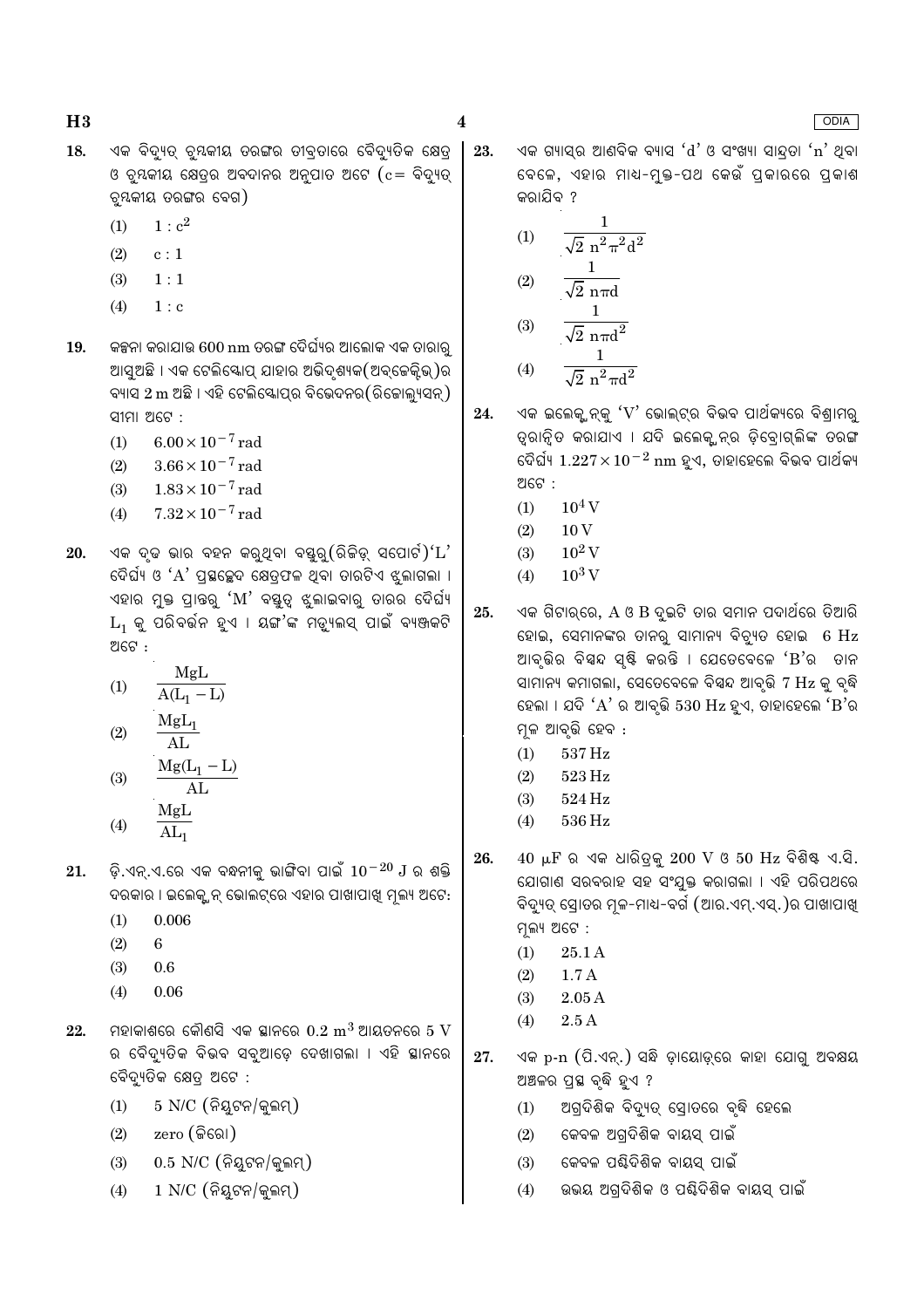$\bf{5}$ 

33.

 $H3$ 

- ଏକ ଅନ୍ତରାପୃଷ(ଇଷ୍ଟଫେସ୍) ପାଇଁ, ବ୍ରିୟୁଷ୍ଟକ୍ କୋଣ  $i_h$  ହେବା 28. <u> ଉଚିତ :</u>
	- $(1)$  $i_h = 90^{\circ}$
	- $0^{\circ} < i_b < 30^{\circ}$  $(2)$
	- $(3)$  $30^{\circ} < i_b < 45^{\circ}$
	- $45^{\circ}\,{<}\,i_h\,{<}\,90^{\circ}$  $(4)$
- ଏକ ସରଳ ଆବର୍ତ୍ତୀ ଗତିରେ ଥିବା ଏକ କଣିକାର ବିସ୍ଥାପନ ଓ 29. ତ୍ୱରଣ ମଧ୍ୟରେ କାଳାନ୍ତର ଅଟେ :
	- $(1)$ ଶ୍ୱନ୍ୟ
	- $(2)$  $\pi$  rad
	- $\frac{3\pi}{2}$  rad  $(3)$  $\frac{\pi}{2}$  rad  $(4)$
- ଏକ ଗୋଲାକାର ପରିବାହୀର  $10\;\mathrm{cm}$  ବ୍ୟାସାର୍ଦ୍ଧରେ 30.  $3.2 \times 10^{-7}$  Cର ଚାର୍ଚ୍ଚ ସବୁଆଡ଼େ ସମାନ ଭାବେ ବିଷ୍ଣୂତ ହୋଇ ରହିଛନ୍ତି । ଗୋଲକର କେନ୍ଦ୍ରବିନ୍ଦୁର୍ 15 cm ଦ୍ରତାରେ ଏକ ବିନ୍ଦୁରେ ସ୍ୟି ହେଉଥିବା ବୈଦ୍ୟୁତିକ କ୍ଷେତ୍ରର ପରିମାଣ ଅଟେ :

$$
\left(\frac{1}{4\pi\epsilon_0} = 9 \times 10^9 \text{ N m}^2/\text{C}^2\right)
$$
  
(1) 1.28 × 10<sup>7</sup> N/C  
(2) 1.28 × 10<sup>4</sup> N/C

- $1.28\times10^5$  N/C  $(3)$
- $(4)$  $1.28\times10^6$  N/C
- 31. ବାୟୁ ମାଧ୍ୟମ ଥାଇ ଏକ ସମାନ୍ତରାଳ ପ୍ଲେଟ୍ ଧାରିତ୍ରର ଧାରିତା  $6\ \mu\text{F}$  ଅଟେ । ଏଥିରେ ଏକ ପରା ବୈଦ୍ୟୁତିକ ମାଧ୍ୟମ ଭର୍ତ୍ତି କରିବାରୁ ଏହାର ଧାରିତା 30 µF ହୋଇଯାଏ । ଏହି ମାଧ୍ୟମର ପରା ବୈଦ୍ୟୁତାଙ୍କ ଅଟେ :
	- $(\epsilon_0 = 8.85 \times 10^{-12} \text{ C}^2 \text{ N}^{-1} \text{ m}^{-2})$
	- $5.00~\mathrm{C}^2$  N  $^{-1}$  m  $^{-2}$  $(1)$
	- $0.44\times10^{-13}$  C<sup>2</sup> N<sup>-1</sup> m<sup>-2</sup>  $(2)$
	- $1.77 \times 10^{-12}$  C<sup>2</sup> N<sup>-1</sup> m<sup>-2</sup>  $(3)$
	- $0.44 \times 10^{-10}$  C<sup>2</sup> N<sup>-1</sup> m<sup>-2</sup>  $(4)$
- ଅର୍ଥବୋଧକ ସାର୍ଥକ ସଂଖ୍ୟା ଗୁଡ଼ିକୁ ହିସାବକୁ ନିଆଗଲେ, 32.  $9.99$  ମି $. -0.0099$  ମି $.$  ର ମୂଲ୍ୟ କେତେ ହେବ ?
	- $9.9\ \widehat{\boxtimes}$  $(1)$
	- $9.9801$  ମି.  $(2)$
	- $9.98$  ମି.  $(3)$
	- $9.980$  ମି.  $(4)$

ଏକ ଏସି ଭୋଲ୍ଟେକ୍ ଉସ୍ ସହିତ ଶେଣୀରେ ସଂଯ୍କ୍ତ  $LCR$ ପରିପଥଟି ସଂଯୋଗ କରାଗଲା । ପରିପଥରୁ 'L' (ପ୍ରଣାଦକ)କୁ ବାହାର କରିଦେବାରୁ ବିଦ୍ୟୁତ୍ ସ୍ରୋତ ଓ ଭୋଲ୍ଟେକ୍ ମଧ୍ୟରେ କାଳାନ୍ତର ସ୍ୟି ହେଲା । ଏହାବ୍ୟତୀତ ' $\mathrm{C}^\prime$  (ଧାରିତ୍ର)କୁ ପରିପଥରୁ କାଢି ନିଆଯିବାରୁ ପୁନର୍ବାର ବିଦ୍ୟୁତ୍ ସ୍ରୋତ ଓ ଭୋଲ୍ଟେକ୍ ମଧ୍ୟରେ କାଳାନ୍ତର ହେଲା । ଏହି ପରିପଥର କ୍ଷମତା କାରକ ଅଟେ :  $\overline{3}$ 

- $(1)$  $-1.0$
- $(2)$ ଜିରୋ
- $0.5$  $(3)$
- $(4)$  $1.0$
- ପ୍ରତିବଳର ବିମିତି ଅଟେ : 34.
	- $(1)$  $[ML^{-1}T^{-2}]$
	- $(2)$  $[MLT^{-2}]$
	- $[ML^2T^{-2}]$  $(3)$
	- $[ML^0T^{-2}]$  $(4)$
- ପ୍ରଭାବସୀମା ଆବୃତ୍ତିର, 1.5 ଗୁଣ ଆବୃତ୍ତିର ଆଲୋକ ଏକ ଆଲୋକ 35. ସଂବେଦନଶୀଳ ପଦାର୍ଥ ଉପରେ ଆପତନ ହୁଏ । ଯଦି ଆବୃଭିକୁ ଅଧା ଓ ତୀବ୍ରତାକୁ ଦ୍ୱିଗୁଣ କରାଯାଏ, ତାହାହେଲେ ଆଲୋକ ବୈଦ୍ୟୁତିକ ବିଦ୍ୟୁତ୍ ସୋତ ହେବ । କେତେ ହେବ ?
	- ଶୁନ  $(1)$
	- $(2)$ ଦ୍ୱିଗୁଣ
	- ଚାରିଗୁଣ  $(3)$
	- ଏକ ଚତୁର୍ଥାଂଶ  $(4)$
- 36. କେଉଁ ପ୍କାର କଠିନ ପଦାର୍ଥରେ ପ୍ତିରୋଧୀର ବିଯୁକ୍ତାମ୍କ ତାପମାତ୍ରା ତ୍ୱଲ୍ୟାଙ୍କ ଅଛି ?
	- କ୍ପରିବାହୀ ଓ ଅର୍ଦ୍ଧ ପରିବାହୀ  $(1)$
	- $(2)$ ଧାତବ
	- କୁପରିବାହୀ କେବଳ  $(3)$
	- ଅର୍ଦ୍ଧ ପରିବାହୀ କେବଳ  $(4)$
- ଏକ ଚାର୍ଜୟକ୍ତ କଣିକା,  $7.5 \times 10^{-4}$  m s $^{-1}$  ଅପବାହ 37. ପରିବେଗରେ (ଡ୍ୱିଫ୍ଟ ଭେଲୋସିଟି)  $3 \times 10^{-10}$  Vm  $^{-1}$  ବିଶିଷ୍ଟ ବୈଦ୍ୟୁତିକ କ୍ଷେତ୍ରରେ ଗତି କଲେ, ଏହାର ଗତିଶୀଳତାଟି  $(\epsilon \sin \widehat{\delta} \widehat{\mathbb{R}})$  m $^2$  V $^{-1}$  s $^{-1}$  ରେ ଅଟେ :
	- $2.25 \times 10^{-15}$  $(1)$
	- $2.25\times10^{15}$  $(2)$
	- $2.5\times10^6$  $(3)$
	- $2.5\times10^{-6}$  $(4)$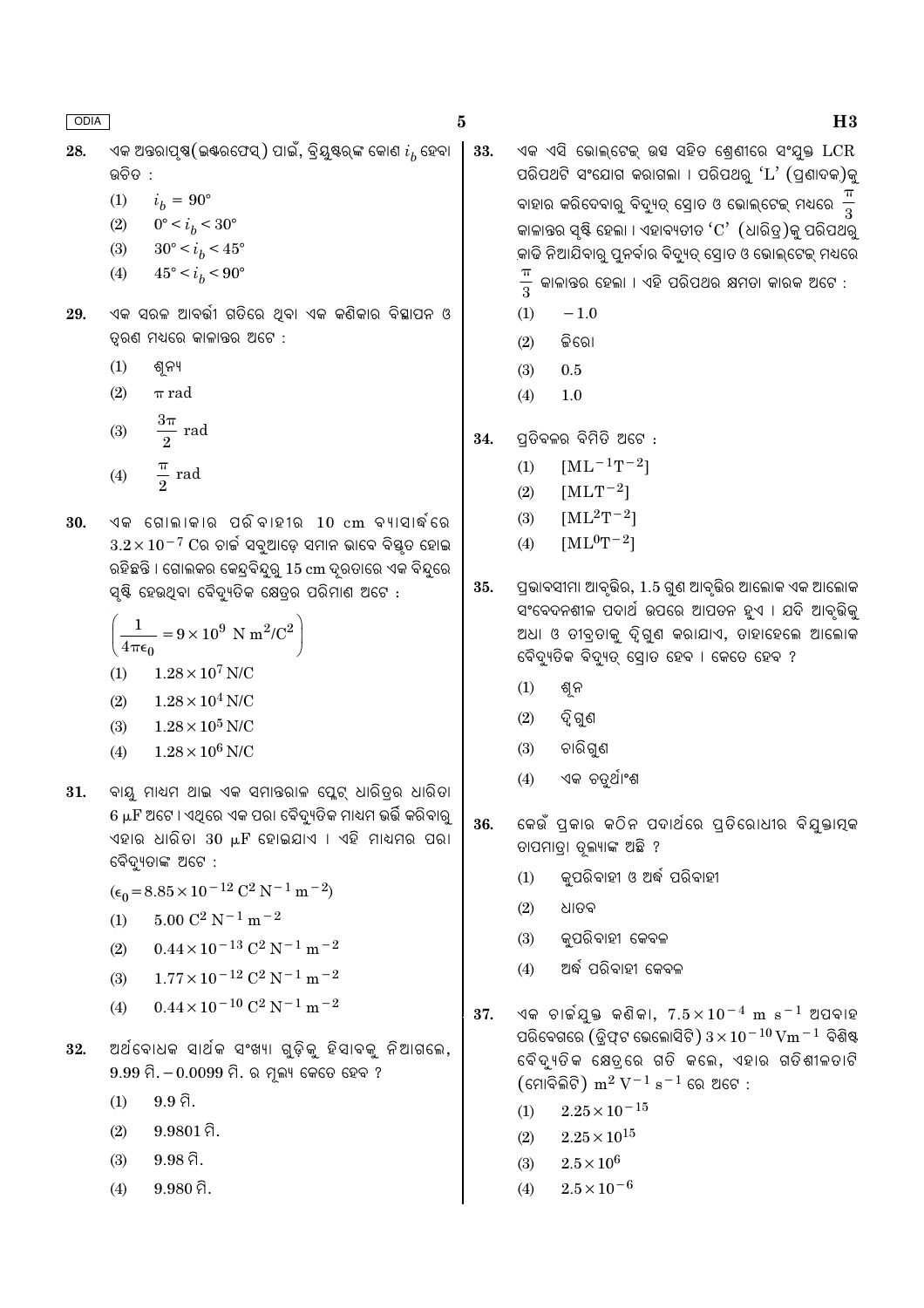38. ନିମ୍ନରେ ପ୍ରଦଭ କେଉଁ ଗାଫ୍ଟି ତ୍ୟାର ପ୍ରତିରୋଧକତା (ρ) ସହିତ ଡାପମାତ୍ରାର (T) ପରିବର୍ତ୍ତନକୁ ଦର୍ଶାଏ ?



ଏକ ବସ୍ତୁତ୍ୱବିହୀନ ଦଉଡ଼ିର ଦୁଇ ପ୍ରାନ୍ତରେ 4 କେକି ଓ 6 କେକି 39. ବୟୁତ୍, ବିଶିଷ୍ଟ ଦ୍ରଇଟି ବୟୁ ବନ୍ଧାଗଲା । ଦଉଡ଼ିଟି ଏକ ଘର୍ଷଣ ବିହୀନ ପୁଲି ଉପରେ ଅତିକ୍ରମ କରେ । ମାଧାକର୍ଷଣଚ୍ଚନିତ ତ୍ୱରଣ (g) ହିସାବରେ ଏହି ପଦ୍ଧତିର ତ୍ୱରଣ ଅଟେ : (ଚିତ୍ର ଦେଖ)



- $(3)$  $g/2$
- $(4)$  $g/5$
- ଏକ ୟ୍କିୟୁଗକ୍ର କ୍ଷୁଦ୍ରତମ ମାପର ପରିମାଣ 0.01 ମି.ମି ଓ ଏହାର 40. ବୃଭାକାର ସ୍କେଲ୍ରେ 50ଟି ବିଭାଗ ରହିଛି ।

ୟ୍କିୟଗକ୍ର ପିଚ୍ ଅଟେ :

- $1.0 \hat{a}.\hat{a}$  $(1)$
- $(2)$  $0.01$  ମି.ମି
- $0.25$  ମି.ମି  $(3)$
- $0.5$  ମି.ମି  $(4)$
- 41. ୟଙ୍ଗଙ୍କ ଦୃିରେଖାଛିୁଦ୍ ପରୀକ୍ଷଣରେ, ସ୍ସଂହତ ଉସ ମଧ୍ୟରେ ଦ୍ରତା ଯଦି ଅଧା କରାଯାଏ ଓ ସୁସଂହତ ଉସ୍ବରୁ ପରଦାର ଦୂରତାକୁ ଦିଗଣ କରାଯାଏ, ତାହାହେଲେ ଫିଞ୍ଜପ୍ରସ୍ଥ ହଏ :
	- $(1)$ ଏକ ଚତୁର୍ଥାଂଶ
	- $(2)$ ଦ୍ୱି ଗୁଣ

 $\bf{6}$ 

- $(3)$ ଅଧା
- ଚାରି ଗୁଣ  $(4)$
- ଚିତ୍ୱରେ ଦର୍ଶାଯାଇଥିବା ଲଚ୍ଚିକ୍ ପରିପଥ ପାଇଁ, ସତ୍ୟମାନ ସାରଣୀଟି 42. ଅଟେ :



- $4.5\times10^{13}\,\mathrm{J}$  $(3)$
- $(4)$  $1.5 \times 10^{13}$  J

### ODIA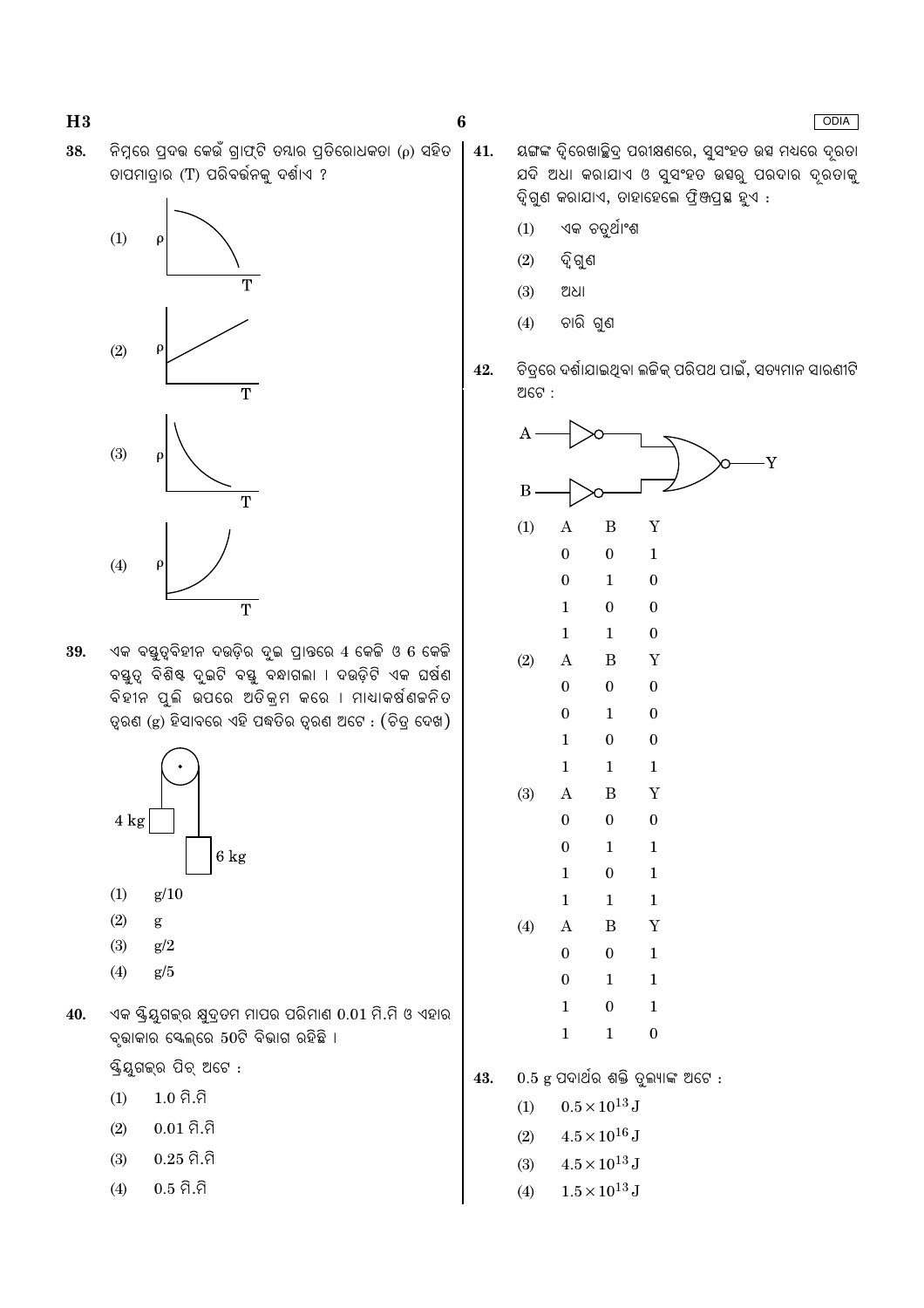- $\overline{7}$
- ନିମରେ ପଦଭ କେଉଁଟି ପାଇଁ ବୋହରଙ୍କ ମଡେଲ **ବୈଧ** । 48. 44. ନ୍ତହଁ ?
	- $(1)$ ଏକକ ଆୟନୀକ୍ତ ନିୟନ୍ ପରମାଣ୍ ( $Ne^+$ )
	- $(2)$ ଉଦ୍ଯାନ ପରମାଣ
	- ଏକକ ଆୟନୀକତ ହିଲିୟମ ପରମାଣ ( $\rm{He^+})$  $(3)$
	- $(4)$ ଡ଼ିୟଟେରନ ପରମାଣ୍ଡ
- ଦ ଇଟି କ ଠି ନ 45. ତ ଯା ଗୋଲ କର ବ୍ୟାସାର୍ଦ୍ଧ  $r_1$  ଓ  $r_2$   $(r_1 = 1.5 r_2)$  କୁ, 1  $K$  ମଧ୍ୟରେ ତାପମାତ୍ରା ବୃଦ୍ଧି କରିବା ିପାଇଁ କେଉଁ ଅନୁପାତରେ ଉଭାପର ମାତ୍ରା ଦରକାର ?
	- $\overline{5}$  $(1)$  $\overline{3}$ 27  $(2)$
	- 8  $\overline{9}$  $(3)$  $\frac{1}{4}$
	- $rac{3}{2}$  $(4)$
- ଗୋଟିଏ ଗଛର ଅନୁପ୍ରସ୍ଥ ଛେଦନ ଦ୍ୱାରା ନିମ୍ନଲିଖିତ ଶରୀର ଗଠନର 46. ଲକ୍ଷଣଗୁଡ଼ିକ ଦେଖାଯାଏ :
	- ବୟଲ୍ ସିଥ୍ ଦାୂରା ଆବଦ୍ଧ ହୋଇଥିବା ଅନେକଗୁଡ଼ିଏ  $(a)$ ବିଚ୍ଛରିତ ସଂବାହୀ ବିଡା ।
	- $(b)$ ବୃହତ୍ ସୁସ୍ୱଷ୍ଟ ପ୍ୟାରେନ୍କାଇମାଟସ୍ ଭୂମି ତବୁ ।
	- ସଂବାହୀ ବିଡ଼ା ଗୁଡ଼ିକ ସଂଯୁକ୍ତ ଏବଂ ବନ୍ଦ ।  $\left( \text{c} \right)$
	- $(d)$ ପୋଏମ ପ୍ୟାରେନକାଇମାର ଅନପ୍ଲିତ ।

ଗଛ ଏବଂ ତା'ର ଅଂଶର ପକାରକ୍ ଚିହଟ କର :

- ଦ୍ୱିବୀଜପତ୍ରୀୟ ମଳ ।  $(1)$
- $(2)$ ଏକବୀଜପତ୍ରୀୟ କାଶ୍ତ ।
- ଏକବୀଚ୍ଚପତ୍ରୀୟ ମୂଳ ।  $(3)$
- ଦ୍ୱିବୀଜପତ୍ରୀୟ କାଷ ।  $(4)$
- ନିମୋକ କେଉଁଟି ମ୍ତ୍ ବର୍ଦ୍ଧନ ନିବାରଣରେ ସାହାଯ୍ୟ 47. କରିମାରିବ ?
	- ଚେ.କି. କୋଷ ଦାରା ରେନିନ୍ ନିଃସତ ସ୍ୱଳ୍ପ ହେବା  $(1)$
	- $(2)$ ଏଡ଼ିଏଚ୍ ସାଧାରଣଠାରୁ କମ୍ ନିଃସ୍ତ ହେବା ଯୋଗୁଁ ଅଧିକ ଜଳର ପ୍ରନଃ ଶୋଷଣ
	- $(3)$ ଆଲ୍ଡୋଷ୍ଟେରନ୍ ଯୋଗୁଁ ବ୍ଳକୀୟ ନଳିକାରୁ  $\mathrm{Na^+}$  ଏବଂ ଜଳର ପ୍ରନଃ ଶୋଷଣ
	- ଆଟ୍ରିଆଲ ନାଟ୍ରିୟୁରେଟିକ୍ କାରକ ଭାସୋକନ୍ଷ୍ଟିକ୍ସନ୍  $(4)$ କରାଇଥାଏ
- ନିମରେ ଦିଆଯାଇଥବା କେଉଁ ଉକ୍ତିଟି **ଠିକ ନହେଁ** ?
	- ଆନବଂଶିକୀ ଅଭିଯାନ୍ତିକୀ କତ ଇନସଲିନ *ଇ.କୋଲିରେ*  $(1)$ ପ୍ରଷ୍ଠ ହୋଇଛି ।
	- $(2)$ ମନୁଷ୍ୟମାନଙ୍କରେ ଇନ୍ସ୍କିଲିନ୍, ପ୍ରୋ-ଇନ୍ସ୍କିନ୍ ଭାବେ ସଂଶ୍ରେଷଣ ହୋଇଥାଏ ।
	- $(3)$ ପ୍ରୋ-ଇନ୍ସୁଲିନ୍ର ଏକ ଅଧିକ ପେପ୍ଟାଇଡ଼୍, ସି-ପେପଟାଇଡ୍ ଅଛି ।
	- କାର୍ଯ୍ୟକ୍ଷମ ଇନ୍ସଲିନର ଏ ଏବଂ ବି ଚେନ୍, ହାଇଡୋକେନ୍  $(4)$ ବଣ୍ଠ ଦ୍ୱାରା ଏକାଠି ସଂଯୁକ୍ତ ହୋଇ ଅଛି ।
- ବିବର୍ତ୍ତନ ପାଇଁ ଭ୍ରଶର ସ୍ୟକ୍ଷୀୟ ସହଯୋଗ କାହାଦାରା ଅଗାହ୍ୟ 49. ହୋଇଥିଲା ?
	- ଓପାରିନ  $(1)$
	- କାର୍ଲ ଇୟରନେଷ୍ଟ ଉନ୍ ବିର  $(2)$
	- ଆଲଫେଡ଼୍ ଓାଲେସ୍  $(3)$
	- $(4)$ ଚାର୍ଲସ୍ ଡ଼ାରଉଇନ୍
- 50. ପାଳନଳୀର ଗବ୍ଲେଟ୍ କୋଷଗ୍ଡିକ କାହାଠାର୍ ପରିବର୍ତ୍ତିତ ଡୋଲଛି :
	- $(1)$ କମ୍ପାଉଷ ଏପିଥେଲିଆଲ୍ କୋଷଗଡ଼ିକ
	- ୍ୟାମୋସ୍ ଏପିଥେଲିଆଲ୍ କୋଷଗୁଡ଼ିକ  $(2)$
	- କଲ୍ୟମ୍ନାର ଏପିଥେଲିଆଲ୍ କୋଷଗଡ଼ିକ  $(3)$
	- $(4)$ କଣ୍ଠୋସାଇଟସ
- ଏକ ସାଧାରଣ ଇ.ସି.କି.ରେ କ୍ୟୁ.ଆର୍.ଏସ୍. କମ୍ଳେକ୍ସଟି କ'ଣ ବର୍ଷନା 51. କର :
	- $(1)$ ନିଳୟମାନଙ୍କର ପ୍ରନଃଧିବଣ
	- $(2)$ ଅଳିନ୍ଦମାନଙ୍କର ପ୍ରନଃଧିବଣ
	- $(3)$ ଅଳିନ୍ଦମାନଙ୍କର ବିଧବଣ
	- ନିଳୟମାନଙ୍କର ବିଧୁବଣ  $(4)$
- 52. ଆଲୋକ ପ୍ରକ୍ରିୟାରେ ପ୍ଲାଷ୍ଟୋକୁଇନନ୍ ଇଲେକ୍ଲନ୍କୁ କେଉଁଠାରୁ କେଉଁଠାକୁ ସ୍ଥାନାନ୍ତର କରିବାକୁ ସହଚ୍ଚ କରେ :
	- PS-I ରୁ ATP ସିଛେକ୍କୁ  $(1)$
	- $(2)$  $PS-II \otimes Cytb_{6}f$  କମ୍ପେକକୁ
	- $(3)$  $C_y$ t $b_c$ f କମ୍ପେକ୍ସର PS-Iକ
	- $PS-I \otimes NADP^+ \otimes$  $(4)$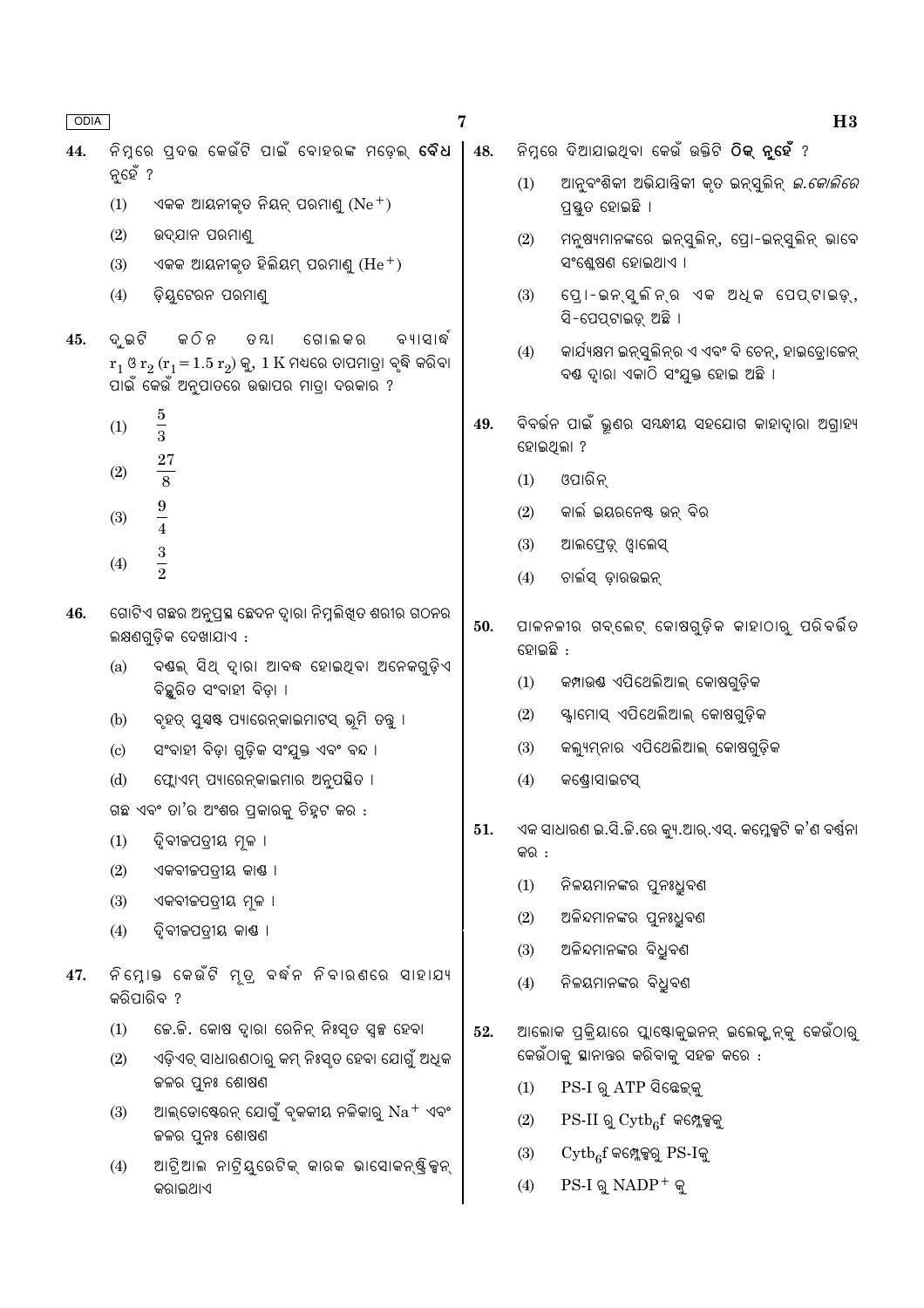| H3  |                    |                                              |                                        |                                      |             |                                                                                                                        | 8   |            |                       |                                              |                            |       |                                                             | <b>ODIA</b>                                      |
|-----|--------------------|----------------------------------------------|----------------------------------------|--------------------------------------|-------------|------------------------------------------------------------------------------------------------------------------------|-----|------------|-----------------------|----------------------------------------------|----------------------------|-------|-------------------------------------------------------------|--------------------------------------------------|
| 53. |                    |                                              |                                        |                                      |             | ଶିୟଜାତୀୟ ଉଦ୍ଭିଦଗୁଡ଼ିକର ମୂଳ ଗର୍ଣିରେ ଥିବା ନାଇଟୋଜିନେଜ<br>ଦ୍ୱାରା ପ୍ରତିକ୍ରିୟାର ଉପାଦାନ (ଗୁଡ଼ିକ) କାହା ଦ୍ୱାରା ତ୍ୱରିତ ହୁଅନ୍ତି : | 57. | ମିଳାଅ ।    |                       |                                              |                            |       |                                                             | ନିମ୍ନଲିଖିତ ଅଣୁ ଜୀବକୁ ଜୈବ କୌଶଳରେ ତାଙ୍କର ବ୍ୟବହାରକୁ |
|     | (1)<br>(2)         |                                              | ଆମୋନିଆ ଏବଂ ଉଦ୍କାନ୍<br>ଏକାକୀ ଆମୋନିଆ     |                                      |             |                                                                                                                        |     | (a)        | ବ୍ୟାସିଲସ୍             | ଥିରିଙ୍କେନେସିସ୍                               |                            | (i)   | କ୍ଲୋନିଂ<br>ଭେକ୍ଟର                                           |                                                  |
|     | (3)<br>(4)         |                                              | ଏକାକୀ ନାଇଟ୍ରେଟ୍<br>ଆମୋନିଆ ଏବଂ ଅମ୍ଳକାନ୍ |                                      |             |                                                                                                                        |     | (b)        |                       | ଥରମସ୍ ଆକ୍ୱାଟିକସ୍                             |                            | (ii)  | ଅଣୁର                                                        | <b>gag</b> rDNA                                  |
|     |                    |                                              |                                        |                                      |             |                                                                                                                        |     |            |                       |                                              |                            |       | ଗଠନରେ                                                       |                                                  |
| 54. | (a)                | ଜାଇଗୋଟିନ୍                                    |                                        |                                      | (i)         | ଅର୍ଦ୍ଧ ବିଭାଜନ ଅନୁଯାୟୀ ନିମ୍ନଲିଖିତ ଗୁଡ଼ିକୁ ମିଳାଅ :<br>ଟର୍ମିନାଲାଇଚେସନ୍                                                    |     | (c)        |                       | ଆଗୋବ୍ୟାକଟେରିଅମ୍<br>ଟୁମେପାସିଏନସ୍              |                            | (iii) |                                                             | $DNA$ ପଲିମରେକ୍                                   |
|     | (b)                | ପାକାଇଟିନ୍                                    |                                        |                                      | (ii)        | କାଏକମାଟା                                                                                                               |     | (d)        |                       | ସାଲ୍ମୋନେଲା                                   |                            | (iv)  |                                                             | କ୍ରାଇପ୍ରୋଟିନସ୍                                   |
|     |                    | ଡ଼ିସ୍କୋଟିନ୍                                  |                                        |                                      | (iii)       |                                                                                                                        |     |            |                       | ଟାଇଫିମୁରିଅମ୍                                 |                            |       |                                                             |                                                  |
|     | (c)                |                                              |                                        |                                      |             | ପାରାନ୍ତରଣ                                                                                                              |     |            |                       | ନିମ୍ନରୁ <b>ସଠିକ୍</b> ଉଭରଟି ବାଛ :             |                            |       |                                                             |                                                  |
|     | (d)                |                                              | ଡ଼ାଇଆକାଇନେସିସ୍                         |                                      | (iv)        | ଆପୁଞ୍ଜନ                                                                                                                |     |            | (a)                   | (b)                                          | $\left( \mathrm{c}\right)$ | (d)   |                                                             |                                                  |
|     |                    | ନିମ୍ନଲିଖିତ ମଧ୍ୟରୁ <b>ସଠିକ୍</b> ଉଭରଟିକୁ ବାଛ : |                                        |                                      |             |                                                                                                                        |     | (1)        | (iii)                 | (iv)                                         | (i)                        | (ii)  |                                                             |                                                  |
|     | (1)                | (a)<br>(ii)                                  | (b)<br>(iv)                            | $\left( \mathbf{c} \right)$<br>(iii) | (d)<br>(i)  |                                                                                                                        |     | (2)        | (ii)                  | (iv)                                         | (iii)                      | (i)   |                                                             |                                                  |
|     | (2)                | (iii)                                        | (iv)                                   | (i)                                  | (ii)        |                                                                                                                        |     | (3)        | (iv)                  | (iii)                                        | (i)                        | (ii)  |                                                             |                                                  |
|     | (3)                | (iv)                                         | (iii)                                  | (ii)                                 | (i)         |                                                                                                                        |     | (4)        | (iii)                 | (ii)                                         | (iv)                       | (i)   |                                                             |                                                  |
|     | (4)<br>(i)<br>(ii) |                                              | (iv)                                   | (iii)                                |             | 58.                                                                                                                    |     |            | ନିର୍ଣ୍ଣୟ କରାଯାଇଥିଲା : |                                              |                            |       | ଗୁଣସୂତ୍ରୀୟ ତତ୍ତ୍ୱ ଉତ୍ତରାଧିକରଣର ପରୀକ୍ଷମୂଳକ ସତ୍ୟତା କାହାଦ୍ୱାରା |                                                  |
| 55. | ବାଛି ଲେଖ ।         |                                              |                                        |                                      |             | ନିମ୍ନରେ ଦିଆଯାଇଥିବା ଷୟମାନଙ୍କୁ ମିଳାଅ ଏବଂ <b>ସଠିକ୍</b> ଉତ୍ତରଟି                                                            |     | (1)        | ମରଗାନ୍                |                                              |                            |       |                                                             |                                                  |
|     |                    | ସ୍ଥ $-1$                                     |                                        |                                      |             | ସ୍ଥ $-II$                                                                                                              |     | (2)        | ମେଷେଲ୍                |                                              |                            |       |                                                             |                                                  |
|     | (a)                | ଗିଲ୍ସିଲଟସ୍                                   | $6 - 15$ ଯୋଡ଼ା                         |                                      | (i)         | ଟ୍ରାଇଗନ୍                                                                                                               |     | (3)<br>(4) | ସଟନ୍<br>ବୋଭେରି        |                                              |                            |       |                                                             |                                                  |
|     | (b)                | କଡାଲ୍ ଫିନ୍                                   | ହେଟେରୋସରକାଲ୍                           |                                      | (ii)        | ସାଇକ୍ଲୋଷ୍ଟୋମସ୍                                                                                                         | 59. |            |                       | ନିମ୍ନଲିଖିତ ଉକ୍ତିକୁ ମିଳାଅ :                   |                            |       |                                                             |                                                  |
|     | (c)                | ବାୟୁଥଳୀ                                      |                                        |                                      | (iii)       | କଣ୍ଡି ଚ୍ଥାଇସ୍                                                                                                          |     |            |                       | ତ୍ୱରିତ କାର୍ଯ୍ୟକାରିତାକୁ                       |                            |       |                                                             | ରାଇସିନ୍                                          |
|     | (d)                |                                              | ବିଷାକ୍ତ ନାହୁଡ଼                         |                                      | (iv)        | ଅଷ୍ଟେଇଚ୍ଥାଇସ୍                                                                                                          |     | (a)        | ଅବରୋଧ                 |                                              |                            |       | (i)                                                         |                                                  |
|     | (1)                | (a)<br>(i)                                   | (b)<br>(iv)                            | $\left( \mathbf{c} \right)$<br>(iii) | (d)<br>(ii) |                                                                                                                        |     | (b)        |                       | ପେପ୍ଟାଇଡ଼୍ ବନ୍ଧ<br>ଗୁଡ଼ିକର ଅଧିକାରୀ           |                            |       | (ii)                                                        | ମେଲୋନେଟ୍                                         |
|     | (2)                | (ii)                                         | (iii)                                  | (iv)                                 | (i)         |                                                                                                                        |     | (c)        |                       | କବକରେ ଥିବା                                   |                            |       | (iii)                                                       | କାଇଟିନ୍                                          |
|     | (3)                | (iii)                                        | (iv)                                   | (i)                                  | (ii)        |                                                                                                                        |     |            |                       | କୋଷଭିଭିକ ପଦାର୍ଥ                              |                            |       |                                                             |                                                  |
|     | (4)                | (iv)                                         | (ii)                                   | (iii)                                | (i)         |                                                                                                                        |     | (d)        |                       | ଦ୍ୱିତୀୟକ ବୃଦ୍ଧିକାରକ                          |                            |       | (iv)                                                        | କ୍ୟାଲୋଜେନ୍                                       |
| 56. |                    | ଏବଂ ଗ୍ଲାଇକୋଲିପିଡ଼୍ ଉପୂଭିର ପ୍ରଧାନ ସ୍ଥଳ ?      |                                        |                                      |             | ନିମ୍ନଲିଖିତ ମଧ୍ୟରୁ କେଉଁଟି ସୁନ୍ୟଷ୍ଟିୟ କୋଷରେ ଗ୍ଲାଇକୋପ୍ରୋଟିନ୍                                                              |     |            |                       | ନିମ୍ନଲିଖିତ ମଧ୍ୟରୁ <b>ସଠିକ୍</b> ଉତ୍ତରଟି ବାଛ : |                            |       |                                                             |                                                  |
|     |                    |                                              |                                        |                                      |             |                                                                                                                        |     |            | (a)                   | (b)                                          | $\left( \mathrm{c}\right)$ | (d)   |                                                             |                                                  |
|     | (1)                | ପଲିଜୋମସ୍                                     |                                        |                                      |             |                                                                                                                        |     | (1)        | (ii)                  | (iii)                                        | (i)                        | (iv)  |                                                             |                                                  |
|     | (2)                |                                              | ଏଣୋପ୍ଲାଜମିକ୍ ରେଟିକୁଲମ୍                 |                                      |             |                                                                                                                        |     | (2)        | (ii)                  | (iv)                                         | (iii)                      | (i)   |                                                             |                                                  |
|     | (3)                |                                              | ପେରୋକ୍ସିଜୋମସ୍                          |                                      |             |                                                                                                                        |     | (3)        | (iii)                 | (i)                                          | (iv)                       | (ii)  |                                                             |                                                  |
|     | (4)                | ଗଲଗି ବଡ଼ିକ୍                                  |                                        |                                      |             |                                                                                                                        |     | (4)        | (iii)                 | (iv)                                         | (i)                        | (ii)  |                                                             |                                                  |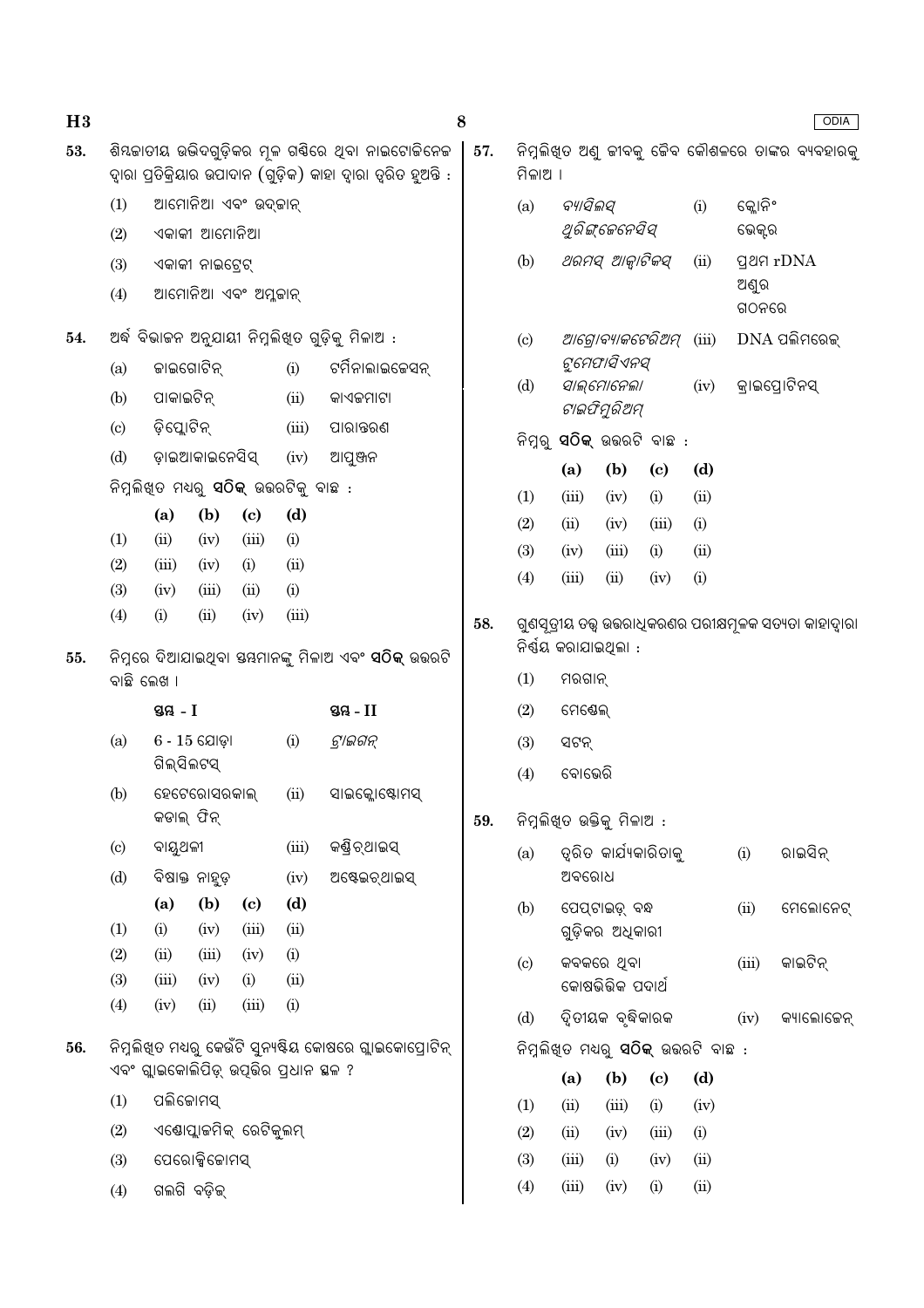| ODIA |             |                                                                                               | 9   |                            |               |                    |                                      |               | H3                                                                                                                     |
|------|-------------|-----------------------------------------------------------------------------------------------|-----|----------------------------|---------------|--------------------|--------------------------------------|---------------|------------------------------------------------------------------------------------------------------------------------|
| 60.  | ହେଲା :      | ଦ୍ୱିପାର୍ଶ୍ୱ ପ୍ରତିସାମ୍ୟ ଏବଂ ଶରୀର ଗହୃର ନଥିବା ପ୍ରାଣୀର ଉଦାହରଣ                                     | 65. | ବାଛ :                      |               |                    |                                      |               | ନିମ୍ନରେ ଦିଆଯାଇଥିବା ସୟମାନଙ୍କୁ ମିଳାଅ ଏବଂ <b>ସଠିକ୍</b> ଉତ୍ତରଟି                                                            |
|      | (1)         | ଏନିଲିଡ଼ା                                                                                      |     |                            | ସ୍ତୟ $-I$     |                    |                                      |               | ସ୍ଥ $-II$                                                                                                              |
|      | (2)         | ଟିନୋପୋରା                                                                                      |     | (a)                        |               | ଅରଗାନ୍ ଅଫ କର୍ଟି    |                                      | (i)           | ମଧ୍ୟ କାନ ସହିତ                                                                                                          |
|      | (3)         | ପ୍ଲାଟିହେଲମିନ୍ଥେସ୍                                                                             |     |                            |               |                    |                                      |               | ଗ୍ରସନୀକୁ ସଂଯୋଗ<br>କର।ଏ                                                                                                 |
|      | (4)         | ଆକ୍ଟେଲମିନ୍ଥେସ୍                                                                                |     | (b)                        | କକ୍ଲିଆ        |                    |                                      | (ii)          | ଲାବ୍ରିନ୍ଥର କୁଣ୍ଠଳୀ                                                                                                     |
| 61.  |             | ଫ୍ଲୋରିଡ଼ିଆନ୍ ମଣ୍ଡକର ଗଠନ ନିମ୍ନଲିଖିତ କେଉଁଟି ସହିତ ସମାନ :                                         |     |                            |               |                    |                                      |               | ପରି ରହିଥିବା ଅଂଶ                                                                                                        |
|      | (1)         | ଲାମିନାରିନ୍ ଏବଂ ସେଲୁଲୋକ୍ ।                                                                     |     | $\left( \mathrm{c}\right)$ |               | ଇଉଷ୍ଟାଚିଆନ୍ ଟ୍ୟୁବ୍ |                                      | (iii)         | ଓଭାଲ୍ ଉଇଷୋକୁ<br>ସଂଯୁକ୍ତ ହୋଇଥାଏ                                                                                         |
|      | (2)         | ମଶ୍ଚଳ ଏବଂ ସେଲୁଲୋକ୍ ।                                                                          |     | (d)                        | ଷ୍ଟେପସ୍       |                    |                                      | (iv)          | ବାସିଲାର ଝିଲ୍ଲୀ ଉପରେ                                                                                                    |
|      | (3)         | ଆମାଇଲୋପେକ୍ଟିନ୍ ଏବଂ ଗ୍ଲାଇକୋଜେନ୍ ।                                                              |     |                            |               |                    |                                      |               | ଅବସ୍ଥିତ                                                                                                                |
|      | (4)         | ମ୍ୟାନିଟଲ୍ ଏବଂ ଆଲଚ୍ଚିନ୍ ।                                                                      |     |                            | (a)           | (b)                | $\left( \mathbf{c} \right)$          | (d)           |                                                                                                                        |
| 62.  |             | ଅନ୍ତରାବସ୍ଥାରେ $G_1$ ଅବସ୍ଥା ( $Gap 1$ ) କୁ ନେଇ <b>ସଠିକ୍</b> ଉକ୍ତିଟି                            |     | (1)                        | (i)           | (ii)               | (iv)                                 | (iii)         |                                                                                                                        |
|      | ଚିହ୍ନଟ କର : |                                                                                               |     | (2)                        | (ii)          | (iii)              | (i)                                  | (iv)          |                                                                                                                        |
|      | (1)         | ନ୍ୟଷ୍ଟିୟ ବିଭାଜନ ହୋଇଥାଏ ।                                                                      |     | (3)<br>(4)                 | (iii)<br>(iv) | (i)<br>(ii)        | (iv)<br>(i)                          | (ii)<br>(iii) |                                                                                                                        |
|      | (2)         | ଡ଼ିଏନ୍ଏର ସଂଶ୍ଲେଷଣ ବା ପ୍ରତିରୂପନ ହୁଏ ।                                                          |     |                            |               |                    |                                      |               |                                                                                                                        |
|      | (3)         | ସମୟ କୋଷ ଉପାଦାନ ଗୁଡ଼ିକର ପୁର୍ନ ସଂଗଠନ                                                            | 66. |                            |               |                    |                                      |               | ଅମ୍ଳକାନ୍ର ପରିବହନକୁ ଆଧାର କରି <b>ଭୁଲ୍</b> ଉକ୍ତିଟି ଚିହ୍ନଟ କର :                                                            |
|      |             | ହୋଇଥାଏ ।                                                                                      |     | (1)                        |               |                    | ତିଆରି କରିବାରେ ସମର୍ଥନ କରିଥାଏ ।        |               | କୋଟରିକା ମଧ୍ୟରେ ସ୍ୱଳ୍ପ $\mathrm{pCO}_2$ ଅକ୍ସିହିମୋଗ୍ଲୋବିନ୍                                                               |
|      | (4)         | କୋଷ ଏହାର ବିକାଶ ପାଇଁ ଆବଶ୍ୟକୀୟ ଶକ୍ତି ପ୍ରଦାନକାରୀ                                                 |     | (2)                        |               |                    |                                      |               | ହିମୋଗ୍ଳୋବିନ୍ ସହିତ ଅମ୍ଳକାନ ବାନ୍ଧି ହେବା, ମୁଖ୍ୟତଃ                                                                         |
|      |             | ରାସାୟନିକ ପ୍ରକ୍ରିୟା କରିବାରେ ସକ୍ରିୟ ଥାଏ, ବୃଦ୍ଧି ହୁଏ<br>କିନ୍ତୁ ଏହାର ଡ଼ିଏନଏର ପ୍ରତିରୂପନ କରି ନଥାଏ । |     |                            |               |                    |                                      |               | ଅମ୍ଳକାନର ଆଂଶିକ ଚାପ ସହିତ ସମ୍ପୃକ୍ତ ।                                                                                     |
| 63.  |             | ଯଦି ଅସରପାର ମୟିଷ ବାହାର କରିଦିଆଯାଏ, ଏହା କିଛିଦିନ<br>ପାଇଁ ବଞ୍ଚ୍ ରହିପାରିବ, କାରଣ :                   |     | (3)                        |               |                    |                                      |               | ଅଙ୍ଗାରକାମ୍ଳର ଆଂଶିକ ଚାପ, ହିମୋଗ୍ଲୋବିନ୍ ସହିତ<br>ଅମ୍ଳକାନ ବାନ୍ଧି ହେବାରେ ହସ୍ତକ୍ଷେପ କରିପାରେ ।                                 |
|      | (1)         | ସ୍ୱାୟବିକ ସଂସ୍ଥାନର ଏକ ତୃତୀୟାଂଶ ମୟିଷ ଧରି ରଖିଥିବା<br>ବେଳେ ଅନ୍ୟ ସମୟ ଅଂଶ ଶରୀରର ପୃଷ ଭାଗରେ ଥାଏ       |     | (4)                        |               |                    | ଥିବା $H^+$ ସାନ୍ଦ୍ରତା ସମର୍ଥନ କରିଥାଏ । |               | ଅକ୍ସିହିମୋଗ୍ଳୋବିନ୍ ତିଆରି କରିବା ପାଇଁ, କୋଟରିକାରେ                                                                          |
|      | (2)         | ଅସରପାର ସୁପ୍ରା-ଓସେଫାକିଆଲ୍ ଗାଙ୍ଗଲିଆ ଉଦରର ପେଟ<br>ପାର୍ଶ୍ୱଭାଗରେ ଅବସ୍ଥିତ                            | 67. | ମାଧ୍ୟମରେ ହୁଏ :             |               |                    |                                      |               | ଚ୍ଚଳ ହାୟାସିଛ୍ ଏବଂ ଚ୍ଚଳ କଇଁରେ ପରାଗଣ ନିମୁଲିଖିତ କାହା                                                                      |
|      | (3)         | ଅସରପାର ସ୍ୱାୟବିକ ସଂସ୍ଥାନ ନାହିଁ                                                                 |     | (1)                        |               | କୀଟ ଏବଂ ଜଳ         |                                      |               |                                                                                                                        |
|      | (4)         | ସ୍ନାୟବିକ ସଂସ୍ଥାନର ଏକ କ୍ଷୁଦ୍ର ଅଂଶ ମୟିଷ ଧରି ରଖିଥିବା                                             |     | (2)                        |               | କୀଟ କିୟା ପବନ       |                                      |               |                                                                                                                        |
|      |             | ବେଳେ ଅନ୍ୟ ସମୟ ଅଂଶ ଶରୀରର ଉଦରୀୟ ଭାଗ ସହିତ                                                        |     | (3)                        |               |                    | ଜଳର ସ୍ରୋତ କେବଳ                       |               |                                                                                                                        |
|      |             | ରହିଥାଏ                                                                                        |     | (4)                        |               | ପବନ ଏବଂ ଜଳ         |                                      |               |                                                                                                                        |
| 64.  | କରେ :       | ଏକ୍ଟେରୋକାଇନେକ୍ ବିପାଚକଟି କେଉଁ ରୂପାତ୍ତରଣରେ ସାହାଯ୍ୟ                                              | 68. |                            |               |                    |                                      |               | <i>ବାସିଲସ୍ ଥ୍ରରିନ୍ଚିଏନ୍ସିସ୍</i> (Bt)ର ବିଷଯୁକ୍ତ ଜିନ୍ର ପ୍ରବର୍ଭନ ଦ୍ୱାରା<br>ବିକଶିତ ହୋଇଥିବା କପା ପ୍ରକାତିଟି କାହାର ପ୍ରତିରୋଧକ ? |
|      | (1)         | ପେପ୍ସିନୋଜେନ୍ ପେପ୍ସିନ୍କୁ                                                                       |     | (1)                        |               |                    | କୀଟ ପତଙ୍ଗ ଖାଉଥିବା ଜୀବ                |               |                                                                                                                        |
|      | (2)         | ପ୍ରୋଟିନ୍ ପଲିପେପ୍ଟାଇଡ଼୍କୁ                                                                      |     | (2)                        |               |                    | କୀଟପତଙ୍ଗ ଜାତୀୟ ପିଡ଼କ କୀଟ             |               |                                                                                                                        |
|      | (3)         | ଟ୍ରିପ୍ସିନୋଜେନ୍ ଟ୍ରିପ୍ସିନ୍କୁ                                                                   |     | (3)                        |               | କବକ ଜାତ ରୋଗ        |                                      |               |                                                                                                                        |
|      | (4)         | କେସିନୋଜେନ୍ କେସିନ୍କୁ                                                                           |     | (4)                        |               |                    | ଉଭିଦ ନେମାଟୋଡ଼ସ୍                      |               |                                                                                                                        |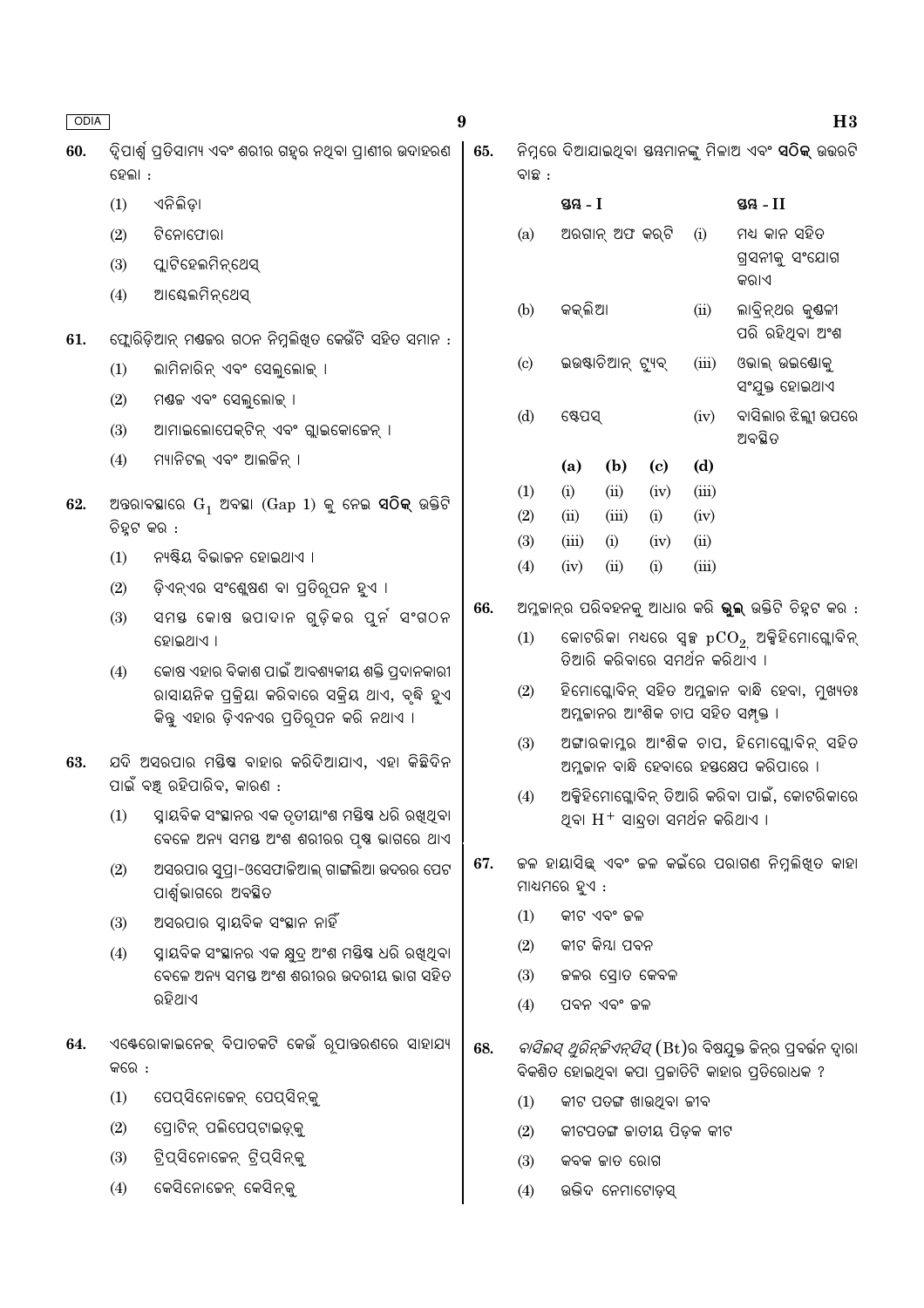| ٦ |   |
|---|---|
|   | ٦ |

- ସ $\widehat{O}$ କ ଉକ୍ତିଟି ବାଛ $\,$  : 69.
	- ହାଇପରଗାଇସେମିଆ ସହିତ ଇନ୍ସ୍ଲିନ୍ର ସମ୍ବର୍  $(1)$ ରହିଛି ।
	- $(2)$ ଗୁକୋନିଓଜେନେସିସ୍କୁ ଗୁକୋକରଟିକଏଡ଼ସ୍ ଉତ୍ତେକିତ କିରାଏ ।
	- ହାଇପୋଗ୍ଲାଇସେମିଆ ସହିତ ଗ୍ଳକାଗନ୍ର ସମ୍ପର୍କ ରହିଛି ।  $(3)$
	- ଇନ୍ସ୍ରଲିନ୍ ଅଗ୍ନ୍ୟାଶୟ କୋଷ ଏବଂ ଆଡ଼ିପୋସାଇଟ୍ ଉପରେ  $(4)$ କାର୍ଯ୍ୟ କରେ ।
- ିନିମୁରେ ଦିଆଯାଇଥିବା ମାନଙ୍କ ମଧ୍ୟରୁ ମୌଳିକ ଏମିନୋ ଏସିଡ୍ରଟିକୁ 70. ଚିହ୍ରଟ କର :
	- ଭାଲିନ୍  $(1)$
	- $(2)$ ଟାଇରୋସିନ
	- ଗୁଟାମିକ୍ ଏସିଡ଼୍  $(3)$
	- ଲାଇସିନ  $(4)$
- 71. ପେଙ୍ଗୁଇନ୍ ଓ ଡଲ୍ଫିନ୍ର ଡ଼େଣା କାହାର ଉଦାହରଣ :
	- ପାକ୍ତିକ ଚୟନ  $(1)$
	- $(2)$ ଅନ୍କଳୀ ବିକିରଣ
	- ଅଭିସାରି ବିବର୍ତ୍ତନ  $(3)$
	- ଇଷ୍ୟ୍ରିଆଲ୍ ମେଲାନିଜିମ୍  $(4)$
- ଏସ୍.ଏଲ୍. ମିଲର ତାଙ୍କ ପରୀକ୍ଷାରେ ନିମ୍ରୋକ୍ତ କେଉଁ ଗୁଡ଼ିକୁ ଗୋଟିଏ 72. ବନ୍ଦ ଥବା ପ୍ରାଷ୍କରେ ମିଶାଇ ଆମିନୋଏସିଡ୍ ଉପନ୍ନ କରିଥଲେ ?
	- $CH_3$ ,  $H_2$ ,  $NH_3$  ଏବଂ ଜଳୀୟ ବାଷ  $600^{\circ}$ C ରେ  $(1)$ ମିଶାଇ ।
	- $CH_4$ ,  $H_2$ ,  $NH_3$  ଏବଂ ଜଳୀୟ ବାଷ  $800^{\circ}$ C ରେ  $(2)$ ମିଶାଳ ।
	- $CH_3$ ,  $H_2$ ,  $NH_4$  ଏବଂ ଜଳୀୟ ବାଷ୍ଣ  $800^{\circ}$ C ରେ  $(3)$ ମିଶାଲ ।
	- $CH_4$ ,  $H_2$ ,  $NH_3$  ଏବଂ ଚଳୀୟ ବାଷ  $600^{\circ}$ C ରେ  $(4)$ ମିଶାଳ ।
- EcoRI ଦାରା ଚିହ୍ଟ ହୋଇଥିବା ନିର୍ଦ୍ଦିଷ୍ଟ ପାଲିନ୍ଡୋମିକ୍ ଅନକ୍ମଟି 73. ହେଲା :
	- 5' GGATCC 3'  $(1)$
	- 3' CCTAGG 5'
	- 5' GAATTC 3'  $(2)$ 
		- $3'$  CTTAAG  $5'$
	- 5' GGAACC 3'  $(3)$ 3' - CCTTGG - 5'
	- $(4)$  $5'$  -  $CTTAAG - 3'$ 3' - GAATTC - 5'

 $74.$ 

- **ODIA** ଉଭିଦ ଦାରା ଉପନ୍ନ ହେଉଥିବା ଦିତୀୟକ ଶରୀର ବ୍ଦିକାରକ ଯଥା: ନିକୋଟିନ୍, ଷ୍ଟିଚ୍ନାଇନ୍ ଏବଂ କାଫିନ୍ ନିମୁଲିଖିତ କେଉଁଥି
- $(1)$ ପକ୍ରନନ ଉପରେ ପଭାବ
- $(2)$ ପଷ୍ଟିକର ମଲ୍ୟ

ପାଇଁ ଥାଆନ୍ତି :

- ଅଭିବୃଦ୍ଧି ପ୍ରତିକ୍ରିୟା  $(3)$
- $(4)$ ପତିରକ୍ଷା କାର୍ୟ
- ନିମୁଲିଖୁତ କେଉଁ ଅବସ୍ଥାର ଉପସ୍ଥିତି ମ୍ତ୍ରେ ହେଲେ ତାହା 75. ମଧୁମେହକୁ ଦର୍ଶାଏ ?
	- $(1)$ ବ୍କକୀୟ କାଲ୍କ୍ଲି ଏବଂ ହାଇପରଘ୍ଲାଇସେମିଆ
	- ୟରେମିଆ ଏବଂ କିଟୋନୁରିଆ  $(2)$
	- ୟୁରେମିଆ ଏବଂ ବୃକ୍କୀୟ କାଲ୍କୁଲି  $(3)$
	- କିଟୋନ୍ରିଆ ଏବଂ ଗ୍ଲାଇକୋସରିଆ  $(4)$
- କର୍ଡ଼ାଟା ପର୍ବ ପାଇଁ ନିମ୍ନଲିଖତ କେଉଁ ଉକ୍ତି ଗଡ଼ିକ **ସତ୍ୟ** ଅଟେ ? 76.
	- ଇଉରୋକର୍ଡ଼ାଟା ମାନଙ୍କରେ ପୃଷରଜ୍ଯୁ ମୟିଷରୁ ଲାଞ୍ଜ ପର୍ଯ୍ୟନ୍ତ  $(a)$ ଲୟିଥାଏ ଏବଂ ଏହା ସେମାନଙ୍କର ଜୀବନ କାଳର ସବୁ ସମୟରେ ଉପଛିତ ଥାଏ ।
	- ଭଟିବାଟାମାନଙ୍କରେ କେବଳ ଭଣ ଅବସ୍ଥାରେ ପଷ୍ଠରଜ  $(b)$ **1 D**/IR
	- କେନ୍ଦ୍ରୀୟ ସ୍ୱାୟବିକ ସଂସ୍ଥାନ ପୃଷ୍ଠଭାଗରେ ଥାଏ ଏବଂ  $\left( \mathrm{c}\right)$ ପୋଲା ।
	- କର୍ଡ଼ାଟାକ୍ର ତିନୋଟି ଅନୁପର୍ବ: ହେମିକର୍ଡ଼ାଟା, ଟ୍ୟୁନିକାଟା  $(d)$ ଏବଂ ସେଫାଲୋକଡ଼ାଟାରେ ବିଭକ୍ତ କରାଯାଇଛି ।
	- $(1)$  $(b)$  ଏବଂ  $(c)$
	- $(2)$  $(d)$  ଏବଂ  $(c)$
	- $(c)$  ଏବଂ  $(a)$  $(3)$
	- $(4)$ (a) ଏବଂ (b)
- କେଉଁଠାରେ ମାଇକୋଭିଲ୍ଲୀର ବ୍ସ ବର୍ଡ଼ର ଥିବା ଘନାକାର ଆବରଣ 77. (ଏପିଥେଲିୟମ୍) ଥାଏ ?
	- ଇଉଷ୍ଟାଚିଆନ୍ ଟ୍ୟୁବ୍  $(1)$
	- ଅନ୍ତନଳୀ (ଇଷ୍ଟେସ୍ଟାଇନ୍)ର ଅନ୍ତରାଚ୍ଛାଦନ  $(2)$
	- ଲାଳଗ୍ରିଛର ବାହିକାଗୁଡ଼ିକ  $(3)$
	- $(4)$ ନେଫ୍ନର ପ୍ରକ୍ରିମାଲ କନ୍ଭୋଲ୍ୟଟେ ଟ୍ୟବଲ୍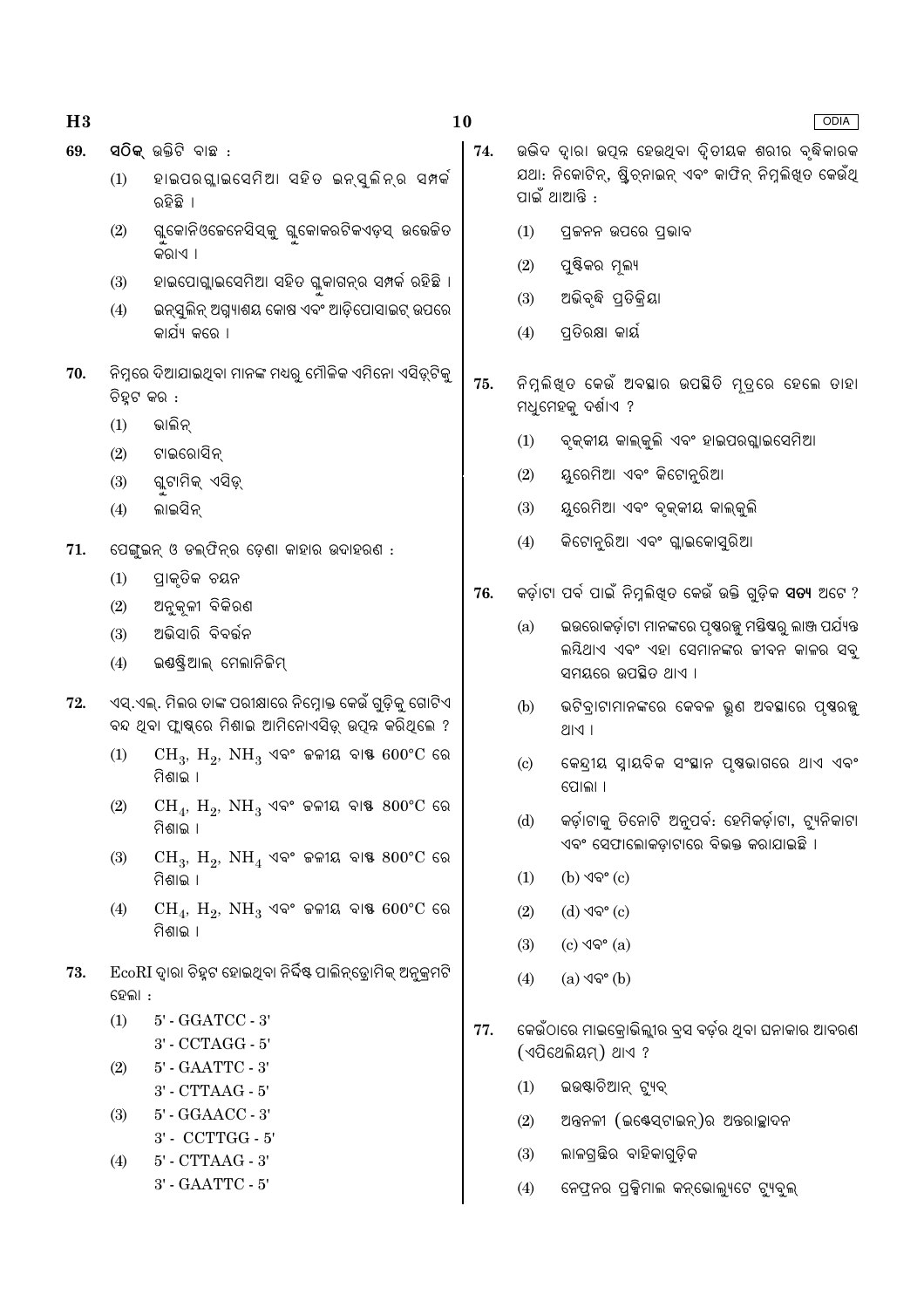| ODIA |                                                |                         |                               |                             |                |                                                               | 11                            |                            |              |                                     |                             |                                      | H3                                                           |
|------|------------------------------------------------|-------------------------|-------------------------------|-----------------------------|----------------|---------------------------------------------------------------|-------------------------------|----------------------------|--------------|-------------------------------------|-----------------------------|--------------------------------------|--------------------------------------------------------------|
| 78.  | ବାଛ ।                                          |                         |                               |                             |                |                                                               | 82.                           | ବାଛ :                      |              |                                     |                             |                                      | ନିମ୍ନରେ ଦିଆଯାଇଥିବା ୟୟ ଗୁଡ଼ିକୁ ମିଳାଅ ଏବଂ <b>ସଠିକ୍</b> ଉତ୍ତରଟି |
|      |                                                | ସ୍ତ $A - I$             |                               |                             |                | ସ୍ତୟ $-II$                                                    |                               |                            | ସ୍ତୟ $-I$    |                                     |                             |                                      | ସ୍ଥ $-II$                                                    |
|      | (a)                                            |                         | କ୍ଲୋଷ୍ଟିଡ଼ିୟମ୍                |                             | (i)            | ସାଇକ୍ଲୋସୋରିନ୍-ଏ                                               |                               | (a)                        |              | ଇଓସିନୋଫିଲସ୍                         |                             |                                      | ପ୍ରତିରକ୍ଷିତ ପ୍ରତିକ୍ରିୟା                                      |
|      |                                                | ବ୍ୟୁଟିଲିକମ୍             |                               |                             |                |                                                               |                               | (b)                        |              | ବେସୋଫିଲସ୍                           |                             | (ii)                                 | ଫାଗୋସାଇଟସ୍                                                   |
|      | (b)                                            | ପଲିସୋରମ୍                | ଟାଇକୋର୍ଡ଼ମା                   |                             | (ii)           | ବ୍ୟଟିରିକ୍ ଅମ୍ଳ                                                |                               | (c)                        |              | ନିଉଟ୍ରୋଫିଲସ୍<br>(iii)               |                             |                                      | ହିଷ୍ଟାମାଇନେକ୍,<br>ଧ୍ୱଂସାତ୍ପକ ବିପାଚକ<br>ନିର୍ଗତ କରେ            |
|      | $\left( \mathrm{c}\right)$                     | ମୋନାସ୍କସ୍<br>ପର୍ଯୁରିଅସ୍ |                               | (iii)                       | ସାଇଟ୍ରିକ୍ ଅମ୍ଳ |                                                               | (d)                           |                            | ଲିମ୍ଫୋସାଇଟସ୍ |                                     | (iv)                        | ହିଷ୍ଟାମାଇନ୍ ଥିବା<br>କଣିକା ନିର୍ଗତ କରେ |                                                              |
|      | (d)                                            |                         | ଆସ୍ପର୍ଜିଲସ୍                   |                             | (iv)           | ରକ୍ତରେ କ୍ଳୋରେଷ୍ଟେରଲ୍                                          |                               |                            | (a)          | (b)                                 | $\left( \mathbf{c} \right)$ | (d)                                  |                                                              |
|      |                                                | ନାଇଜର୍                  |                               |                             |                | କମାଉଥିବା ଦୃତ                                                  |                               | (1)                        | (ii)         | (i)                                 | (iii)                       | (iv)                                 |                                                              |
|      |                                                |                         |                               |                             |                |                                                               |                               | (2)                        | (iii)        | (iv)                                | (ii)                        | (i)                                  |                                                              |
|      |                                                | (a)                     | (b)                           | $\left( \mathbf{c} \right)$ | (d)            |                                                               |                               | (3)                        | (iv)         | (i)                                 | (ii)                        | (iii)                                |                                                              |
|      | (1)<br>(2)                                     | (iv)<br>(iii)           | (iii)<br>(iv)                 | (ii)<br>(ii)                | (i)<br>(i)     |                                                               |                               | (4)                        | (i)          | (ii)                                | (iv)                        | (iii)                                |                                                              |
|      | (3)                                            | (ii)                    | (i)                           | (iv)                        | (iii)          |                                                               | 83.                           |                            |              |                                     |                             |                                      | ନିମୁଲିଖ୍ଡ କେଉଁ 'ହର୍ମୋନ୍ ମାତ୍ରା' ଗ୍ରାଫିଆନ୍ ଫଲିକିଲ୍ରୁ          |
|      | (4)                                            | (i)                     | (ii)                          | (iv)                        | (iii)          |                                                               |                               |                            |              | ଡ଼ିୟାଣୁ ନିର୍ଗତ (ଡ଼ିଯୋଦୟ) କରାଏ ?     |                             |                                      |                                                              |
|      |                                                |                         |                               |                             |                |                                                               |                               | (1)                        |              | ଏଫ୍.ଏସ୍.ଏଚ୍. ର ସ୍ୱଳ୍ପ ସାନ୍ଦ୍ରତା     |                             |                                      |                                                              |
| 79.  |                                                |                         |                               |                             |                | ନିମ୍ନଲିଖ୍ଡ କେଉଁ ଉକ୍ତିଟି ଭିରିୟଡ଼ସ୍ ସ୍ୟଦ୍ଧୀୟ <b>ସଠିକ୍</b> ଅଟେ ? |                               | (2)                        |              | ଇଷ୍ଟ୍ରୋଜେନ୍ର ଉଚ୍ଚ ସାନ୍ଦ୍ରତା         |                             |                                      |                                                              |
|      | ସେମାନଙ୍କର ପୁଷ୍ଟିସାର ଆବରଣବିହୀନ DNA ଥାଏ ।<br>(1) |                         |                               |                             | (3)            |                                                               | ପ୍ରୋଜେସ୍ଟେରନ୍ର ଉଚ୍ଚ ସାନ୍ଦ୍ରତା |                            |              |                                     |                             |                                      |                                                              |
|      | (2)                                            |                         |                               |                             |                | ସେମାନଙ୍କର ପୁଷ୍ଟିସାର ଆବରଣଯୁକ୍ତ RNA ଥାଏ ।                       |                               | (4)                        |              | ଏଲ୍.ଏଚ୍. ର ସ୍ୱଳ୍ପ ସାନ୍ଦ୍ରତା         |                             |                                      |                                                              |
|      | (3)                                            |                         |                               |                             |                | ସେମାନଙ୍କର ପୁଷ୍ଟିସାର ଆବରଣବିହୀନ RNA ଥାଏ ।                       | 84.                           |                            |              |                                     |                             |                                      | ପ୍ରଶ୍ୱାସ ସମୟରେ ହେଉଥିବା ଘଟଣା ଗୁଡ଼ିକର <b>ସଠିକ୍</b> ଚୟନ         |
|      | (4)                                            |                         |                               |                             |                | ସେମାନଙ୍କର ପୁଷ୍ଟିସାର ଆବରଣଯୁକ୍ତ DNA ଥାଏ ।                       |                               | କର ।                       |              |                                     |                             |                                      |                                                              |
|      |                                                |                         |                               |                             |                |                                                               |                               | (a)                        |              | ମଧ୍ୟଛଦାର ସଂକୋଚନ                     |                             |                                      |                                                              |
| 80.  |                                                |                         |                               |                             |                | ଡ଼ିଯକର ଶରୀର ଫନିକିଲ୍ ଭିତରେ କାହା ସହିତ ବନ୍ଧିତ ହୋଇଥାଏ :           |                               | (b)                        |              |                                     |                             |                                      | ବାହ୍ୟ ଇଣ୍ଟରକଷ୍ଟାଲ୍ ପେଶୀର ସଂକୋଚନ                              |
|      | (1)                                            | ଚାଲାକା                  |                               |                             |                |                                                               |                               | $\left( \circ \right)$     |              | ପୁସ୍ପୁସୀୟ ଆୟତନ କମିଯାଏ               |                             |                                      |                                                              |
|      | (2)                                            | ହିଲମ୍                   |                               |                             |                |                                                               |                               | (d)                        |              | ଫୁସ୍ଫୁସ୍ର ଭିତର ଚାପ ବଢିଯାଏ           |                             |                                      |                                                              |
|      | (3)                                            |                         | ମାଇକ୍ରୋପାଇଲ୍                  |                             |                |                                                               |                               | (1)                        | କେବଳ $(d)$   |                                     |                             |                                      |                                                              |
|      | (4)                                            | ନ୍ୟୁସେଲସ୍               |                               |                             |                |                                                               |                               | (2)                        |              | $(a)$ $\sqrt{ }$ <sup>o</sup> $(b)$ |                             |                                      |                                                              |
|      |                                                |                         |                               |                             |                |                                                               |                               | (3)                        |              | $(c)$ ଏବଂ $(d)$                     |                             |                                      |                                                              |
| 81.  |                                                |                         |                               |                             |                | ଆଲୋକ ଶ୍ୱଶନରେ RuBisCo (ରୁବିସ୍କୋ) ବିପାଚକର ଅମ୍ଳକାନ               |                               | (4)                        |              | $(a), (b)$ $\sqrt{Q}$ ° $(d)$       |                             |                                      |                                                              |
|      | କରେ :                                          |                         |                               |                             |                | ଯୋଗାଣ କାର୍ଯ୍ୟକାରିତା ନିମ୍ନଲିଖ୍ଡ କେଉଁଟିର ଗଠନକୁ ପ୍ରଭାବିତ         | 85.                           |                            |              |                                     |                             |                                      | ନିମୃରେ ଦିଆଯାଇଥ୍ବା କେଉଁ କୌଶଳରେ ଗର୍ଭଧାରଣ                       |
|      | (1)                                            |                         |                               |                             |                | $4-C$ ଯୌଗିକର $1$ ଟି ଅଣୁ ଏବଂ $2-C$ ଯୌଗିକର ୧ଟି                  |                               |                            |              | ମାନଙ୍କୁ ସ୍ଥାନାତ୍ତର କରାଯାଏ ?         |                             |                                      | କରିପାରୁନଥିବା ମହିଳା ମାନଙ୍କୁ ସହାୟତା କରିବା ପାଇଁ ଭୁଣ             |
|      |                                                | ଅଣୁ ।                   |                               |                             |                |                                                               |                               | (1)                        |              | GIFT ଏବଂ ICSI                       |                             |                                      |                                                              |
|      | (2)                                            |                         | $3-C$ ଯୌଗିକର 2ଟି ଅଣୁ ।        |                             |                |                                                               |                               | <b>ZIFT ଏବଂ IUT</b><br>(2) |              |                                     |                             |                                      |                                                              |
|      | (3)                                            |                         | $3-C$ ଯୌଗିକର 1ଟି ଅଣୁ ।        |                             |                |                                                               |                               | (3)                        |              | <b>GIFT ଏବଂ ZIFT</b>                |                             |                                      |                                                              |
|      | (4)                                            |                         | $6$ - $C$ ଯୌଗିକର $1$ ଟି ଅଣୁ । |                             |                |                                                               |                               | (4)                        |              | ICSI ଏବଂ ZIFT                       |                             |                                      |                                                              |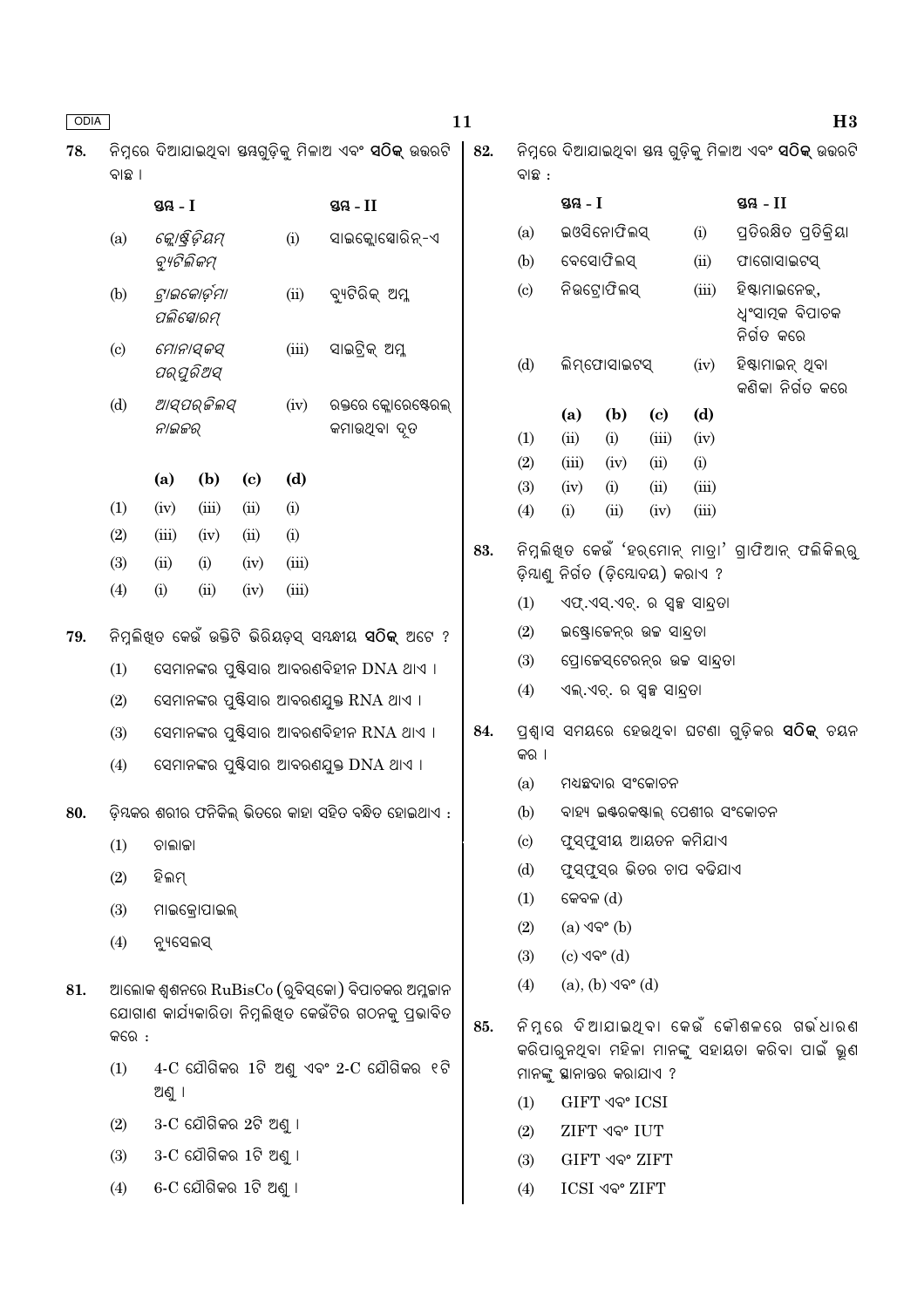| H <sub>3</sub> |                                                                 |                                                                                                       |                          |                             |                                            | 12                                                           |                          |                                                          | ODIA                                                                             |  |  |  |
|----------------|-----------------------------------------------------------------|-------------------------------------------------------------------------------------------------------|--------------------------|-----------------------------|--------------------------------------------|--------------------------------------------------------------|--------------------------|----------------------------------------------------------|----------------------------------------------------------------------------------|--|--|--|
| 86.            |                                                                 |                                                                                                       | ସ୍ଷିକାରୀ ଅବସ୍ଥାଟି ହେଲା : |                             |                                            | ମନୁଷ୍ୟ ଶରୀର ମଧ୍ୟରେ ପ୍ରବେଶ କରୁଥିବା <i>ପ୍ଲାସ୍ମୋଡ଼ିୟମ୍ର ରୋଗ</i> | 90.                      |                                                          | ନିମ୍ନଲିଖ୍ଡ ମାନଙ୍କ ମଧ୍ୟରୁ କେଉଁ ପୁଷ୍ଟିସାରଟି ପ୍ରାଣୀମାନଙ୍କରେ<br>ଅତିମାତ୍ରାରେ ରହିଥାଏ ? |  |  |  |
|                | (1)                                                             |                                                                                                       | ପୁରୁଷ-ଯୁଗ୍ମକ ଜନକ         |                             |                                            |                                                              |                          | (1)                                                      | ଇନ୍ସୁଲିନ୍                                                                        |  |  |  |
|                | (2)                                                             |                                                                                                       | ଟ୍ରଫୋଜଏଟସ୍               |                             |                                            |                                                              |                          | (2)                                                      | ହିମୋଗ୍ଳୋବିନ୍                                                                     |  |  |  |
|                | (3)                                                             |                                                                                                       | ସୋରୋଜଏଟସ୍                |                             |                                            |                                                              |                          | (3)                                                      | କୋଲାଜେନ୍                                                                         |  |  |  |
|                | (4)                                                             |                                                                                                       | ସ୍ତ୍ରୀ-ଯୁଗ୍ମକ ଜନକ        |                             |                                            |                                                              |                          | (4)                                                      | ଲେକ୍ଟିନ୍                                                                         |  |  |  |
| 87.            | ବାଛ :                                                           |                                                                                                       |                          |                             |                                            | ନିମ୍ନରେ ଦିଆଯାଇଥିବା ୟୟ ଗୁଡ଼ିକୁ ମିଳାଅ ଏବଂ <b>ସଠିକ୍</b> ଉଭରଟି   | 91.                      | ିନିମୁଲିଖ୍ତ ମଧ୍ୟରୁ କେଉଁ ଯୋଡ଼ାଟି ଏକକୋଷୀୟ ଶୈବାଳ<br>ଅଟନ୍ତି ? |                                                                                  |  |  |  |
|                |                                                                 | ସ୍ତୟ - I                                                                                              |                          |                             |                                            | ସ୍ତୟ $-II$                                                   |                          | (1)                                                      | ଜ୍ଲୋରେଲୋ ଏବଂ <i>ସ୍କାଇରୁଲିନା</i>                                                  |  |  |  |
|                | (a)                                                             | ଭୁଣ ବନ୍ଧ                                                                                              |                          |                             | (i)                                        | ଆଣ୍ଡ୍ରୋଜେନସ୍                                                 |                          | (2)                                                      | ଲାମିନାରିଆ ଏବଂ ସାରାଗାସମ୍                                                          |  |  |  |
|                | (b)                                                             |                                                                                                       | ଜୋନା ପେଲୁସିଡ଼ା           |                             | (ii)                                       | ହ୍ୟୁମ୍ୟାନ୍ କୋରିଓନିକ୍                                         |                          | (3)                                                      | ଜେଲିଡ଼ିୟମ୍ ଏବଂ ଗ୍ରାସିଲାରିଆ                                                       |  |  |  |
|                |                                                                 |                                                                                                       |                          |                             |                                            | ଗୋନାଡ଼ୋଟ୍ରୋପିନ୍                                              |                          | (4)                                                      | ଆନାବିନା ଏବଂ ଭଲଭକ୍ସ                                                               |  |  |  |
|                | $\left( \mathrm{c}\right)$                                      |                                                                                                       | ଭଲ୍ଭୋ ଯୁରେଥ୍ରାଲ୍         |                             | (iii)                                      | (ଏଚ୍.ସି.ଜି.)<br>ଡ଼ିଯାଣୁର ସର                                  | 92.                      |                                                          | ଦୁଇଟି ପିଢିକୁ (ଗୋଟିଏ ଭିତରେ ଅନ୍ୟଟି) ଧରି ରଖ୍ଥ୍ବା<br>ଉଭିଦର ଅଂଶଟି :                   |  |  |  |
|                |                                                                 | ଗ୍ରଛି ଗୁଡ଼ିକ                                                                                          |                          |                             |                                            |                                                              | (a)                      | ପରାଗ କୋଷ ଭିତରେ ପରାଗ ରେଣୁ ।                               |                                                                                  |  |  |  |
|                | (d)                                                             |                                                                                                       | ଲେଡ଼ିଗ୍ କୋଷଗୁଡ଼ିକ        |                             | (iv)                                       | ପୁରୁଷ ଲିଙ୍ଗକୁ ପିଚ୍ଛିଳ                                        |                          | (b)                                                      | ଅଙ୍କୁରୋଦ୍ଗମିତ ପରାଗ ରେଣୁ ସହିତ ଦୁଇଟି ପୁଂଯୁଗ୍ମକ ।                                   |  |  |  |
|                |                                                                 |                                                                                                       |                          | କରିବା                       |                                            |                                                              |                          | (c)                                                      | ଫଳ ଭିତରେ ମଞ୍ଜି ।                                                                 |  |  |  |
|                |                                                                 | (a)                                                                                                   | (b)                      | $\left( \mathbf{c} \right)$ | (d)                                        |                                                              |                          | (d)                                                      | ଡ଼ିୟକ ଭିତରେ ଭୁଣାଶୟ ।                                                             |  |  |  |
|                | (1)                                                             | (ii)                                                                                                  | (iii)                    | (iv)                        | (i)                                        |                                                              |                          | (1)                                                      | (a) ଏବଂ (d)                                                                      |  |  |  |
|                | (2)                                                             | (iv)                                                                                                  | (iii)                    | (i)                         | (ii)                                       |                                                              |                          | (2)                                                      | $(a)$ କେବଳ                                                                       |  |  |  |
|                | (3)<br>(4)                                                      | (i)<br>(iii)                                                                                          | (iv)<br>(ii)             | (ii)<br>(iv)                | (iii)<br>(i)                               |                                                              |                          | (3)                                                      | $(a), (b)$ $\sqrt{Q}$ ° $(c)$                                                    |  |  |  |
|                |                                                                 |                                                                                                       |                          |                             |                                            |                                                              |                          | (4)                                                      | (c) ଏବଂ (d)                                                                      |  |  |  |
| 88.            |                                                                 |                                                                                                       | ସଠିକ୍ ମେଳକଟିକୁ ବାଛ :     |                             |                                            |                                                              | 93.                      |                                                          | ଭୁଲ୍ ଉକ୍ତିଟିକୁ ବାଛ :                                                             |  |  |  |
|                | (1)                                                             | ଥାଲାସେମିଆ                                                                                             |                          |                             |                                            | - $X$ ଯୁକ୍ତ                                                  |                          |                                                          | (1) ଟ୍ୟାନିନସ୍, ରେସିନସ୍, ତୈଳ ପ୍ରଭୃତି କମା ହୋଇଥିବା                                  |  |  |  |
|                | (2)                                                             |                                                                                                       | ହେମୋଫିଲିଆ                |                             |                                            | - Y ଯୁକ୍ତ                                                    |                          |                                                          | କାରଣରୁ ମଞ୍ଜକାଠଟି ଗାଢ ରଙ୍ଗ ହୋଇଥାଏ ।                                               |  |  |  |
|                | (3)                                                             |                                                                                                       | ଫେନାଇଲ୍କିଟୋନୁରିଆ         |                             |                                            | - ଅଟୋଜୋମାଲ୍<br>ପ୍ରଭାବୀ ଲକ୍ଷଣ                                 |                          | (2)                                                      | ମଞ୍ଜକାଠ ଚ୍ଚଳ ପରିବହନ କରେନାହିଁ କିନ୍ତୁ ଯାନ୍ତିକ ସହାୟତା<br>ବିଏ ।                      |  |  |  |
|                | (4)                                                             |                                                                                                       | ସିକିଲ୍ କୋଷ ରକ୍ତହୀନତା     |                             |                                            | - ଅଟୋଜୋମାଲ୍<br>ଅପ୍ରଭାବୀ ଲକ୍ଷଣ                                |                          | (3)                                                      | ଶୁଷ କାଠ ମୂଳରୁ ପତ୍ରକୁ ଚଳ ଏବଂ ଖଣିଚ୍ଚ ଦ୍ର୍ୟ<br>ପରିବହନରେ ସଂଶ୍ଳିଷ୍ଟ ଥାଏ ।             |  |  |  |
|                |                                                                 |                                                                                                       |                          |                             |                                            | (ଗୁଣସ୍ତ-11)                                                  |                          | (4)                                                      | ଶୁଷ କାଠଟି ହାଲୁକା ରଙ୍ଗ ଏବଂ ଅତ୍ତରଭମ ଦୃିତୀୟକ                                        |  |  |  |
| 89.            |                                                                 |                                                                                                       |                          |                             | ନିମ୍ନଲିଖିତ କେଉଁ ଉକ୍ତିଟି <b>ସଠିକ୍</b> ଅଟେ ? |                                                              |                          |                                                          | ଜାଇଲେମ୍ ଅଟେ ।                                                                    |  |  |  |
|                | (1)                                                             |                                                                                                       |                          |                             |                                            |                                                              | 94.                      |                                                          | କେଉଁ କୌଶଳ ଦୃାରା ବିକାନିର ଇଉକ୍ ଏବଂ ମାରିନୋ ରାମିଙ୍କୁ                                 |  |  |  |
|                | (2)                                                             | ଆଡ଼େନାଇନ୍ ଥାଇଆମିନ୍ ସହିତ ସଂଯୁକ୍ତ ନୁହେଁ ।<br>ଦୃଇଟି H-ବନ୍ଧ ମଧ୍ୟଦେଇ ଥାଇଆମିନ୍ ସହିତ<br>ଆଡ଼େନାଇନ୍ର ସଂଯୁକ୍ତ । |                          |                             |                                            |                                                              |                          |                                                          | ବ୍ୟବହାର କରାଯାଇ ମେଣ୍ଢାର ଏକ ନୃତନ ପ୍ରକାତି 'ହିସାରଡ଼େଲ୍'<br>ସ୍ଷ୍ଟି ହୋଇଛି ?            |  |  |  |
|                |                                                                 |                                                                                                       |                          |                             |                                            | ଗୋଟିଏ H-ବନ୍ଧ ମଧଦେଇ ଆଡ଼େନାଇନ୍ ସହିତ                            |                          | (1)                                                      | ଅତ୍ତଃ ପ୍ରକନନ                                                                     |  |  |  |
|                | (3)                                                             |                                                                                                       |                          |                             |                                            |                                                              |                          | (2)                                                      | ଆଉଟ୍ କ୍ରସିଙ୍ଗ୍                                                                   |  |  |  |
|                | ଥାଇଆମିନ୍ର ସଂଯୁକ୍ତ ।<br>ତିନୋଟି H-ବନ୍ଧ ମଧଦେଇ ଥାଇଆମିନ୍ ସହିତ<br>(4) |                                                                                                       |                          |                             |                                            | (3)                                                          | ମ୍ୟୁଟେସ୍ନାଲ୍ ବ୍ରିଡ଼ିଙ୍ଗ୍ |                                                          |                                                                                  |  |  |  |
|                |                                                                 |                                                                                                       | ଆଡ଼େନାଇନ୍ର ସଂଯୁକ୍ତ ।     |                             |                                            |                                                              |                          | (4)                                                      | କ୍ରସ୍ ବିଡ଼ିଙ୍ଗ୍                                                                  |  |  |  |
|                |                                                                 |                                                                                                       |                          |                             |                                            |                                                              |                          |                                                          |                                                                                  |  |  |  |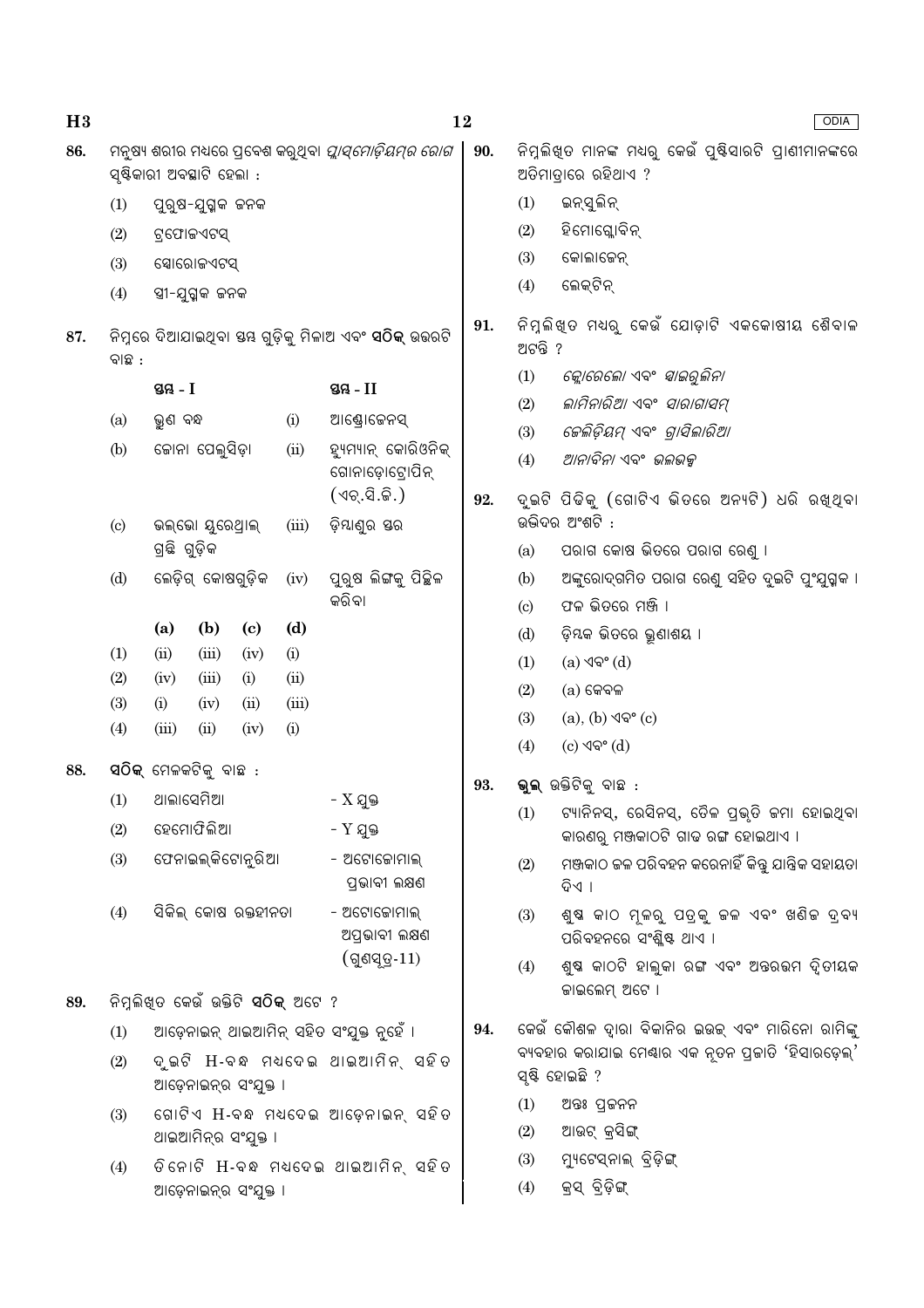- କେତେଗଡିଏ ବିଭାଜିତ କୋଷ, କୋଷ ଚକର ପ୍ଲୟାନ କରନ୍ତି 95. ଏବଂ ଅଙ୍ଗୀୟ ନିଷ୍କିୟ ଅବସ୍ଥାରେ ପ୍ରବେଶ କରନ୍ତି । ଏହାକୁ କୁଇସେଷ୍ଟ୍ ଅବସ୍ଥା (G<sub>o</sub>) କ୍ହାଯାଏ । ଏହି ପକ୍ଲିୟାଟି ନିମ୍ରୋକ୍ତ କେଉଁ ଅବସ୍ଥାର ପରିଶେଷରେ ଘଟିଥାଏ :
	- $G_2$  ଫେକ୍  $(1)$
	- $M$  ଫେକ୍ (ଅବସ୍ଥା)  $(2)$
	- $(3)$  $G_1$  ଫେକ୍
	- $(4)$  $S$  ଫେକ୍
- ମନ୍ଷ୍ୟର ପାକ ତନ୍ତ୍କ ଆଧାର କରି **ସଠିକ୍** ଉକ୍ତିଟି ଚିହୁଟ କର । 96.
	- $(1)$ ଭର୍ମିଫର୍ମ ଆପେଷିକ୍ସ ଗ୍ରହଣୀରୁ ବାହାରିଥାଏ ।
	- ଇଲିୟମ୍ କ୍ଷଦାନ୍ତକ୍ ଖୋଲିଥାଏ ।  $(2)$
	- ପାକନଳୀର ସବୁଠୁ ଭିତରେ ଥିବା ସରଟି ହେଉଛି  $(3)$ ସେରୋସା ।
	- ଇଲିୟମ୍ ହେଉଛି ଏକ ଅଧିକ ଗୁଡ଼ାଇ ହୋଇ ରହିଥିବା  $(4)$ ଅଂଶ ।
- ଅଥୋପୋକେନିକ୍ କାର୍ଯ୍ୟପ୍ରକ୍ରିୟାରୁ ସ୍ୟି ହେଉଥିବା ପରିବେଶର 97. ପରିବର୍ତ୍ତନ ଯୋଗୁଁ ବିବର୍ତ୍ତିତ ହୋଇଥିବା ଜୀବମାନଙ୍କର ଉଦାହରଣ ନିମ୍ନରେ ଦିଆଯାଇଥିବା କେଉଁଟିକୁ ଦର୍ଶାଉଛି ?
	- ଗାଲାପାଗୋସ୍ ଦ୍ୱୀପର ଡାରଉଇନ୍ସ୍ ପିନ୍ଚେସ୍  $(a)$
	- ତ୍ଣନାଶକ ଔଷଧକୁ ପ୍ତିରୋଧ କରିପାରୁଥିବା ବଣ୍ରଆ  $(b)$ ଗୁଳ୍ଲ
	- ଔଷଧକୁ ପ୍ତିରୋଧ କରିପାରୁଥିବା ସୁନ୍ୟୟିୟ ପ୍ରାଣୀ  $\left( \mathrm{e}\right)$
	- ମନୁଷ୍ୟ ସ୍ୱଷ୍ଟି କରିଥିବା ଶ୍ୱାନ ପରି ଗୃହପାଳିତ ପଶ୍ରମାନଙ୍କର  $(d)$ ପ୍ରକାତି
	- $(1)$ କେବଳ $(d)$
	- $(2)$ କେବଳ $(a)$
	- (a) ଏବଂ (c)  $(3)$
	- $(4)$  $(b), (c)$   $\sqrt{Q}$ °  $(d)$
- ନିମ୍ନରେ ଦିଆଯାଇଥିବା ୟୟ ଗୁଡ଼ିକୁ ମିଳାଅ ଏବଂ **ସଠିକ୍** ଉଭରଟି 98. ବାଛ ।

|     | ସ୍ଥ <b>ୟ</b> - I |                |                            |       | ସ୍ଥନ୍ତ - 11   |
|-----|------------------|----------------|----------------------------|-------|---------------|
| (a) | ପୋଷ ଗ୍ରଛି        |                |                            | (i)   | ଗ୍ରାଭିସ୍ ରୋଗ  |
| (b) | ଗଳଗ୍ରଛି          |                |                            | (ii)  | ମଧୁମେହ        |
| (c) |                  | ଅଧିବୃକ୍କ ଗ୍ରଛି |                            | (iii) | ବହୁମୂତ୍ର      |
| (d) | ଅଗ୍ନ୍ୟାଶୟ        |                |                            | (iv)  | ଏଡ଼ିସନ୍ସ୍ ରୋଗ |
|     | (a)              | (b)            | $\left( \mathrm{e}\right)$ | (d)   |               |
| (1) | (ii)             | (i)            | (iv)                       | (iii) |               |
| (2) | (iv)             | (iii)          | (i)                        | (ii)  |               |
| (3) | (iii)            | (ii)           | (i)                        | (iv)  |               |
| (4) | (iii)            | (i)            | (iv)                       | (ii)  |               |
|     |                  |                |                            |       |               |

- ଯୌନକିୟା ଦାରା ସଞ୍ଚାରିତ ହେଉଥବା ସମୟ ରୋଗକ ମିଶାଇ 99. ସଠିକ ଉଭରଟି ଚୟନ କର :
	- କର୍କଟ ରୋଗ (କ୍ୟାନ୍ସର), ଏଡ଼ସ୍, ସିଫିଲିସ୍  $(1)$
	- ପ୍ରମେହ, ସିଫିଲିସ୍, ଜେନିଟାଲ୍ ହରପିସ୍  $(2)$
	- ପ୍ରମେହ, ମ୍ୟାଲେରିଆ, ଜେନିଟାଲ୍ ହରପିସ୍  $(3)$
	- ଏ.ଆଇ.ଡ଼ି.ଏସ୍. (ଏଡ଼ସ୍), ମ୍ୟାଲେରିଆ, ଫାଇଲେରିଆ  $(4)$
- 100. ଗୋଟିଏ ସାଇଟ୍ରିକ୍ ଏସିଡ଼୍ ଚକ୍ରର ଘୂର୍ଷନରେ କେତେଗୋଟି ଅଧଃସ୍ତର ଫସଫରୀକରଣ ହୁଏ :
	- ନିନି  $(1)$
	- $(2)$ ଶୁନ୍ୟ
	- $(3)$ ଏକ
	- $(4)$ ଦ୍ରଇ
- 101. ମନ୍ଟିଲ୍ ପୋଟୋକଲ୍ 1987ରେ କାହାକୁ ନିୟନ୍ତ୍ରଣ କରିବା ପାଇଁ ସ୍ୱାକ୍ଷରିତ ହୋଇଥିଲା :
	- ଇ- ବର୍ଯ୍ୟବୟଗଡିକ୍ ଫୋପାଡି ଦେବା ।  $(1)$
	- ଗୋଟିଏ ଦେଶର ଅନ୍ୟ ଦେଶକ୍ ବଂଶଗତ ଭାବେ ପରିବର୍ତ୍ତିତ  $(2)$ ହୋଇଥିବା ଜୀବମାନଙ୍କର ପରିବହନକୁ ।
	- ଓକୋନ୍ ହାସକାରୀ ପଦାର୍ଥଗୁଡ଼ିକର ଉହର୍କନକ୍ ।  $(3)$
	- ସବୃଚ୍ଚ ଗହ ଗ୍ୟାସ୍ର ନିର୍ଗତକୁ ।  $(4)$
- 102. ନିମୁରେ ଦିଆଯାଇଥିବା ଉଭିଦ ସହିତ ଚଡ଼ିତ ଥିବା ଦରକାରୀ ଉପାଦାନ ଏବଂ ସେମାନଙ୍କର କାର୍ଯ୍ୟକ୍ମକ୍ ମିଳାଅ :

| (a)                        | ଲୌହ    |                          | (i)                        | ଜଳର ଆଲୋକ ବିଶ୍ଳେଷଣ                      |
|----------------------------|--------|--------------------------|----------------------------|----------------------------------------|
| (b)                        | କିଙ୍କ୍ |                          | (ii)                       | ପରାଗ ଅଙ୍କୁରୋଦଗମ୍                       |
| $\left( \mathrm{c}\right)$ | ବୋରନ୍  |                          | (iii)                      | ହରିତ୍ ଲବକର ଜୈବ<br>ସଂଶ୍କେଷଣ ପାଇଁ ଦରକାରୀ |
| (d)                        |        |                          | ମାଙ୍ଗାନିକ୍ (iv)            | $IAA$ ର ଚୈବ ସଂଶ୍ଳେଷଣ                   |
|                            |        | <b>ସଠିକ୍</b> ଉଭରଟି ବାଛ : |                            |                                        |
|                            | (a)    | (b)                      | $\left( \mathrm{e}\right)$ | (d)                                    |
| (1)                        | (iv)   | (i)                      | (ii)                       | (iii)                                  |
| (2)                        | (ii)   | (i)                      | (iv)                       | (iii)                                  |
| (3)                        | (iv)   | (iii)                    | (ii)                       | (i)                                    |
| $\Delta$                   |        | $(iii)$ $(iv)$ $(ii)$    |                            | (i)                                    |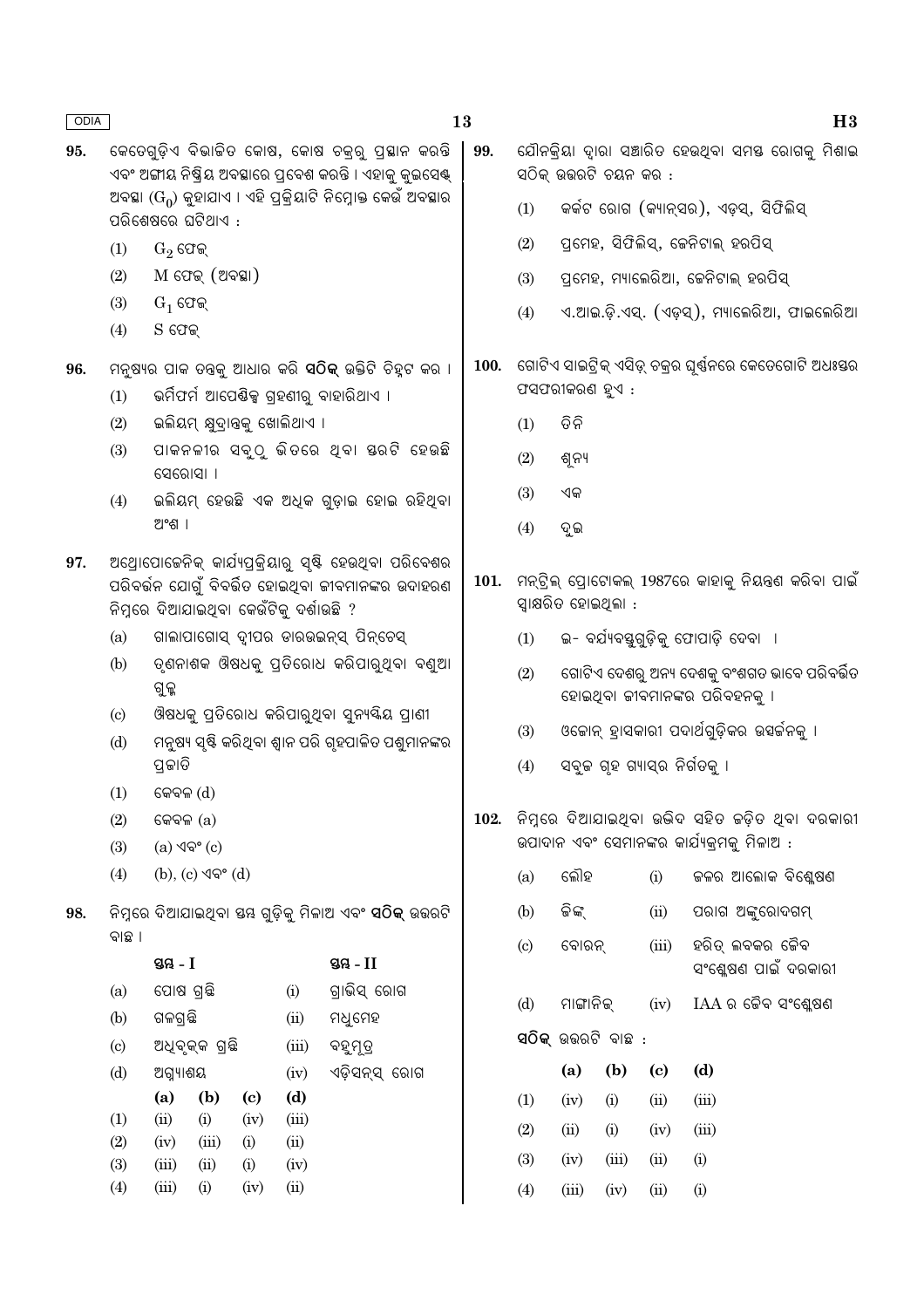| H3   |                                                              |                                                                           |                        |                             |                                        |                            | 14                                                                          |      |                        |                            |                                                           |                             |              |                                                                                                             | ODIA |
|------|--------------------------------------------------------------|---------------------------------------------------------------------------|------------------------|-----------------------------|----------------------------------------|----------------------------|-----------------------------------------------------------------------------|------|------------------------|----------------------------|-----------------------------------------------------------|-----------------------------|--------------|-------------------------------------------------------------------------------------------------------------|------|
| 103. |                                                              |                                                                           |                        |                             |                                        |                            |                                                                             |      |                        |                            |                                                           |                             |              |                                                                                                             |      |
|      | ବାଛ ।                                                        |                                                                           |                        |                             |                                        |                            |                                                                             |      |                        | ସ୍ତୟ $-I$                  |                                                           |                             |              | ସ୍ତନ୍ତ $-I$                                                                                                 |      |
|      |                                                              | ସ୍ତୟ $-I$                                                                 |                        |                             |                                        |                            | ସ୍ତୟ - II                                                                   |      | (a)                    | ବି.ଟି. କପା                 |                                                           |                             | (i)          | ଜିନ୍ ଚିକିହା ପଦ୍ଧତି                                                                                          |      |
|      | (a)                                                          | ପୀଡ଼କ କୀଟ                                                                 | ସଂଘପ୍ରିୟ, ପଲିଫାଗସ୍     |                             |                                        | (i)                        | ଆଷ୍ଟେରିଆସ୍                                                                  |      | (b)                    | ଆଡ଼େନୋସିନ୍<br>ଡ଼ିଆମିନେକ୍ରେ |                                                           |                             | (ii)         | କୋଷୀୟ<br>ପ୍ରତିରକ୍ଷା (ସେଲୁଲାର୍                                                                               |      |
|      | (b)                                                          | ପରିଣତ ବୟସରେ ଅବୀୟ<br>ପ୍ରତିସାମ୍ୟ ଏବଂ ଲାର୍ଭା<br>ସମୟରେ ଦ୍ୱିପାର୍ଶ୍ୱ ପ୍ରତିସାମ୍ୟ |                        | (ii)                        | ୟରପିଅନ୍                                | $\left( \mathrm{c}\right)$ | ସ୍ୱକ୍ଷତା<br>ଆର୍.ଏନ୍.ଏ.ଆଇ.<br>(RNAi)                                         |      |                        | (iii)                      | ଡ଼ିଫେନ୍ସ୍)<br>ଏଚ୍.ଆଇ.ଭି.<br>ସଂକ୍ରମଣକୁ ଖୋଜି<br>ବାହାର କରିବା |                             |              |                                                                                                             |      |
|      | $\left( \mathrm{c}\right)$                                   | ବୁକ୍ଲଙ୍ଗସ୍                                                                |                        |                             |                                        | (iii)                      | ଟିନୋପ୍ଲାନା                                                                  |      | (d)                    | ପି.ସି.ଆର୍.                 |                                                           |                             | (iv)         | ବାସିଲସ୍                                                                                                     |      |
|      | (d)                                                          | ଜୈବଦୀପ୍ତି                                                                 |                        |                             |                                        | (iv)                       | ଲୋକୋଷ୍ଟା                                                                    |      |                        |                            |                                                           |                             |              | ଥୁରିନ୍ଜିଏନ୍ସିସ୍                                                                                             |      |
|      |                                                              | (a)                                                                       | (b)                    | $\left( \mathbf{c} \right)$ | (d)                                    |                            |                                                                             |      |                        | (a)                        | (b)                                                       | (c)                         | (d)          |                                                                                                             |      |
|      | (1)                                                          | (ii)                                                                      | (i)                    | (iii)                       | (iv)                                   |                            |                                                                             |      | (1)                    | (i)                        | (ii)                                                      | (iii)                       | (iv)         |                                                                                                             |      |
|      | (2)                                                          | (i)                                                                       | (iii)                  | (ii)                        | (iv)                                   |                            |                                                                             |      | (2)                    | (iv)                       | (i)                                                       | (ii)                        | (iii)        |                                                                                                             |      |
|      | (3)                                                          | (iv)                                                                      | (i)                    | (ii)                        | (iii)                                  |                            |                                                                             |      | (3)                    | (iii)                      | (ii)                                                      | (i)                         | (iv)         |                                                                                                             |      |
|      | (4)                                                          | (iii)                                                                     | (ii)                   | (i)                         | (iv)                                   |                            |                                                                             |      | (4)                    | (ii)                       | (iii)                                                     | (iv)                        | (i)          |                                                                                                             |      |
| 104. | ରବର୍ଟ ମେ'ଙ୍କ ଅନୁସାରେ ଭୂମୟଳୀୟ ଜାତିର ବିଭିଧତାର ପରିମାଣ<br>କେତେ ? |                                                                           |                        |                             | 108.                                   |                            | ଘାସଭୂମି ପରିସଂସ୍ଥାରେ ଥିବା ଖାଦ୍ୟସ୍ତରକୁ ସେମାନଙ୍କର ଜାତିର<br>ଉଦାହରଣ ସହିତ ମିଶାଅ । |      |                        |                            |                                                           |                             |              |                                                                                                             |      |
|      | (1)                                                          | 7 ମିଲିୟନ୍<br>$1.5$ ମିଲିୟନ୍                                                |                        |                             |                                        |                            |                                                                             |      | (a)                    |                            | ଚତୁର୍ଥ ଖାଦ୍ୟୟର                                            |                             | (i)          | କୁଆ                                                                                                         |      |
|      |                                                              |                                                                           |                        |                             |                                        |                            |                                                                             |      | (b)                    |                            | ଦ୍ୱିତୀୟ ଖାଦ୍ୟସ୍ତର                                         |                             | (ii)         | ଶାଗୁଣା                                                                                                      |      |
|      | (2)                                                          |                                                                           |                        |                             |                                        |                            |                                                                             |      | $\left( \circ \right)$ |                            | ପ୍ରଥମ ଖାଦ୍ୟଷ୍ତର                                           |                             | (iii)        | ଠେକୁଆ                                                                                                       |      |
|      | (3)                                                          | $20$ ମିଲିୟନ୍                                                              |                        |                             |                                        |                            |                                                                             |      | (d)                    |                            | ତୃତୀୟ ଖାଦ୍ୟସ୍ତର                                           |                             | (iv)         | ଘାସ                                                                                                         |      |
|      | (4)                                                          | $50$ ମିଲିୟନ୍                                                              |                        |                             |                                        |                            |                                                                             |      |                        |                            | ସଠିକ୍ ଉଭରଟି ବାଛ <b>ି</b> :                                |                             |              |                                                                                                             |      |
| 105. |                                                              |                                                                           |                        |                             | ରେ ଫ୍ଲୋରେଟସ୍ରେ ନିମ୍ନଲିଖିତ କେଉଁଟି ଥାଏ ? |                            |                                                                             |      |                        | (a)                        | (b)                                                       | $\left( \mathbf{c} \right)$ | (d)          |                                                                                                             |      |
|      | (1)                                                          |                                                                           | ଅର୍ଦ୍ଧ ଅପକୃଷ୍ଟ ଗର୍ଭାଶୟ |                             |                                        |                            |                                                                             |      | (1)                    | (i)                        | (ii)                                                      | (iii)                       | (iv)         |                                                                                                             |      |
|      |                                                              |                                                                           |                        |                             |                                        |                            |                                                                             |      | (2)<br>(3)             | (ii)<br>(iii)              | (iii)<br>(ii)                                             | (iv)<br>(i)                 | (i)<br>(iv)  |                                                                                                             |      |
|      | (2)                                                          |                                                                           | ଅପକୃଷ୍ଟ ଗର୍ଭାଶୟ        |                             |                                        |                            |                                                                             |      | (4)                    | (iv)                       | (iii)                                                     | (ii)                        | (i)          |                                                                                                             |      |
|      | (3)                                                          |                                                                           | ଉଚ୍ଚଭର ଗର୍ଭାଶୟ         |                             |                                        |                            |                                                                             |      |                        |                            |                                                           |                             |              |                                                                                                             |      |
|      | (4)                                                          | ଗର୍ଭାଶୟ                                                                   |                        |                             |                                        |                            | ହାଇପୋଗାଇନସ୍ (ଫଳିକାଚକ୍ର ନିମ୍ନ ଭାଗରେ)                                         | 109. |                        |                            |                                                           |                             |              | ନିମ୍ନରେ ଦିଆଯାଇଥିବା ରୋଗ ଗୁଡ଼ିକୁ ସେମାନେ ସୃଷ୍ଟି ହୋଇଥିବା<br>ଜୀବମାନଙ୍କ ସହିତ ମିଳାଅ ଏବଂ <b>ସଠିକ୍</b> ଉତ୍ତରଟି ବାଛ : |      |
|      |                                                              |                                                                           |                        |                             |                                        |                            | ଯଦି ଦୁଇଟି କ୍ରମାଗତ ଭାବେ ରହିଥିବା ବେସ୍ ପେୟାର ମଧ୍ୟରେ                            |      |                        | ସ୍ଥ $-1$                   |                                                           |                             |              | ସ୍ତୟ - II                                                                                                   |      |
| 106. |                                                              |                                                                           |                        |                             |                                        |                            | ଦ୍ରତା 0.34 nm ହୁଏ ଏବଂ ଏକ ପ୍ରକାର ଗତ ଭାବେ ସ୍ତନ୍ୟପାୟୀ                          |      | (a)                    | ଟାଇଫଏଡ଼                    |                                                           |                             | (i)          | ଭଚେରେରିଆ                                                                                                    |      |
|      |                                                              |                                                                           |                        |                             |                                        |                            | କୋଷର ଡ଼ି.ଏନ୍.ଏ. ଡ଼ବଲ୍ ହେଲିକୁରେ ସମୁଦାୟ ବେସ୍ ପେୟାରର                           |      | (b)                    | ନିଉମୋନିଆ                   |                                                           |                             | (ii)         | ଫ୍ଲାଇମୋଡ଼ିୟମ୍                                                                                               |      |
|      |                                                              |                                                                           |                        |                             |                                        |                            | ସଂଖ୍ୟା $6.6\times10^9$ ବି.ପି. ହୁଏ, ତେବେ ଡ଼ିଏନ୍ଏର ଦୈର୍ଘ୍ୟ ପ୍ରାୟତଃ            |      | $\left( \circ \right)$ |                            | ଫାଇଲାରିଆସିସ୍                                              |                             | (iii)        | ସାଲ୍ମୋନେଲା                                                                                                  |      |
|      | $\mathbb{S} \mathbb{Q} \mathbb{Q}$ :                         |                                                                           |                        |                             |                                        |                            |                                                                             |      | (d)                    | ମ୍ୟାଲେରିଆ                  |                                                           |                             | (iv)         | ହେମୋଫିଲସ୍                                                                                                   |      |
|      | (1)                                                          | $2.7$ ମିଟରସ୍                                                              |                        |                             |                                        |                            |                                                                             |      |                        | (a)                        | (b)                                                       | $\left( \mathbf{c} \right)$ | (d)          |                                                                                                             |      |
|      | (2)                                                          | $2.0$ ମିଟରସ୍                                                              |                        |                             |                                        |                            |                                                                             |      | (1)                    | (iv)                       | (i)                                                       | (ii)                        | (iii)        |                                                                                                             |      |
|      | (3)                                                          | $2.5$ ମିଟରସ୍                                                              |                        |                             |                                        |                            |                                                                             |      | (2)<br>(3)             | (i)<br>(iii)               | (iii)<br>(iv)                                             | (ii)<br>(i)                 | (iv)<br>(ii) |                                                                                                             |      |
|      | (4)                                                          | $2.2$ ମିଟରସ୍                                                              |                        |                             |                                        |                            |                                                                             |      | (4)                    | (ii)                       | (i)                                                       | (iii)                       | (iv)         |                                                                                                             |      |
|      |                                                              |                                                                           |                        |                             |                                        |                            |                                                                             |      |                        |                            |                                                           |                             |              |                                                                                                             |      |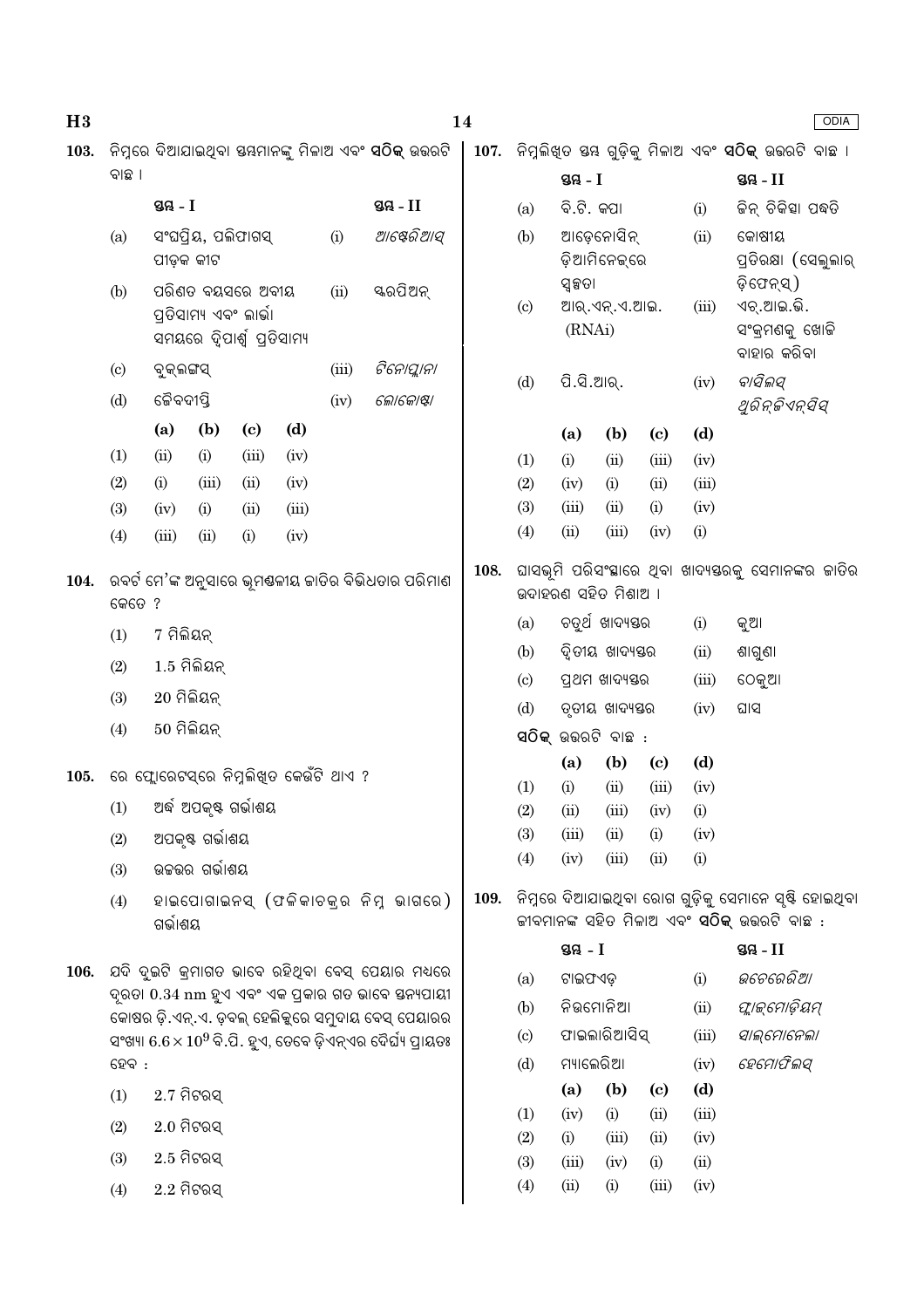| ODIA |           |                                                                                                                    | 15   |                               |                         |                       |                                     |               | H3                                                                                                |
|------|-----------|--------------------------------------------------------------------------------------------------------------------|------|-------------------------------|-------------------------|-----------------------|-------------------------------------|---------------|---------------------------------------------------------------------------------------------------|
| 110. | କୁହାଯାଏ ? | କାଶର ନିମ୍ନ ଭାଗରୁ ଉପ୍ନ ହେଉଥ୍ବା ମୂଳଗୁଡ଼ିକୁ କ'ଣ                                                                       | 115. |                               |                         |                       | କରୁଥିବା ପ୍ରକ୍ରିୟାଟିକୁ କ'ଣ କୁହାଯାଏ : |               | ଭେକ୍ଟରରେ ଥିବା ଅବିକଳ ସଂଯୋଜିତ DNAର ନକଲକୁ ନିୟନ୍ତ୍ରଣ                                                  |
|      | (1)       | ପାର୍ଶ୍ୱ ମୂଳ                                                                                                        |      | (1)                           |                         | ରେକଗ୍ନିସନ୍ ସାଇଟ୍      |                                     |               |                                                                                                   |
|      | (2)       | ତବୁଜାତୀୟ ମୂଳ                                                                                                       |      | (2)                           |                         |                       | ସିଲେକ୍ଟେବୁଲ୍ ମାରକର                  |               |                                                                                                   |
|      | (3)       | ପ୍ରଧାନ ମୂଳ                                                                                                         |      | (3)                           | ଅକ୍ସି ସାଇଟ୍             |                       |                                     |               |                                                                                                   |
|      | (4)       | ସ୍ତୟ ମୂଳ                                                                                                           |      | (4)                           |                         |                       | ପାଲିନ୍ଡ୍ରୋମିକ୍ ପ୍ରକ୍ରିୟା            |               |                                                                                                   |
| 111. |           | ିଦ୍ୱିତୀୟକ ଡ଼ିୟାଣୁ କୋଷର ଅର୍ଦ୍ଧ ବିଭାଚ୍ଚନ ସମ୍ପୂର୍ଣ୍ଣ ହୁଏ :                                                            | 116. |                               |                         |                       |                                     |               | ନକଲ (ଟ୍ରାନ୍ସକ୍ରିପ୍ସନ୍) ସମୟରେ ଯେଉଁ ବିପାଚକଟି ଡ଼ି.ଏନ୍.ଏ.<br>ହେଲିକ୍ସ ଖୋଲିବାକୁ ସହଜ କରାଏ ତାହାର ନାମ ଦିଅ- |
|      | (1)       | ଗୋଟିଏ ଡ଼ିୟାଣୁ ସହିତ ଗୋଟିଏ ଶୁକ୍ରାଣୁର ସକ୍ନିଳନ                                                                         |      | (1)                           |                         |                       | ଆର.ଏନ୍.ଏ. ପଲିମରେକ୍                  |               |                                                                                                   |
|      |           | ସମୟରେ                                                                                                              |      | (2)                           |                         | ଡ଼ି.ଏନ୍.ଏ. ଲାଇଗେକ୍    |                                     |               |                                                                                                   |
|      | (2)       | ଡ଼ିଯୋଦୟ ପୂର୍ବରୁ                                                                                                    |      | (3)                           |                         |                       | ଡ଼ି.ଏନ୍.ଏ. ହେଲିକେକ୍                 |               |                                                                                                   |
|      | (3)       | ସଙ୍ଗମ କ୍ରିୟା ସମୟରେ                                                                                                 |      | (4)                           |                         |                       | ଡ଼ି.ଏନ୍.ଏ. ପଲିମରେକ୍                 |               |                                                                                                   |
|      | (4)       | ଯୁଗ୍ମଳ ସୃଷ୍ଟି ହେବା ପରେ                                                                                             |      |                               |                         |                       |                                     |               |                                                                                                   |
|      |           |                                                                                                                    | 117. | ହୁଏ $:$                       |                         |                       |                                     |               | ଅଷାର୍ଟିକାରେ ହେଉଥିବା ସ୍ନୋ-ବ୍ଲାଇଷନେସ୍ ରୋଗ କେଉଁ କାରଣରୁ                                               |
| 112. |           | ରେଷ୍ଟ୍ରିକ୍ସନ୍ ବିପାଚକ ସ୍ୟନ୍ଧରେ <b>ଭୁଲ୍</b> ଉକ୍ତିଟି ଚିହୁଟ କର ।                                                       |      | (1)                           |                         |                       |                                     |               | ଅବଲୋହିତ ରଶ୍ମି ଦ୍ୱାରା ରେଟିନା ନଷ୍ଟ ହୋଇଯିବା                                                          |
|      | (1)       | ଡ଼ି.ଏନ୍.ଏ. ଲାଇଗେକ୍ ବ୍ୟବହାର କରି ଅଠାଳିଆ ଶେଷ<br>ମୁଷକୁ ସଂଯୋଗ କରାଯାଇପାରେ ।                                              |      | (2)                           | ହୋଇଯିବା                 |                       |                                     |               | ନିମ୍ନ ତାପମାତ୍ରା ଦ୍ୱାରା ଆଖ୍ରେ ରସଗୁଡ଼ିକ ଘନିଭୂତ                                                      |
|      | (2)       | ଗୋଟିଏ ଡ଼ି.ଏନ୍.ଏ. ଅନୁକ୍ରମର ଦୈର୍ଘ୍ୟକୁ ପରୀକ୍ଷା କରି<br>ପ୍ରତ୍ୟେକ ରେଷ୍ଟ୍ରିକ୍ସନ୍ ବିପାଚକ କାର୍ଯ୍ୟ କରନ୍ତି ।                  |      | (3)                           | ଫୁଲିଯିବା                |                       |                                     |               | ଅତ୍ୟଧିକ ମାତ୍ରାର UV-B ବିକିରଣ କାରଣରୁ କେରୋନାର                                                        |
|      | (3)       | ସେମାନେ ପାଲିନ୍ଡ୍ରୋମିକ୍ ସାନରେ ଡ଼ି.ଏନ୍.ଏ.ର ଷ୍ଟ୍ରାଷ୍କୁ<br>କାଟିଥାଆନ୍ତି ।                                                |      | (4)                           |                         |                       |                                     |               | ବରଫରୁ ଆସୁଥିବା ଅତ୍ୟଧିକ ପ୍ରତିଫଳିତ ଆଲୋକ                                                              |
|      | (4)       | ସେମାନଙ୍କୁ ଆନୁବଂଶିକ ଅଭିଯାନ୍ତିକୀରେ ବ୍ୟବହାର<br>କରାଯାଏ ।                                                               | 118. | (1)<br>(2)                    | ଇକ୍ୟୁଜିଟମ୍<br>ସାଲ୍ଭିନିଆ |                       |                                     |               | କେଉଁଥିରେ ସ୍କୋବିଲି କିୟା କୋନ୍ ଗୁଡ଼ିକ ଦେଖାଯାଏ :                                                      |
| 113. |           | ଏକ ପରିସଂସ୍ଥାର ମୋଟ ପ୍ରାଥମିକ ଉତ୍ପାଦନ ଏବଂ ପକୃତ ପ୍ରାଥମିକ<br>ଉତ୍ପାଦନ ସୟନ୍ଧୀୟ ନିମ୍ନଲିଖିତ କେଉଁ ଉକ୍ତିଟି <b>ସଠିକ୍</b> ଅଟେ ? |      | (3)<br>(4)                    | ଟେରିସ୍                  | ମାରକାନ୍ସିଆ            |                                     |               |                                                                                                   |
|      | (1)       | ମୋଟ ପ୍ରାଥମିକ ଉତ୍ପାଦନ ଏବଂ ପକୃତ ପ୍ରାଥମିକ ଉତ୍ପାଦନ<br>ମଧ୍ୟରେ କୌଣସି ସମ୍ପର୍କ ନାହିଁ ।                                     | 119. | ବାଛ :                         |                         |                       |                                     |               | ନିମ୍ନରେ ଦିଆଯାଇଥିବା ସୟଗୁଡ଼ିକୁ ମିଳାଅ ଏବଂ ସଠିକ୍ ଉତ୍ତରଟି                                              |
|      | (2)       | ମୋଟ ପ୍ରାଥମିକ ଉତ୍ପାଦନ ସବୁବେଳେ ପ୍ରକୃତ ପ୍ରାଥମିକ<br>ଉତ୍ପାଦନ ତୁଳନାରେ କମ୍ ଥାଏ ।                                          |      |                               | ସ୍ତୟ $-I$               |                       |                                     |               | ସ୍ତନ୍ତ $-II$                                                                                      |
|      | (3)       | ମୋଟ ପ୍ରାଥମିକ ଉତ୍ପାଦନ ସବୁବେଳେ ପକୃତ ପ୍ରାଥମିକ<br>ଉତ୍ପାଦନ ତୁଳନାରେ ଅଧିକ ଥାଏ ।                                           |      | (a)                           |                         | ଫ୍ଲୋଟିଙ୍ଗ୍ ପଞ୍ଜରାହାଡ଼ |                                     | (i)           | ଦ୍ୱିତୀୟ ଏବଂ ସପ୍ତମ<br>ପଞ୍ଜରାହାଡ଼ ମଧ୍ୟରେ<br>ଅବସ୍ଥିତ                                                 |
|      | (4)       | ମୋଟ ପ୍ରାଥମିକ ଉତ୍ପାଦନ ଏବଂ ପକୃତ ପ୍ରାଥମିକ ଉତ୍ପାଦନ<br>ଗୁଡ଼ିକ ଗୋଟିଏ ଏବଂ ସମାନ ଥାଏ ।                                      |      | (b)<br>$\left( \circ \right)$ | ଆକ୍ରୋମିନ୍<br>ୟାପୁଲା     |                       |                                     | (ii)<br>(iii) | ହ୍ୟୁମେରସ୍ର ଅଗ୍ରଭାଗ<br>କ୍ଲାଭିକିଲ୍                                                                  |
|      |           |                                                                                                                    |      | (d)                           |                         | ଗ୍ଳିନ୍ଏଡ଼୍ କାଭିଟି     |                                     | (iv)          | ଷ୍ଟରନମ୍ ସହିତ                                                                                      |
|      |           | 114.  ବ୍ଛି ପ୍ରକ୍ରିୟା କେଉଁ ସମୟରେ ଅଧିକା ହୁଏ :                                                                        |      |                               |                         |                       |                                     |               | ସଂଯୋଗ କରିନଥାଏ                                                                                     |
|      | (1)       | ପ୍ରସ୍ତି                                                                                                            |      |                               | (a)                     | (b)                   | $\left( \mathrm{c}\right)$          | (d)           |                                                                                                   |
|      | (2)       | ଲଗ୍ ଫେକ୍                                                                                                           |      | (1)                           | (iv)                    | (iii)                 | (i)                                 | (ii)          |                                                                                                   |
|      | (3)       | ଲ୍ୟାଗ୍ ଫେକ୍                                                                                                        |      | (2)<br>(3)                    | (ii)<br>(i)             | (iv)<br>(iii)         | (i)<br>(ii)                         | (iii)<br>(iv) |                                                                                                   |
|      | (4)       | ବୃଦ୍ଧାବସ୍ଥା                                                                                                        |      | (4)                           | (iii)                   | (ii)                  | (iv)                                | (i)           |                                                                                                   |
|      |           |                                                                                                                    |      |                               |                         |                       |                                     |               |                                                                                                   |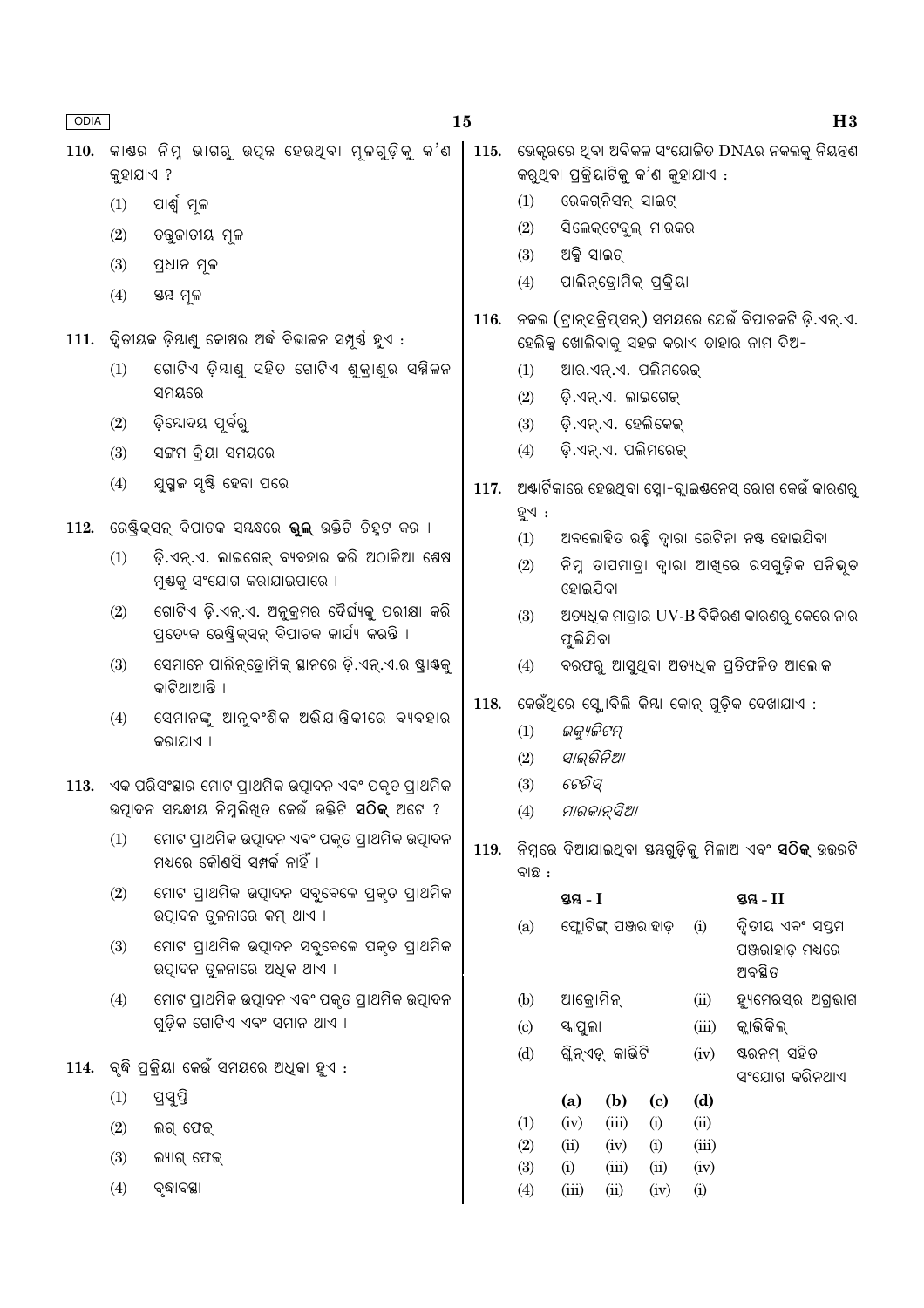|      |     | 120.   ନିମୁଲିଖୁତ କେଉଁଟି ଅପକୀବୀ ଆବର୍କନାରେ ଦିଆଗଲେ, ପରବର୍ତ୍ତୀ<br>ନର୍ଦ୍ଧମା ସଫା ପାଇଁ ଏହା ଜୀର୍ଷ୍ଣକାରକ ?             |      |      | 126. ନିମ୍ନଲିଖ୍ଡ ମଧ୍ୟରୁ କେଉଁ ପଦାର୍ଥରେ ଯଥାକ୍ରମେ ଗ୍ଲାଇକୋସାଇଡ଼ିକ୍<br>ବନ୍ଧ ଏବଂ ପେପ୍ଟାଇଡ଼୍ ବନ୍ଧ ସେମାନଙ୍କର ଗଠନରେ ଥାଏ ଚିହ୍ନଟ                            |
|------|-----|---------------------------------------------------------------------------------------------------------------|------|------|-------------------------------------------------------------------------------------------------------------------------------------------------|
|      | (1) | ସକ୍ରିୟ ଆବର୍ଜନା                                                                                                |      | କର : |                                                                                                                                                 |
|      | (2) | ପ୍ରାଥମିକ ଆବର୍ଜନା (ସ୍କୁକ୍)                                                                                     |      | (1)  | ଇନ୍ତୁଲିନ୍, ଇନ୍ସୁଲିନ୍                                                                                                                            |
|      | (3) | ଭାସମାନ ଆବର୍ଜନା (ଡେବ୍ରିସ୍)                                                                                     |      | (2)  | କାଇଟିନ୍, କୋଲେଷ୍ଟରଲ୍                                                                                                                             |
|      | (4) | ପ୍ରାଥମିକ ସଫେଇ (ଟ୍ରିଟ୍ମେଷ୍)ରୁ ନିର୍ଗତ ଦ୍ରବ୍ୟ                                                                    |      | (3)  | ଗୁିସେରଲ୍, ଟ୍ରାଇପିନ୍                                                                                                                             |
| 121. |     | ୍ଏ.ବି.ଓ. ରକ୍ତ ବର୍ଗକୁ ନିୟନ୍ତ୍ରଣ କରୁଥିବା ଜିନ୍ 'I' କୁ ଆଧାର କରି<br>ଭୁଲ୍ ଉକ୍ତିଟିକୁ ଚିହ୍ନଟ କର <b>଼</b> :            |      | (4)  | ସେଲୁଲୋକ୍, ଲେସିଥିନ୍                                                                                                                              |
|      | (1) | ଯୁଗ୍ମ ବିକଳ୍ପୀ 'i' କୌଣସି ସୁଗାର ପ୍ରସ୍ତୁତ କରି ନଥାଏ ।                                                             | 127. |      | ଆଖୁ ଶସ୍ୟରେ କେଉଁ ଉଭିଦ ବୃଦ୍ଧି ନିୟନ୍ତକକୁ ଛିଅନ କରିଲେ<br>ଆଖୁର କାଣ୍ଡର ଲୟ ବୃଦ୍ଧି ପାଏ ଏବଂ ଉତ୍ପାଦନ ମଧ୍ୟ ବୃଦ୍ଧି ପାଏ ?                                     |
|      | (2) | କିନ୍ (I) ର ତିନୋଟି ଯୁଗ୍ମ ବିକଳ୍ପୀ ଅଛି ।                                                                         |      | (1)  | ଆବ୍ସିସିକ୍ ଏସିଡ଼୍                                                                                                                                |
|      | (3) | କଣେ ବ୍ୟକ୍ତି ତିନୋଟି ଯୁଗ୍ମ ବିକଳ୍ପୀ ମଧ୍ୟରୁ କେବଳ ଦୁଇଟି<br>ଧାରଣ କରିପାରିବ ।                                         |      | (2)  | ସାଇଟୋକାଇନିନ୍                                                                                                                                    |
|      | (4) | ଯେତେବେଳେ $I^A$ ଏବଂ $I^B$ ଏକତ୍ୱ ରହିଥାନ୍ତି, ସେମାନେ                                                              |      | (3)  | ଜିବରଲିନ                                                                                                                                         |
|      |     | ସମାନ ପ୍ରକାରର ସୁଗାର ପ୍ରକାଶ କରିଥାନ୍ତି ।                                                                         |      | (4)  | ଏଥିଲିନ୍                                                                                                                                         |
| 122. |     | ନିମ୍ନଲିଖିତ କେଉଁଟିରେ ଅର୍ଦ୍ଧ ଅପକୃଷ୍ଟ ଗର୍ଭାଶୟ ଥାଏ ?                                                              |      |      |                                                                                                                                                 |
|      | (1) | ପ୍ଲମ୍                                                                                                         | 128. |      | ଏକତ୍ର ଭାବରେ ଥିବା ଅନ୍ତଃବିଷ୍ଟ ଶରୀର ଗୁଡ଼ିକ ସୟନ୍ଧୀୟ ନିମୁଲିଖିତ                                                                                       |
|      | (2) | ବାଇଗଣ                                                                                                         |      |      | କେଉଁ ଉକ୍ତିଟି <b>ସଠିକ୍ ନୁହେଁ</b> ?                                                                                                               |
|      | (3) | ସୋରିଷ                                                                                                         |      | (1)  | ସେଗୁଡ଼ିକ କୋଷ ଜୀବକରେ ସଂରକ୍ଷିତ ପଦାର୍ଥ ରୂପେ<br>ନିଦର୍ଶନ ହୁଅନ୍ତି ।                                                                                   |
|      | (4) | ସୂର୍ଯ୍ୟମୁଖୀ                                                                                                   |      | (2)  | ସେମାନେ କୌଣସି ଝିଲ୍ଲୀ ଦ୍ୱାରା ଆବଦ୍ଧ ନଥାନ୍ତି ।                                                                                                      |
|      |     | $123.$ ସାନାତରଣ (ରୂପାତରଣ)ର ପ୍ରଥମ ଅବସ୍ଥାଟି ହେଉଛି :                                                              |      | (3)  | ସେଗୁଡ଼ିକ ଖାଦ୍ୟକଣିକା ଗୁଡ଼ିକର ଆହରଣରେ ସଂଶ୍ଳିଷ୍ଟ                                                                                                    |
|      | (1) | ଗୋଟିଏ ଆର୍କ୍ତିକୋଡ଼ନ୍ର ଚିହୁ ।                                                                                   |      |      | ଥାଆନ୍ତି ।                                                                                                                                       |
|      | (2) | ରାଇବୋଜୋମ୍ ଦ୍ୱାରା mRNAକୁ ବାନ୍ଧି ରଖେ ।                                                                          |      | (4)  | ସେମାନେ କୋଷ ଜୀବକରେ ମୁକ୍ତ ଭାବରେ ଥାଆନ୍ତି ।                                                                                                         |
|      | (3) | $DNA$ ଅଣୁର ଚିହ୍ନା                                                                                             |      |      |                                                                                                                                                 |
|      | (4) | $tRNA$ ର ଆମିନୋସାଇଲେସନ୍ ।                                                                                      | 129. |      | ନିମ୍ନଲିଖିତ ମଧ୍ୟରୁ କେଉଁ ଅଞ୍ଚଳରେ ଭୂମଷଳର ସର୍ବାଧିକ ଜାତିର<br>ବିବିଧତା ଦେଖାଯାଏ ?                                                                       |
|      |     | $124.$ କେଲ୍ ଇଲେକ୍ଲୋଫୋରେସିସ୍ରେ ପ୍ଥକ୍ ହୋଇଥିବା $DNA$ ଖଣ୍ଡ<br>ଗୁଡ଼ିକ ନିମୁଲିଖୁତ କାହାର ସାହାଯ୍ୟ ଦ୍ୱାରା ଦେଖାଯାଆନ୍ତି : |      | (1)  | ଆମାଜନ୍ ଜଙ୍ଗଲ                                                                                                                                    |
|      | (1) | ଇଥିଡ଼ିୟମ୍ ବ୍ରୋମାଇଡ଼୍ରେ ଅଲ୍ଟ୍ରା ରେଡ଼୍ ବିକିରଣ                                                                   |      | (2)  | ଭାରତର ପର୍ଣ୍ଣିମଘାଟ ଅଞ୍ଚଳ                                                                                                                         |
|      | (2) | ଏସିଟୋକାରାମାଇନ୍ରେ ଉଜ୍ଜଳ ନୀଳ ଆଲୋକରେ                                                                             |      | (3)  | ମାଡ଼ାଗାସ୍କର୍                                                                                                                                    |
|      | (3) | UV ବିକିରଣରେ ଇଥିଡ଼ିୟମ୍ ବୋମାଇଡ୍                                                                                 |      | (4)  | ହିମାଳୟ                                                                                                                                          |
|      | (4) | ଏସିଟୋକାରମିନ୍ରେ UV ବିକିରଣ                                                                                      |      |      |                                                                                                                                                 |
| 125. |     | ସିନାପ୍ଟୋନେମାଲ୍ କମ୍ଲେକ୍ସ କେଉଁ ସମୟରେ ଭାଙ୍ଗି ନଷ୍ଟ<br>ହୋଇଯାଇଥାଏ :                                                 | 130. |      | ମେଷେଲ୍ କେତେ ପ୍ରକାରର ସୁଦ୍ଧ ପ୍ରଜନନକ୍ଷମ ମଟର ଗଛ ଯୋଡ଼ା<br>ର୍ପରେ ବାଛିଥିଲେ । ଯେଉଁ ଗୁଡ଼ିକ କେବଳ ଗୋଟିଏ ଲକ୍ଷଣକୁ<br>ବାଦ୍ ଦେଇ ଅନ୍ୟ ବିକଳ୍ପୀ ଲକ୍ଷଣ ସହିତ ସମାନ ? |
|      | (1) | ଲେପ୍ଟୋଟିନ୍                                                                                                    |      | (1)  | 8                                                                                                                                               |
|      | (2) | ପାକିଟିନ୍                                                                                                      |      | (2)  | $\overline{4}$                                                                                                                                  |
|      | (3) | କାଇଗୋଟିନ୍                                                                                                     |      | (3)  | $\boldsymbol{2}$                                                                                                                                |
|      | (4) | ଡ଼ିପ୍ଲୋଟିନ୍                                                                                                   |      | (4)  | 14                                                                                                                                              |

 $16$ 

ODIA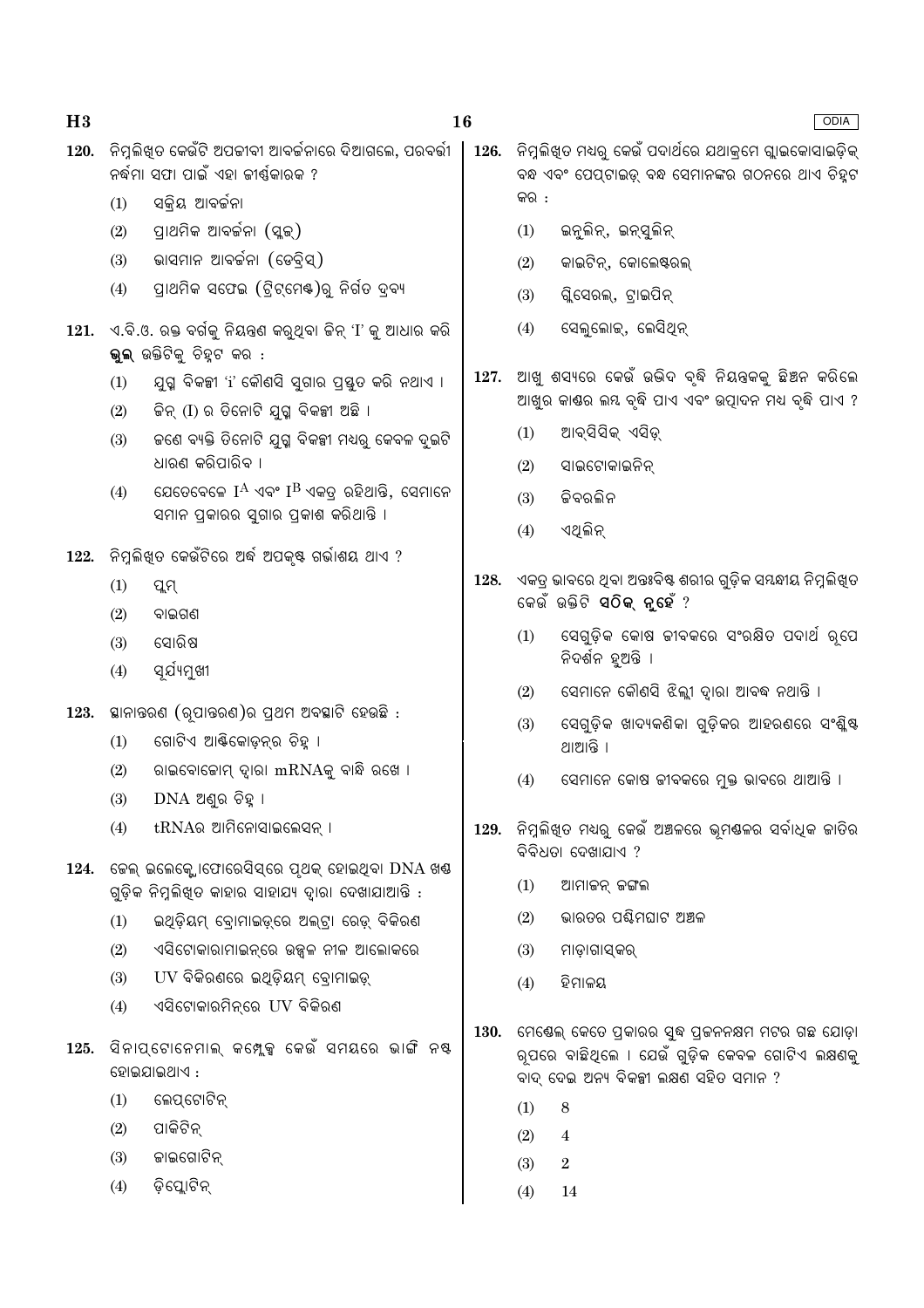| ODIA |      |                                                                                                                                               | 17                                           |      |                            |                                                                                 |                   |                             |                                   |                                                                   | H3 |
|------|------|-----------------------------------------------------------------------------------------------------------------------------------------------|----------------------------------------------|------|----------------------------|---------------------------------------------------------------------------------|-------------------|-----------------------------|-----------------------------------|-------------------------------------------------------------------|----|
| 131. |      | ରୋଗ ପ୍ରତିରୋଧକ ଶକ୍ତିକୁ ଆଧାର କରି <b>ଭୁଲ୍</b> ଉକ୍ତିଟି ଚିହ୍ନଟ                                                                                     |                                              | 136. |                            |                                                                                 |                   |                             |                                   | ିନିମ୍ନ ଲିଖ୍ଡକୁ ମିଳାଅ ଏବଂ <b>ସଠିକ୍</b> ବିକକ୍ସକୁ ଚିହ୍ନାଅ            |    |
|      | କର : |                                                                                                                                               |                                              |      | (a)                        |                                                                                 | $CO(g) + H2(g)$   |                             | (i)                               | $Mg(HCO3)2 +$                                                     |    |
|      | (1)  | ଭୁଣ ତା'ର ମା' ଠାରୁ କିଛି ପ୍ରତିପିଷ ଗ୍ରହଣ କରେ, ଏହା<br>ପରୋକ୍ଷ ରୋଗ ପ୍ରତିରୋଧକ ଶକ୍ତର ଉଦାହରଣ ।                                                         |                                              |      | (b)                        |                                                                                 | ଜଳର ଅସ୍ଥାୟୀ ଖରତ୍ୱ |                             | (ii)                              | Ca(HCO <sub>3</sub> ) <sub>2</sub><br>ଏକ ଇଲେକ୍ଲନ୍                 |    |
|      | (2)  | ପ୍ରତିକନ (କୀବନ୍ତ କିୟା ମୃତ)ର ସମ୍ପର୍କରେ ଆସିଲେ<br>ପ୍ରତିପିଣ୍ଠଗୁଡ଼ିକ ପୋଷଦାତା ଶରୀରରେ ସୃଷ୍ଟି ହୁଏ । ଏହାକୁ<br>''ସକ୍ରିୟ ରୋଗ ପ୍ରତିରୋଧକ  ଶକ୍ତି'' କୁହାଯାଏ । |                                              |      |                            |                                                                                 |                   |                             |                                   | ଅଭାବଯୁକ୍ତ<br>ହାଇତ୍ରାଇଡ୍                                           |    |
|      |      |                                                                                                                                               |                                              |      | $\left( \mathrm{c}\right)$ | $B_2H_6$                                                                        |                   |                             | (iii)                             | ସଂଶ୍ଲେଷଣ ଗ୍ୟାସ୍                                                   |    |
|      | (3)  | ଯେତେବେଳେ ପ୍ରସ୍ତ ହୋଇଥିବା ପ୍ରତିପିଷଗୁଡ଼ିକ<br>ସିଧାସଳଖ ଦିଆଯାଏ, ଏହାକୁ ''ପରୋକ୍ଷ ରୋଗ<br>ପ୍ରତିରୋଧକ ଶକ୍ତି'' ବୋଲି କୁହାଯାଏ ।                              |                                              |      | (d)                        | $H_2O_2$                                                                        |                   |                             | (iv)                              | ନନ୍ ପ୍ଲାନାର<br>ସଂରଚନା                                             |    |
|      |      |                                                                                                                                               |                                              |      |                            | (a)                                                                             | (b)               | $\left( \mathbf{c} \right)$ | (d)                               |                                                                   |    |
|      | (4)  | ସକ୍ରିୟ ରୋଗ ପ୍ରତିରୋଧକ ଶକ୍ତି ବହୁତ ଶୀଘ୍ର କାର୍ଯ୍ୟ<br>କରେ ଏବଂ ପୂର୍ଷ୍ଣ ପ୍ରଭାବ ପକାଏ ।                                                                |                                              |      | (1)                        | (i)                                                                             | (iii)             | (ii)                        | (iv)                              |                                                                   |    |
|      |      |                                                                                                                                               |                                              |      | (2)                        | (iii)                                                                           | (i)               | (ii)                        | (iv)                              |                                                                   |    |
| 132. |      | ନିମ୍ନୋକ୍ତ କେଉଁଟି ଜନସଂଖ୍ୟାର ଏକ ବିଶେଷ ଗୁଣ <b>ନୃହେଁ</b> ?                                                                                        |                                              |      | (3)<br>(4)                 | (iii)<br>(iii)                                                                  | (ii)<br>(iv)      | (i)<br>(ii)                 | (iv)<br>(i)                       |                                                                   |    |
|      | (1)  | କାତିମାନଙ୍କର ପାରସ୍କରିକ କ୍ରିୟା                                                                                                                  |                                              |      |                            |                                                                                 |                   |                             |                                   |                                                                   |    |
|      | (2)  | ଲିଙ୍ଗୀୟ ଅନୁପାତ                                                                                                                                |                                              | 137. |                            |                                                                                 |                   |                             |                                   | ଟରସିୟାରି ବ୍ୟୁଟାଇଲ୍ କାରବୋକ୍ୟାଟାୟନ୍, ସେକେଣ୍ଡାରି ବ୍ୟୁଟାଇଲ୍           |    |
|      | (3)  | ଜନ୍ମହାର                                                                                                                                       |                                              |      |                            |                                                                                 |                   |                             |                                   | କାରବୋକ୍ୟାଟାୟନ୍ ଠାରୁ ଅଧିକ ଛାୟୀ, ନିମୁଲିଖ୍ତ  କେଉଁ କାରଣ               |    |
|      | (4)  | ମୃତ୍ୟୁହାର                                                                                                                                     |                                              |      | ପାଇଁ ?                     |                                                                                 |                   |                             |                                   |                                                                   |    |
|      |      |                                                                                                                                               |                                              |      | (1)                        |                                                                                 | ହାଇପର କନ୍ତ୍ରଗେସନ୍ |                             |                                   |                                                                   |    |
| 133. |      | ିନିମ୍ନଲିଖିତ ମଧ୍ୟରୁ <b>ସଠିକ୍</b> ଯୋଡ଼ାଟିକୁ ବାଛ :                                                                                               |                                              |      | (2)                        |                                                                                 |                   |                             | $-CH_3$ ଗ୍ରୁପ୍ର $-I$ ପ୍ରଭାବ ଯୋଗୁଁ |                                                                   |    |
|      | (1)  | ଏକସୋନିଉକ୍ଳିଏଜେସ୍ -                                                                                                                            | $DNA$ ମଧ୍ୟରେ ଗୋଟିଏ<br>ନିର୍ଦ୍ଦିଷ୍ଟ ଅଂଶରେ ଛେଦନ |      | (3)                        |                                                                                 |                   |                             | $-CH_3$ ଗ୍ରୁପ୍ର $+R$ ପ୍ରଭାବ ଯୋଗୁଁ |                                                                   |    |
|      |      |                                                                                                                                               | କରେ                                          |      | (4)                        |                                                                                 |                   |                             | $-CH_3$ ଗ୍ରୁପ୍ର $-R$ ପ୍ରଭାବ ଯୋଗୁଁ |                                                                   |    |
|      | (2)  | ଲାଇଗେକ୍                                                                                                                                       | ଦୂଇଟି DNA ଅଣ୍ଡକୁ<br>ଯୋଡ଼େ                    | 138. | କ'ଣ ?                      |                                                                                 |                   |                             |                                   | ିନିମୁଲିଖ୍ଡ ପ୍ରତିକ୍ରିୟାଟିରେ କାର୍ବନ୍ର ଜାରଣ ଅବସ୍ଥାର ପରିବର୍ତ୍ତନଟି     |    |
|      | (3)  | ପଲିମେରେଜେସ୍                                                                                                                                   | $DNA$ କୁ ଛୋଟ ଛୋଟ<br>ଅଂଶରେ ଭାଙ୍ଗେ             |      |                            | $\text{CH}_4(g) + 4\text{Cl}_2(g) \rightarrow \text{CCl}_4(l) + 4\text{HCl}(g)$ |                   |                             |                                   |                                                                   |    |
|      | (4)  | ନିୟୁକ୍ଳିଏଜେସ୍                                                                                                                                 | ଦୁଇଟି DNA ଷ୍ଟ୍ରାଣ୍ଡ                          |      |                            | (1) $0 \text{ to } -4$                                                          |                   |                             |                                   |                                                                   |    |
|      |      |                                                                                                                                               | ପୃଥକ୍ କରେ                                    |      | (2)                        |                                                                                 | $+4$ to $+4$      |                             |                                   |                                                                   |    |
| 134. |      | ନିମ୍ନଲିଖିତ କେଉଁ ପ୍ରକ୍ରିୟା ପାଇଁ କଳ ତରଳୀୟ ଅବସ୍ଥାରେ ଘାସର                                                                                         |                                              |      | (3)                        | $0$ to $+4$                                                                     |                   |                             |                                   |                                                                   |    |
|      |      | ପତ୍ରର ଅଗ୍ରଭାଗରୁ ରାତିରେ ଏବଂ ପ୍ରାତଃ ସକାଳେ କ୍ଷରିତ ହୁଏ :                                                                                          |                                              |      | (4)                        |                                                                                 | $-4$ to $+4$      |                             |                                   |                                                                   |    |
|      | (1)  | ପ୍ଲାକମୋଲିସିସ୍                                                                                                                                 |                                              | 139. |                            | ସୁକ୍ରୋକ୍ କଳଅପଘଟନ ଦ୍ୱାରା ଦିଏ :                                                   |                   |                             |                                   |                                                                   |    |
|      | (2)  | ଉପ୍ସେଦନ                                                                                                                                       |                                              |      | (1)                        |                                                                                 |                   |                             |                                   | ଆଲ୍ଫା-D-ଫ୍ରୁକ୍ଟୋକ୍ + ବିଟା-D-ଫ୍ରୁକ୍ଟୋକ୍                            |    |
|      | (3)  | ମ୍ନଳକ ଚାପ                                                                                                                                     |                                              |      | (2)                        |                                                                                 |                   |                             |                                   | ବିଟା-D-ଗ୍ଳୁକୋଇ୍ + ଆଲ୍ଫା-D-ଫ୍ରୁକ୍ଟୋଇ୍                              |    |
|      | (4)  | ଇମ୍ବାଇବେସନ୍                                                                                                                                   |                                              |      | (3)                        |                                                                                 |                   |                             |                                   | ଆଲ୍ଫା-D-ଗ୍ଳୁକୋଇ୍ + ବିଟା-D-ଗ୍ଳୁକୋଇ୍                                |    |
|      |      | 135. ନିମ୍ନଲିଖିତ ମଧ୍ୟରୁ କେଉଁ ନିରୋଧକାରୀ ଉପାଦାନଟି ମଞ୍ଜିର ପ୍ରସୁସ୍ତିକୁ<br>ନିୟନ୍ତଣ କରେ <b>ନାହିଁ</b> ?                                               |                                              |      | (4)                        |                                                                                 |                   |                             |                                   | ଆଲ୍ଫା- $\mathrm{D}$ -ଗ୍ଳୁକୋଇ୍ + ବିଟା- $\mathrm{D}$ -ଫ୍ରୁକ୍ଟୋଇ୍    |    |
|      | (1)  | ପାରା-ଆସକରବିକ୍ ଏସିଡ଼୍                                                                                                                          |                                              | 140. |                            |                                                                                 |                   |                             |                                   | $\mathrm{Cr^{2+}}$ ଆୟନ୍ର ବିଚାରିତ ସିନ୍ ଓନ୍ଲି ଚୁ୍ୟକୀୟ ଆଘୂର୍ଷ ହେଉଛି, |    |
|      | (2)  | ଚ୍ଚିବରଲିକ୍ ଏସିଡ଼୍                                                                                                                             |                                              |      | (1)                        | $2.84\,\mathrm{BM}$                                                             |                   |                             |                                   |                                                                   |    |
|      | (3)  | ଆବ୍ସିସିକ୍ ଏସିଡ଼୍                                                                                                                              |                                              |      | (2)                        | 3.87 BM                                                                         |                   |                             |                                   |                                                                   |    |
|      | (4)  | ଫେନୋଲିକ୍ ଏସିଡ଼୍                                                                                                                               |                                              |      | (3)<br>(4)                 | 4.90 BM<br>5.92 BM                                                              |                   |                             |                                   |                                                                   |    |
|      |      |                                                                                                                                               |                                              |      |                            |                                                                                 |                   |                             |                                   |                                                                   |    |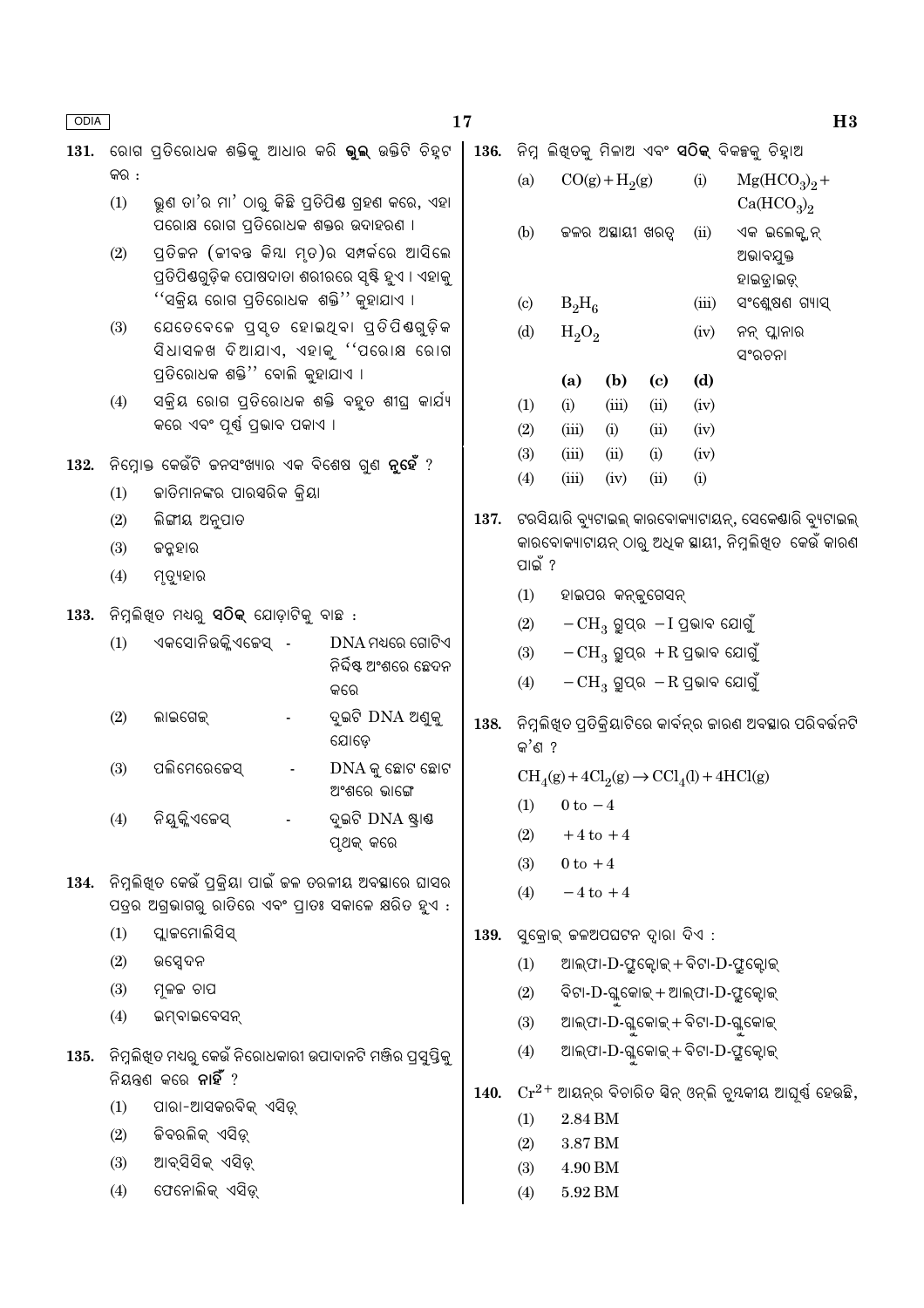- $141.$  କେଉଁ ଅଣ୍ଟିର ଅଛିତ୍ ନାହିଁ, ଚିହାଅ $:$ 
	- $(1)$  $O<sub>2</sub>$
	- $(2)$ He<sub>o</sub>
	- $(3)$  $Li<sub>2</sub>$
	- $(4)$  $C_2$
- 142. ନିମ୍ନରେ ଦିଆଯାଇଥିବା ସଲ୍ଫର୍ର ଅକ୍ସୋଏସିଡ୍ ମଧ୍ୟରୁ କେଉଁଥିରେ
	- $-0-0-$  ସଂଯୋଗ ଥାଏ ?
	- $\mathrm{H_{2}S_{2}O_{7}}$ , ପାଇରୋ ସଲ୍ଫ୍ୟୁରିକ୍ ଅମୁ  $(1)$
	- $\mathrm{H_{2}SO_{3}}$ , ସଲ୍ଫରସ୍ ଅମ୍ଳ  $(2)$
	- ${\rm H_2SO}_4$ , ସଲ୍ଫ୍ୟରିକ୍ ଅମୁ  $(3)$
	- $\mathrm{H_2S_2O_8}$ , ପେରୋକ୍ସୋଡ଼ାଇସଲ୍ଫ୍ୟୁରିକ୍ ଅମ୍ଳ  $(4)$
- 143. ନିମରେ ପଦର ଲିଗାଣ୍ଠମାନଙ୍କର ଉପସହସଂଯୋଜୀ ଯୌଗିକ ଗଠନ ପାଇଁ କ୍ଷେତ୍ରୀୟ ବଳର **ସଠିକ୍** ବର୍ଦ୍ଧିଷ୍ଣ କ୍ରମ କେଉଁଟି ?
	- $CN^{-} < C_2O_4^{2-} < SCN^{-} < F^{-}$  $(1)$
	- $SCN^- < F^- < C_2O_4^{2-} < CN^ (2)$
	- (3)  $SCN^- < F^- < CN^- < C_2O_4^{2-}$
	- (4)  $F^-$  < SCN<sup>-</sup> < C<sub>2</sub>O<sub>4</sub><sup>2</sup><sup>-</sup> < CN<sup>-</sup>
- $144.$  ଗଳିତ  $CaCl<sub>2</sub>$  ରୁ  $20$  g  $Ca$  ପୁୟୁତି ପାଇଁ ଦରକାରୀ ଫାରାଡେକ(F) ର ସଂଖ୍ୟା ହେଉଛି :

 $(Ca$ -ପରମାଣବିକ ବୟୁତ୍ $=40 \text{ g mol}^{-1}$ 

- $(1)$  $\overline{4}$
- $(2)$  $\mathbf{1}$
- $(3)$  $\sqrt{2}$
- $(4)$  $\overline{\mathbf{3}}$
- 145. ଏସିଟୋନ୍ ଏବଂ ମିଥାଇଲ୍ ମ୍ୟାଗ୍ନେସିୟମ୍ କ୍ଲୋରାଇଡ୍ର ପ୍ତିକିୟା ପରେ ଚ୍ଚଳ ଅପଘଟନ କଲେ ଦିଏ :
	- ଆଇସୋବ୍ୟୁଟାୟିଲ୍ ଆଲ୍କୋହଲ  $(1)$
	- ଆଇସୋପୋପାୟିଲ୍ ଆଲ୍କୋହଲ  $(2)$
	- $(3)$ ସେକେଣ୍ଡାରି ବ୍ୟୁଟାୟିଲ୍ ଆଲ୍କୋହଲ୍
	- ଟରସିୟାରି ବ୍ୟୁଟାୟିଲ୍ ଆଲକୋହଲ୍  $(4)$
- 146. ନିମୁଲିଖୁତ ମଧ୍ୟରୁ କେଉଁଟି ଏକ କାଟାୟୋନିକ୍ ଅପମାର୍ଚ୍ଚକ ?
	- ସୋଡ଼ିୟମ୍ ଡୋଡେକାୟିଲ୍ ବେନ୍କିନ୍ ସଲ୍ଫୋନେଟ୍  $(1)$
	- $(2)$ ସୋଡ଼ିୟମ୍ ଲରିଲ୍ ସଲ୍ଫେଟ୍
	- ସୋଡ଼ିୟମ୍ ଷ୍ଟିରେଟ୍  $(3)$
	- ସିଟାୟିଲ୍ଟାଇମିଥାୟିଲ୍ ଏମୋନିୟମ୍ ବୋମାଇଡ୍  $(4)$
- 18
	- 147. ଭ୍ଲ ଉକ୍ତିଟିକ୍ ଚିହାଅ ।
		- $\text{CrO}^{2-}$  ଏବଂ  $\text{Cr}_2\text{O}^{2-}$  ରେ କ୍ରୋମିୟମ୍ର ଜାରଣ  $(1)$ ଅବସ୍ଥା ଏକା ନୃହେଁ ।
		- କଳରେ ଥିବା  $\rm Fe^{2+}(d^6)$  ଅପେକ୍ଷା  $\rm Cr^{2+}(d^4)$  ଏକ  $(2)$ ବଳଶାଳୀ ବିଜାରକ ।
		- ସଂକ୍ରମଣ ଧାତ (ଟାଞ୍ଜିସନ୍ ମେଟାଲ) ଏବଂ ସେମାନଙ୍କର  $(3)$ ଯୌଗିକଗଡ଼ିକ ସେମାନଙ୍କର ଉତ୍ପେରୀୟ(କାଟାଲିଟିକ୍) ସକିୟତା ଯୋଗ୍ ପରିଚିତ ଯେହେତ୍ ସେମାନେ ବହବିଧ କାରଣ ଅବସ୍ଥା ଗ୍ରହଣ କରିବା କ୍ଷମତା ରଖି ସଂକୁଳ ଗଠନ କରନ୍ତି ।
		- ଆଭ୍ୟତରୀଣ ଟାଞ୍ଜିସନ୍ ଯୌଗିକ ମାନେ ହେଉଛତି,  $(4)$ ଯେଉଁମାନେ ଧାତୃର ଦାନାକାଲକ ମଧ୍ୟରେ ଛୋଟ ପରମାଣ୍ଡ ଯଥା H. C କିୟା N କ ଫାନ୍ଦିକି ରଖନ୍ତି ।
	- 148. ଉର୍କ୍ ପ୍ତିକ୍ିୟା ଦାୂରା କେଉଁ ଆଲ୍କେନ୍ଟି ଭଲ ପରିମାଣରେ ତିଆରି କରି ହୁଏନି ?
		- $(1)$ ଏନ୍-ବ୍ୟୁଟେନ୍
		- $(2)$ ଏନ୍-ହେକ୍ସେନ୍
		- $(3)$  $2,3$ -ଡ଼ାଇମିଥାୟିଲ୍ ବ୍ୟଟେନ୍
		- ଏନ୍-ହେପ୍ଟେନ୍  $(4)$
	- $149.$  ୟରିଆ ଚଳ ସହିତ ପକିୟା କରି  $A$  ଗଠନ କରେ ଯାହାକି ବିଘଟନ ହୋଇ  $\bf{B}$  ଦିଏ ।  $\bf{B}$  କୁ  $\rm Cu^{2+}$  (ଚ୍ଚଳୀୟ) ଭିତର ଦେଇ ପ୍ରବାହିତ କଲେ ଗାଢ ନୀଳ ରଙ୍ଗର ଦ୍ୱବଣ  $\mathbf C$  ପ୍ରସ୍ତୁତ ହୁଏ ।  $\mathbf C$ ର ସଙ୍କେତଟି ନିମ୍ନର୍ କେଉଁଟି ?
		- $CuCO<sub>3</sub>·Cu(OH)<sub>2</sub>$  $(1)$
		- $(2)$  $CuSO<sub>4</sub>$
		- $[Cu(NH_3)_4]^{2+}$  $(3)$
		- $Cu(OH)_{2}$  $(4)$
	- $150.$  ବେନ୍ଚିନ୍ର ହିମାଙ୍କର ଅବନମନ ଛିରାଙ୍କ  $(K_{c})$  $5.12 \text{ K}$  kg mol<sup>-1</sup>. ନନ୍ ଇଲେକ୍ଟ୍ୋଲିଟିକ୍ ଦ୍ୟବୟକ୍ତ ବେନ୍ଟିନ୍ର 0.078 m ମୋଲାଲିଟିର ଏକ ଦ୍ବଣର ହିମାଙ୍କର ଅବନମନ ହେଉଛି, (ଦୃଇ ଦଶମିକ ସ୍ଥାନ ପର୍ଯ୍ୟନ୍ତ ନିକଟତର) :
		- $(1)$  $0.60K$
		- $0.20K$  $(2)$
		- $0.80K$  $(3)$
		- $0.40K$  $(4)$
	- 151.  $\frac{175}{71}$ Lu ରେ ଥିବା ପ୍ରୋଟୋନ୍, ନିଉଟ୍ରନ୍ ଏବଂ ଇଲେକ୍ଟ୍ରନ୍ର ସଂଖ୍ୟା ଯଥାକ୍ରମେ :
		- $(1)$  $175, 104$  ଏବଂ  $71$
		- $(2)$  $71, 104$  ଏବଂ  $71$
		- $(3)$  $104, 71$  ଏବଂ  $71$
		- $71, 71$  ଏବଂ  $104$  $(4)$

**ODIA**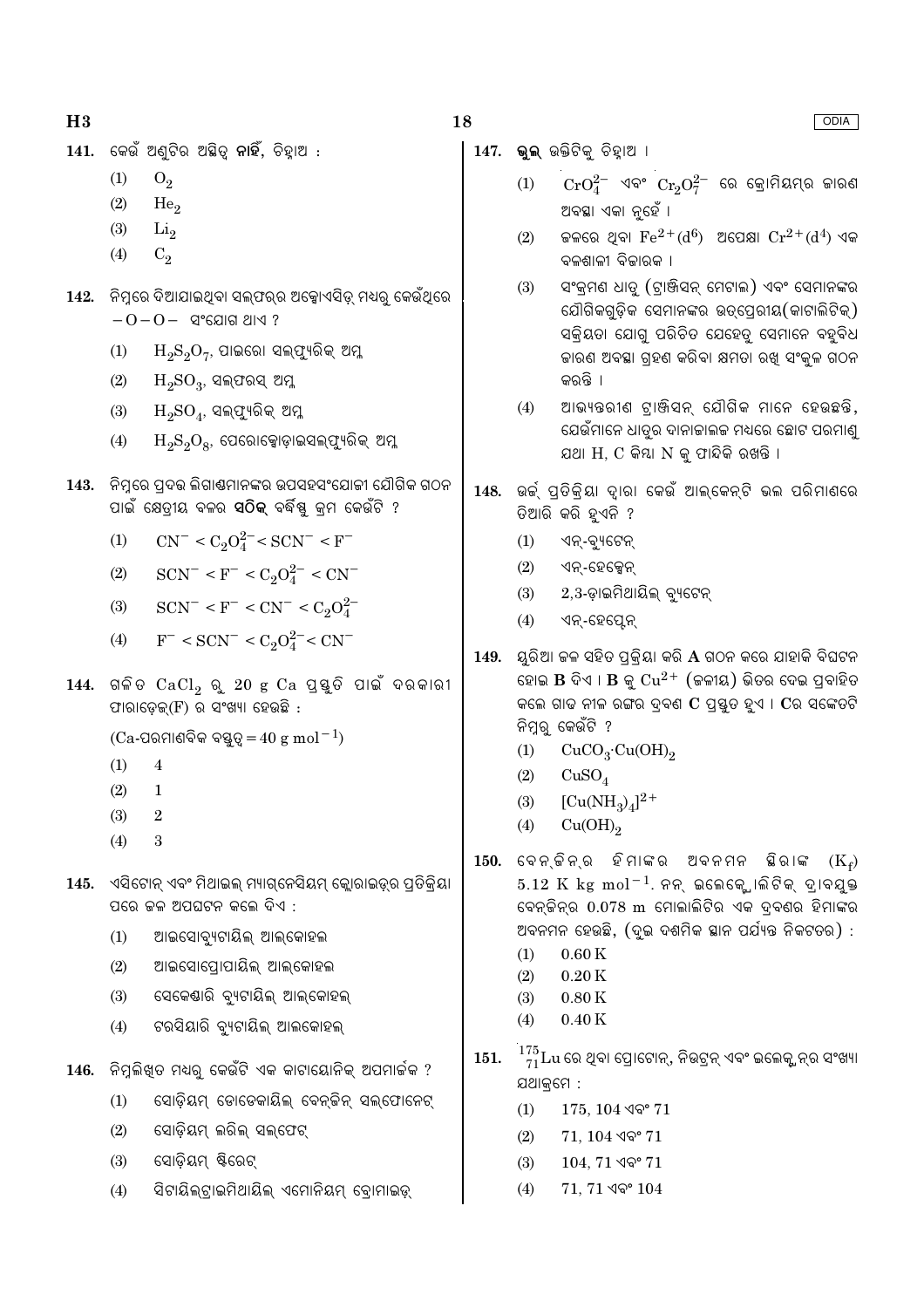





- ପିଗ୍ ଆଇରନ୍କ୍ର ବିଭିନ୍ନ ପ୍ରକାର ଛାଞ୍ଚର ଆକାର ଦେଇ ହୁଏ ।
- ରଟ୍ ଆଇରନ୍ 4% କାର୍ବନ୍ ଥିବା ଏକ ଅଶ୍ୱଦ୍ଧ ଆଇରନ୍ ।
- ିକ୍କୃଷ୍ଣର କପରରୁ କାର୍ବନ୍ ଡ଼ାଇଅକ୍କାଇଡ୍ ନିର୍ଗତ ହେବା ଯୋଗୁଁ ବାହ୍ୟ ରୂପଟି ଫୋଟକା ପରି ।
- ଭାନ୍ ଅର୍କେଲ୍ ପଦ୍ଧତିରେ ନିକେଲ୍ର ବାଷ୍ଣ ପ୍ରାବସ୍ଥା (ଭେପର ଫେକ୍) ପରିୟରଣ କରାଯାଏ ।

ଅଟେ ?

- 154. ନିମ୍ନଲିଖତ ଅଣ୍ରଡିକର ଗ୍ଲୁର କାହାର ଦିମେର ଆଘର୍ଷ୍ଣ ଶ୍ନ୍ୟ
	- $(1)$ ବୋରୋନ୍ ଟ୍ରାଇଫ୍ଲୋରାଇଡ଼୍, ବେରି ଲିୟମ୍ ଡ଼ାଇଫ୍ଲୋରାଇଡ଼୍, କାରବନ୍ ଡ଼ାଇଅକ୍କାଇଡ଼୍,  $1,4$ -ଡ଼ାଇକ୍ଲୋରୋବେନ୍ ଚିନ୍
	- ଏମୋନିଆ, ବେରିଲିୟମ୍ ଡ଼ାଇ ଫ୍ଲୋରାଇଡ଼୍, କଳ,  $(2)$ 1,4-ଡ଼ାଇକ୍ଲୋରୋବେନ୍ କିନ୍
	- $(3)$ ବୋରୋନ୍ ଟାଇଫ୍ଲୋରାଇଡ୍, ହାଇଡ୍ଡୋଜେନ୍ ଫ୍ଲୋରାଇଡ୍, କାରବନ୍ ଡ଼ାଇଅକ୍ସାଇଡ଼୍, 1,3-ଡ଼ାଇକ୍ଲୋରୋବେନ୍ଟିନ୍
	- ନାଇଟ୍ରୋକେନ୍ଟାଇଫ୍ଲୋରାଇଡ଼୍, ବେରିଲିୟମ୍  $(4)$ ଡ଼ାଇଫ୍ଲୋରାଇଡ୍, ଜଳ, 1,3-ଡ଼ାଇକ୍ଲୋରୋବେନ୍ଜିନ୍
- ପେପର୍ ବର୍ଷ ଲେଖୁକୀ (କୋମାଟୋଗାଫି)ର ଏକ ଉଦାହରଣ : 155.
	- କଲମ୍ ବର୍ଷ୍ଣ ଲେଖିକୀ (କ୍ରୋମାଟୋଗ୍ରାଫି)  $(1)$
	- ଅଧିଶୋଷଣ (କ୍ରୋମାଟୋଗ୍ରାଫି) ବର୍ଷ୍ଣ ଲେଖିକୀ  $(2)$
	- ବିଭାଜନ (କୋମାଟୋଗାଫି) ବର୍ଷ୍ଣ ଲେଖକୀ  $(3)$
	- ପତଳା ସ୍ତର (କୋମାଟୋଗାଫି) ବର୍ଷ ଲେଖକୀ  $(4)$

 $156.$  ଭୁଲ୍ ମେଳକଟି ଚିହ୍ନାଅ $:$ 

|                             | ନ ।ମ              |       | ଆୟୁପିଏସି ଅଫିସିଏଲ ନାମ |
|-----------------------------|-------------------|-------|----------------------|
| (a)                         | ଉନ୍ନିଲ୍ ୟୁନିୟମ୍   | (i)   | ମେଷେଲିଭିୟମ୍          |
| (b)                         | ଉନ୍ନିଲ୍ ଟ୍ରିୟମ୍   | (ii)  | ଲରେନ୍ସିୟମ୍           |
| $\left( \mathrm{c} \right)$ | ଉନ୍ନିଲ୍ ହେକ୍ସିୟମ୍ | (iii) | ସିବୋରକିୟମ୍           |
| (d)                         | ଉନ୍ତନ୍ୟନିୟମ୍      | (iv)  | ଡର୍ମଷ୍ଟାଡ଼୍ସିୟମ୍     |
| (1)                         | $(d)$ , $(iv)$    |       |                      |

- $(2)$  $(a), (i)$
- $(3)$  $(b), (ii)$
- $(4)$  $(c)$ ,  $(iii)$
- 157.  $Ni(OH)_{2}$ ର ଆୟୋନିକ୍ ପ୍ରଡ଼କୁ  $2 \times 10^{-15}$  ହେଲେ,  $0.1 M$  $NaOH$ ରେ  $Ni(OH)_{2}$ ର ଦ୍ରବଣୀୟତା କେତେ ?
	- $1 \times 10^8$  M  $(1)$
	- $2 \times 10^{-13}$  M  $(2)$
	- $2 \times 10^{-8}$  M  $(3)$
	- $(4)$  $1 \times 10^{-13}$  M
- ିନିମ୍ନ ମଧ୍ୟରୁ କେଉଁଟି ଏକ ପ୍ରାକୃତିକ ବହୁଳକ ? 158.
	- ପଲି (ବ୍ୟଟାଡ଼ାଇନ୍-ଏକ୍ଲୋନାଇଟାଇଲ୍)  $(1)$
	- $(2)$ *ସିସ୍*-1,4-ପଲିଆଇସୋପ୍ରିନ୍
	- ପଲି (ବ୍ୟୁଟାଡ଼ାଇନ୍-ଷ୍ଟାଇରିନ୍)  $(3)$
	- ପଲି ବ୍ୟୁଟାଡାଇନ୍  $(4)$

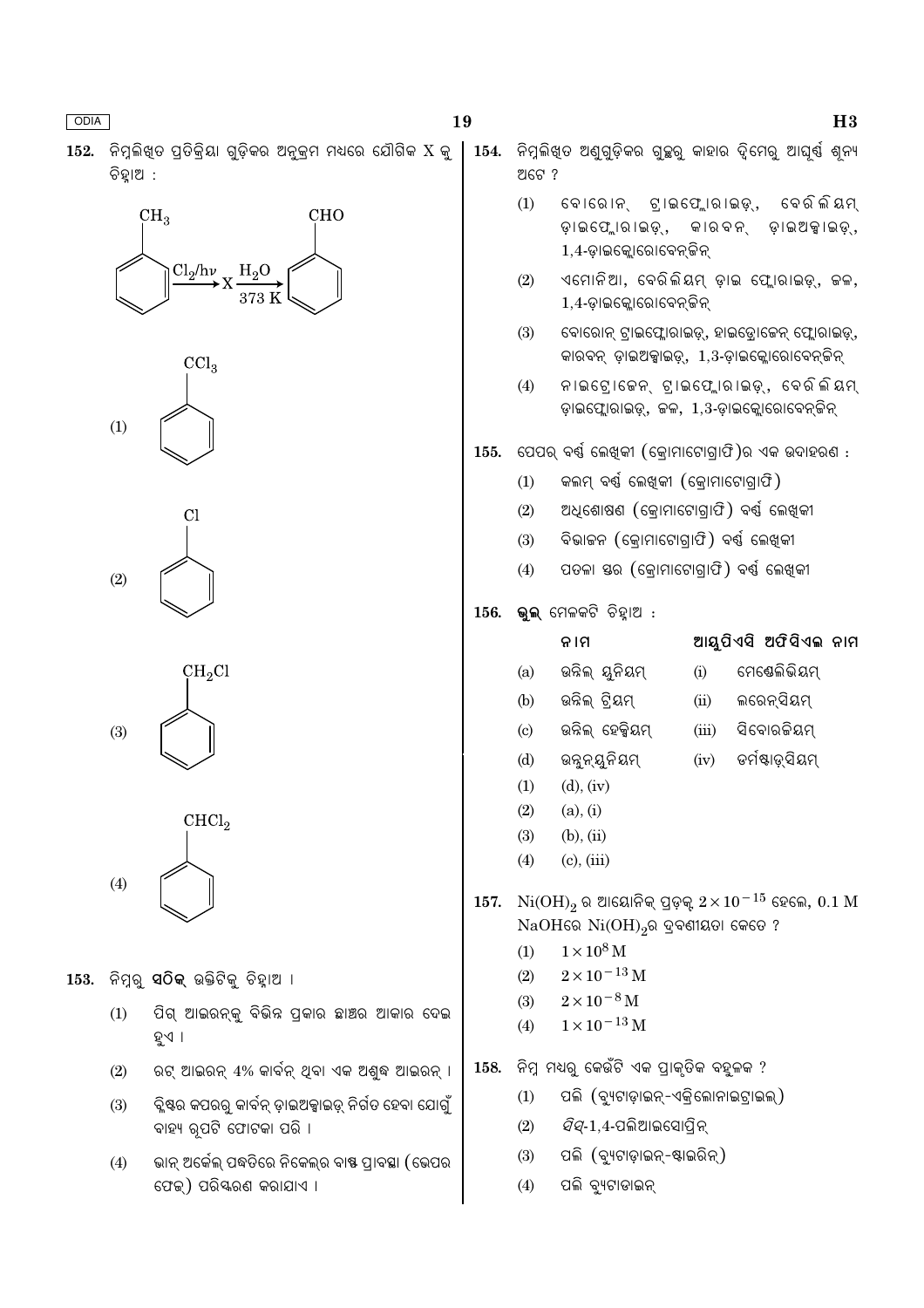|      |                                                                                               | 159.  ବେନ୍କାଲଡ଼ିହାଇଡ଼୍ ଏବଂ ଏସିଟୋଫିନୋନ୍ର ଲଘୁ $\mathrm{NaOH}$<br>ଉପଛିତିରେ ହେଉଥିବା କଣାଶୁଣା ପ୍ରତିକ୍ରିୟାଟି :                                                            |      | (a)                        | 164.  ସଠିକ୍ ଉକ୍ତିକୁ ନିମ୍ନରୁ ବାଛ :<br>$\mathrm{CO}_2(\mathrm{g})$ ଆଇସ୍କ୍ରିମ୍ ଏବଂ ସଂରକ୍ଷିତ ଖାଦ୍ୟ ପାଇଁ ଏକ                                                                                                                                                                                                                             |
|------|-----------------------------------------------------------------------------------------------|--------------------------------------------------------------------------------------------------------------------------------------------------------------------|------|----------------------------|------------------------------------------------------------------------------------------------------------------------------------------------------------------------------------------------------------------------------------------------------------------------------------------------------------------------------------|
|      | (1)                                                                                           | କ୍ରସ୍ ଆଲ୍ଡୋଲ୍ ସଂଘନନ                                                                                                                                                |      |                            | ପ୍ରଶୀତକ (ରେଫ୍ରିକିରାଷ୍ଟ) ଭାବେ ବ୍ୟବହୂତ ହୁଏ ।                                                                                                                                                                                                                                                                                         |
|      | (2)                                                                                           | ଆଲଡ଼ୋଲ ସଂଘନନ                                                                                                                                                       |      | (b)                        | $C_{60}$ ର ସଂରଚନାରେ ବାରଟି ଛ-ଟିକିଆ କାର୍ବନ୍ ବୃଭ<br>ଏବଂ କୋଡ଼ିଏଟି ପାଞ୍ଚ-ଟିକିଆ କାରବନ୍ ବୃତ୍ତ ଅଛି ।                                                                                                                                                                                                                                       |
|      | (3)                                                                                           | କାନିକାରୋ'ସ୍ ପ୍ରତିକ୍ରିୟା                                                                                                                                            |      | $\left( \mathrm{c}\right)$ | $ZSM$ -5 ଏକ ପ୍ରକାର ଜିଓଲାଇଟ୍ ଯାହା ଆଲକୋହଲ୍କୁ<br>ଗ୍ୟାସୋଲିନ୍ରେ ପରିଣତ କରାଏ ।                                                                                                                                                                                                                                                            |
|      | (4)                                                                                           | କ୍ରସ୍ କାନିକାରୋ'ସ୍ ପ୍ରତିକ୍ରିୟା                                                                                                                                      |      | (d)<br>(1)                 | କାର୍ବନ୍ ମନୋକ୍ସାଇଡ୍ ଏକ ରଙ୍ଗହୀନ, ଗନ୍ଧହୀନ ଗ୍ୟାସ୍  ।<br>$(c)$ ଏବଂ $(d)$ କେବଳ                                                                                                                                                                                                                                                           |
|      | ଦେଖାଏ :                                                                                       | 160. ଏକ ଦ୍ରବଣ ଯାହା ରାଉଲ୍ଟ'ସ୍ଙ୍କ ନିୟମ ଠାରୁ ଧନାତ୍ମକ ବିଚଳନ                                                                                                            |      | (2)<br>(3)                 | $(a)$ , $(b)$ ଏବଂ $(c)$ କେବଳ<br>$(a)$ ଏବଂ $(c)$ କେବଳ                                                                                                                                                                                                                                                                               |
|      | (1)                                                                                           | କ୍ଳୋରୋଇଥେନ୍ + ବ୍ରୋମୋଇଥେନ୍                                                                                                                                          |      | (4)                        | $(b)$ ଏବଂ $(c)$ କେବଳ                                                                                                                                                                                                                                                                                                               |
|      | (2)                                                                                           | ଇଥାନଲ୍ + ଏସିଟୋନ୍                                                                                                                                                   | 165. |                            | ନିମ୍ଳକିଖ୍ଡ ପ୍ତିକ୍ରିୟାଟିରେ ସୁକ୍ରୋକ୍ର କଳ ଅପଘଟନ<br>ଦିଆଯାଇଛି । ସୁକ୍ରୋକ୍ $+H_2O \rightleftharpoons$ ଘ୍ଲକୋକ୍ $+$ ଫ୍ଲୁକ୍ଟୋକ୍                                                                                                                                                                                                              |
|      | (3)                                                                                           | ବେନ୍ ଜିନ୍ + ଟଲ୍ୟୁଇନ୍                                                                                                                                               |      |                            | ଯଦି ସାମ୍ୟଧୁବକ ( $\text{K}_c$ ) 300 $\text{K}$ ରେ $2 \times 10^{13}$ ହୁଏ $\Delta_r\text{G}^\ominus$ ର                                                                                                                                                                                                                               |
|      | (4)                                                                                           | ଏସିଟୋନ + କ୍ଲୋରୋଫର୍ମ                                                                                                                                                |      | (1)                        | ମ୍ନଲ୍ୟ ସମାନ ଉତ୍ତାପରେ ହେବ :<br>$-8.314 \,\mathrm{J}$ mol <sup>-1</sup> K <sup>-1</sup> ×300 K×ln(4×10 <sup>13</sup> )                                                                                                                                                                                                               |
| 161. |                                                                                               | ଏକ ପ୍ରଥମ କ୍ରମ ପ୍ରତିକ୍ରିୟାର ହାର ସ୍ଥିରାଙ୍କ $4.606\times10^{-3}\,{\rm s}^{-1}$ ।<br>$2.0$ $\rm g$ ପ୍ରତିକାରକକୁ $0.2$ $\rm g$ କୁ ହ୍ରାସ କରିବା ପାଇଁ ଦରକାରୀ<br>ସମୟ ହେଉଛି : | 166. | (2)<br>(3)<br>(4)          | $-8.314\,\mathrm{J}$ mol $^{-1}\mathrm{K}^{-1} \times 300\,\mathrm{K} \times \ln(2\times10^{13})$<br>$8.314\,\mathrm{J}$ mol <sup>-1</sup> K <sup>-1</sup> ×300 K×ln(2×10 <sup>13</sup> )<br>8.314 J mol <sup>-1</sup> K <sup>-1</sup> × 300 K × ln(3 × 10 <sup>13</sup> )<br>ିନିମୁଲିଖିତ କେଉଁ ଆମିନ୍ଟି କାରବାୟିଲ୍ଆମିନ୍ ପରୀକ୍ଷା ଦିଏ ? |
|      | (1)                                                                                           | $1000\,\mathrm{s}$                                                                                                                                                 |      |                            |                                                                                                                                                                                                                                                                                                                                    |
|      | (2)                                                                                           | $100\,\mathrm{s}$                                                                                                                                                  |      |                            | NHC <sub>2</sub> H <sub>5</sub>                                                                                                                                                                                                                                                                                                    |
|      | (3)                                                                                           | 200 s                                                                                                                                                              |      | (1)                        |                                                                                                                                                                                                                                                                                                                                    |
|      | (4)                                                                                           | $500\,\mathrm{s}$                                                                                                                                                  |      |                            |                                                                                                                                                                                                                                                                                                                                    |
|      |                                                                                               | $162.$ HCl କୁ $CaCl2$ , $MgCl2$ ଏବଂ $NaCl$ ର ଦ୍ରବଣ ଭିତର<br>ଦେଇ ପ୍ରବାହିତ କଲେ ନିମ୍ନଲିଖ୍ତ ମଧ୍ୟରୁ କେଉଁ ଯୌଗିକ(ଗୁଡ଼ିକ)<br>ଦାନା ଧାରଣ କରିବ ?                               |      |                            | NH <sub>2</sub>                                                                                                                                                                                                                                                                                                                    |
|      | (1)                                                                                           | NaCl, MgCl <sub>2</sub> ଏବଂ CaCl <sub>2</sub>                                                                                                                      |      | (2)                        |                                                                                                                                                                                                                                                                                                                                    |
|      | (2)                                                                                           | ${ {\rm MgCl}_2}$ ଏବଂ ${ {\rm CaCl}_2}$ ଉଭୟ                                                                                                                        |      |                            |                                                                                                                                                                                                                                                                                                                                    |
|      | (3)                                                                                           | କେବଳ $NaCl$                                                                                                                                                        |      |                            | NHCH <sub>3</sub>                                                                                                                                                                                                                                                                                                                  |
|      | (4)                                                                                           | କେବଳ ${MgCl}_2$                                                                                                                                                    |      |                            |                                                                                                                                                                                                                                                                                                                                    |
| 163. | ଏକ ଆଦର୍ଶ ଗ୍ୟାସ୍ର ରୁଦ୍ଧତାପୀୟ (ଏଡ଼ିଆବାଟିକ୍) ସର୍ଭରେ ମୁକ୍ତ<br>ପ୍ରସାରଣ ପାଇଁ ସଠିକ୍ ବିକଳ୍ପଟି ହେଉଛି : |                                                                                                                                                                    |      | (3)                        |                                                                                                                                                                                                                                                                                                                                    |
|      | (1)                                                                                           | $q > 0$ , $\Delta T > 0$ $\Im \mathbb{R}^{\circ}$ w $> 0$                                                                                                          |      |                            | $NCH3$ <sub>2</sub>                                                                                                                                                                                                                                                                                                                |

 $(4)$ 

Ì

 $20\,$ 

ODIA

(2)  $q = 0, \Delta T = 0 \sqrt{\mathbb{Q}^{\circ} w} = 0$ 

- $q=0, \Delta T < 0 \, \text{GeV}$  w > 0  $(3)$
- (4)  $q < 0, \Delta T = 0 \, \text{GeV}^{\circ}$  w = 0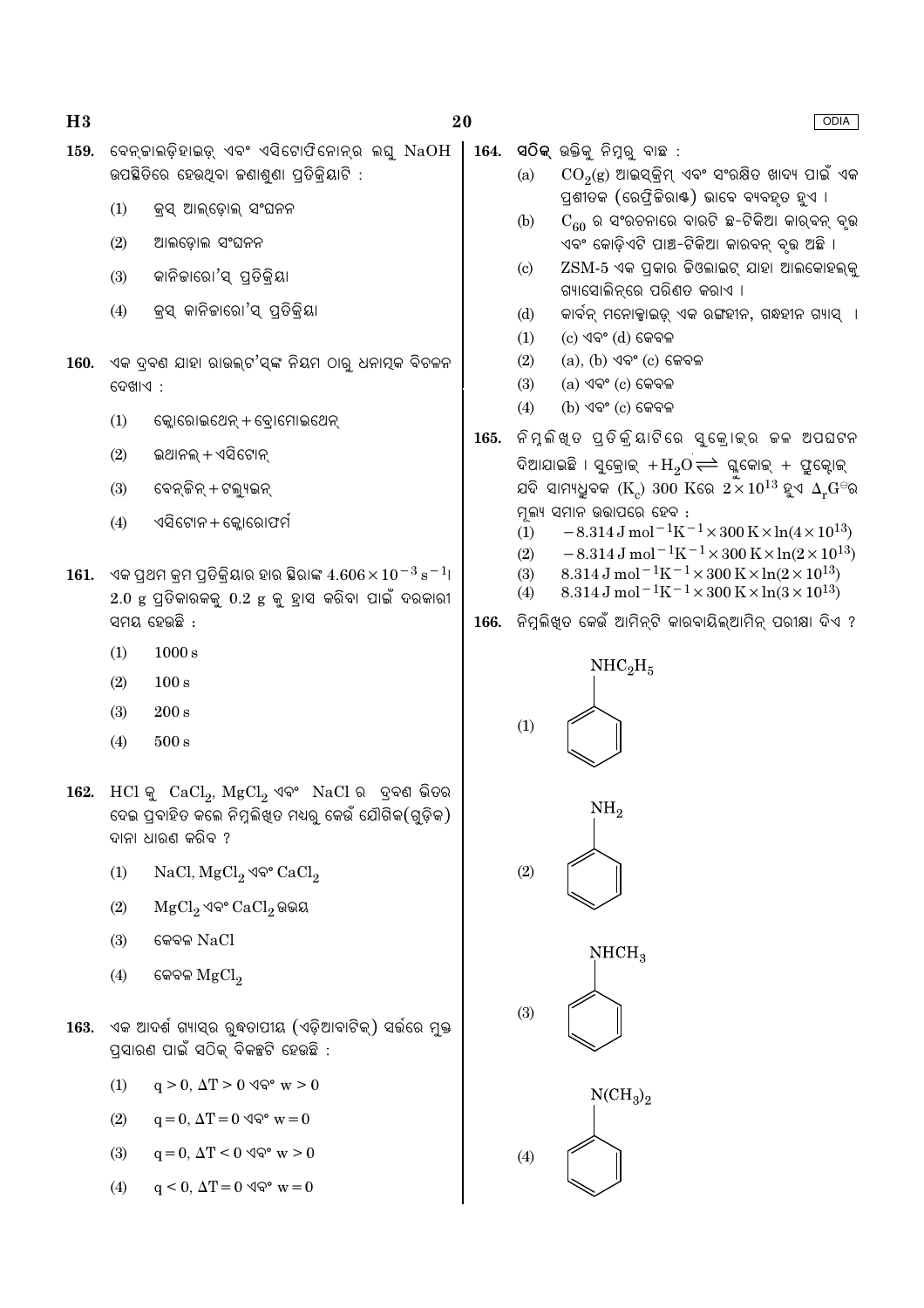167. ଏକ ଆଲ୍କିନ୍ର ଓକୋନୋଲିସିସ୍ରେ ମିଥାନାଲ୍ ଏକ ଉପାଦ ଭାବେ ଦିଏ । ଏହାର ସଂରଚନାଟି :





168. ଏନିସୋଲ୍କୁ HI ସହିତ ବିଭାଚ୍ଚନ କଲେ ଦିଏ :



169. 2-ବୋମୋପେଷେନ୍ର ଏଲିମିନେସନ୍ ପ୍ତିକିୟାର ପେଷ-2-ଇନ୍ ପ୍ରସ୍ତୁତ ହୁଏ । ଏହା :

- ବିଟା-ଏଲିମିନେସନ୍ ପ୍ରତିକ୍ରିୟା  $(a)$
- ଜେଟ୍ସେଭ୍ ନିୟମ ଅନୁକରଣ କରେ  $(b)$
- ଡ଼ିହାଇଡ୍ରୋହାଲୋକିନେସନ୍ ପ୍ରତିକ୍ରିୟା  $\left( \mathrm{c}\right)$
- ନିର୍ଜଳୀକରଣ ପ୍ତିକ୍ୟା  $(d)$
- $(a), (b), (d)$  $(1)$
- $(2)$  $(a), (b), (c)$
- $(3)$  $(a), (c), (d)$
- $(4)$  $(b), (c), (d)$
- 170. ଏକ ପ୍ରତିକ୍ରିୟାରେ ପ୍ରତିକାରକ ଗୁଡ଼ିକର ସାନ୍ଦ୍ରା ବୃଦ୍ଧି ଯୋଗୁଁ ହେଉଥବା ପରିବର୍ତ୍ତନ :
	- ସଂଘାତ ଆବୃଭି  $(1)$
	- ସକିୟଣ ଶକ୍ତି  $(2)$
	- $(3)$ ହିଟ୍ ଅଫ୍ ରିଏକ୍ସନ୍
	- $(4)$ ପଭାବସୀମା ଶକ୍ତି
- 171. ନିମୁଲିଖତ ମଧ୍ୟର କେଉଁଟି ଏକ କ୍ଷାରୀୟ ଆମିନୋ ଏସିଡ୍ ?
	- $(1)$ ଲାଇସିନ୍
	- ସେରିନ୍  $(2)$
	- $(3)$ ଆଲାନିନ୍
	- ଟାଇରୋସିନ୍  $(4)$
- 172. ନିମ୍ନ ଲିଖ୍ତ ଧାତୁର ଆୟନ ଗୁଡ଼ାଏ ଏନ୍କାଇମ୍କୁ ସକ୍ରିୟ କରାଏ, ଗ୍ଳକୋଚ୍ଚର ଜାରଣରେ ଭାଗ ନେଇ ATP ପ୍ରସ୍ତୁତ କରେ ଏବଂ ସୋଡ଼ିୟମ୍ ସହିତ ସ୍ୱାୟ ସିଗ୍ନାଲ୍ ପେରଣ ପାଇଁ ଦାୟୀ ।
	- ପଟାସିୟମ  $(1)$
	- $(2)$ ଆଇରନ
	- $(3)$ କପର୍
	- କ୍ୟାଲ୍ସିୟମ୍  $(4)$
- 173.  $2Cl(g) \rightarrow Cl_2(g)$  ପ୍ରତିକ୍ରିୟାଟିର **ସଠିକ୍** ବିକଳ୍ପଟି ହେଉଛି :
	- $\Delta_r H < 0$  and  $\Delta_r S < 0$  $(1)$
	- $(2)$  $\Delta_r H > 0$  and  $\Delta_r S > 0$
	- $\Delta_r H > 0$  and  $\Delta_r S < 0$  $(3)$
	- $\Delta_r H < 0$  and  $\Delta_r S > 0$  $(4)$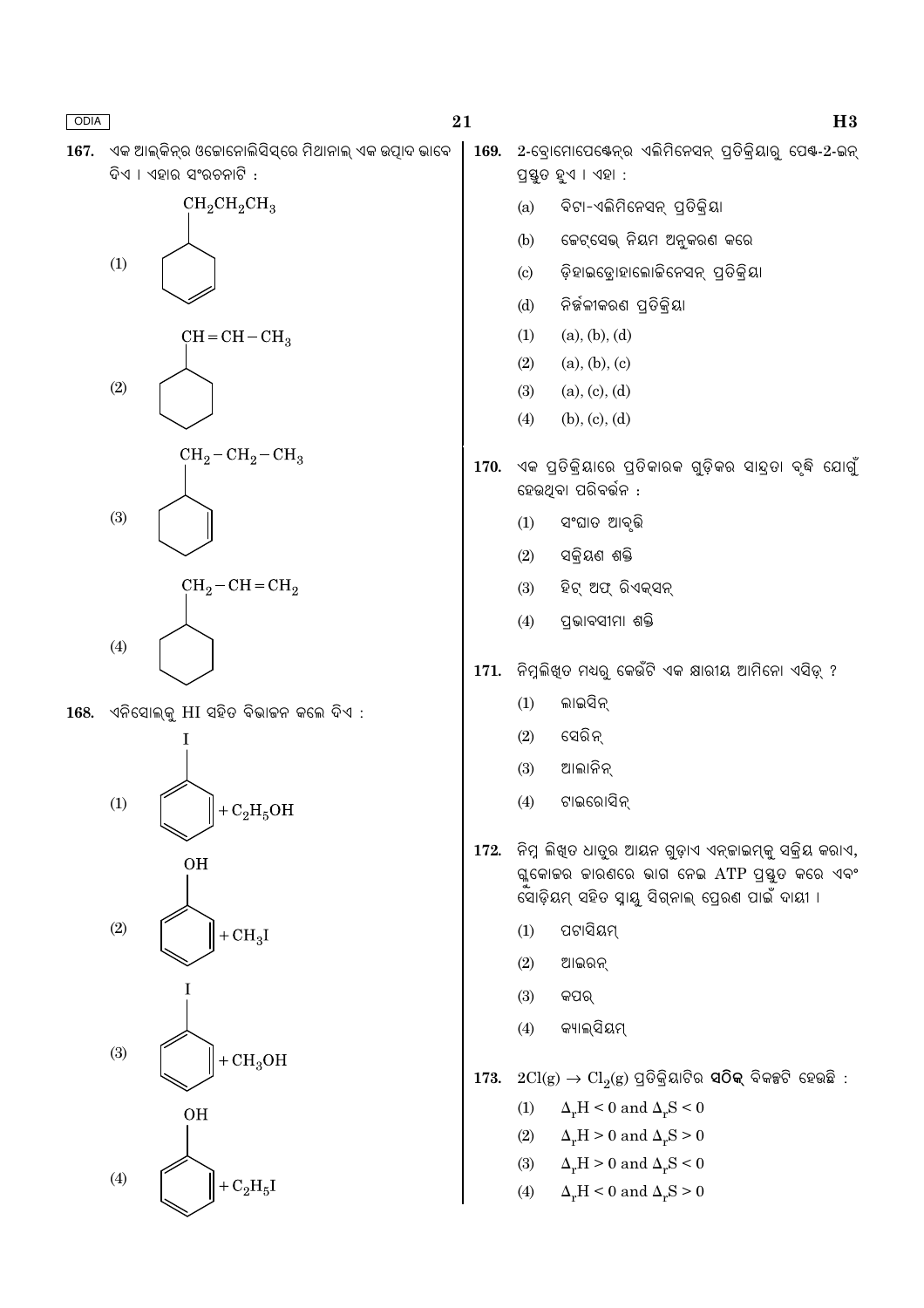$174.$  ନିମୁଲିଖ୍ଡକ୍ ମିଳାଅ $:$ 

ଅକ୍ଟାଇଡ଼

ଗୁଣ

**ODIA** 

178. ବଡ଼ି ସେଷ୍ଡ଼ି କ୍ୟବିକ୍ (bcc) ସଂରଚନା ଥିବା ଏକ ମୌଳିକର କୋଷଧାର 288 pm ହେଲେ, ଏହାର ପରମାଣବିକ ବ୍ୟାସାର୍ଦ୍ଧ ହେଉଛି :

- $\frac{4}{\sqrt{2}} \times 288$  pm  $(1)$  $\frac{\sqrt{3}}{4} \times 288$  pm  $(2)$  $\frac{\sqrt{2}}{4} \times 288$  pm  $(3)$
- $\frac{4}{\sqrt{3}} \times 288$  pm  $(4)$
- ିନିମୁଲିଖିତ ମଧ୍ୟରୁ କାହାର ସର୍ବାଧିକ ସଂଖାର ପରମାଣୁ ଅଛି ? 179.
	- $1 g$  of  $Li(s)$  [Li-ପରମାଣବିକ ବହୁତ୍ୱ $= 7$ ]  $(1)$
	- $1 g$  of Ag(s) [Ag-ପରମାଣବିକ ବସ୍ତୁତ୍ =  $108$ ]  $(2)$
	- $(3)$  $1 g$  of  $Mg(s)$  [Mg-ପରମାଣବିକ ବସ୍ତୁତ୍ୱ $= 24$ ]
	- $1 g$  of  $O<sub>2</sub>(g)$  [O-ପରମାଣବିକ ବସ୍ତୁତ୍ୱ $= 16$ ]  $(4)$
- 180. ଲଘୁ ସଲ୍ଫ୍ୟୁରିକ୍ ଅମ୍ଳକୁ ପ୍ଲାଟିନମ୍ (Pt) ଇଲେକ୍ଟ୍ରୋଡ୍ ବ୍ୟବହାର କରି ବିଦ୍ୟୁତ୍ ବିଶ୍ଳେଷଣ କଲେ, ଏନୋଡ଼ରେ ମିଳୁଥିବା ଉତ୍ପାଦଟି ହେଉଛି :
	- $(1)$ ସଲ୍ଫର ଡ଼ାଇଅକ୍ସାଇଡ୍ ଗ୍ୟାସ୍
	- $(2)$ ହାଇଡ୍ରୋଜେନ୍ ଗ୍ୟାସ୍
	- $(3)$ ଅକ୍ସିଜେନ୍ ଗ୍ୟାସ୍
	- $(4)$ ହାଇଡ଼ୋଜେନ୍ ସଲ୍ଫାଇଡ଼୍ ଗ୍ୟାସ୍

 $-000 -$ 

କାର୍ବନ୍ମନୋକ୍ସାଇଡ୍  $(i)$ କ୍ଷାରୀୟ  $(a)$ ବେରିୟମ୍ ଅକ୍ସାଇଡ୍  $(b)$  $(ii)$ ପ୍ରଶମନୀ (ନିୟୁଟ୍ରାଲ) ଆଲୁମିନିୟମ ଅକ୍ସାଇଡ୍  $(c)$  $(iii)$ ଅମ୍ଳୀୟ ଭଭୟ ଧର୍ମୀ  $(d)$  $\text{Cl}_2\text{O}_7$  , ଡ଼ାଇକ୍ଲୋରୋ  $(iv)$ ହେଷ୍ଟୋକ୍ସାଇଡ୍ ସଠିକ୍ ବିକଳ୍ପକୁ ନିମ୍ନରୁ ବାଛ**ା** (a)  $(b)$  $\left( \mathrm{c}\right)$  $(d)$  $(1)$  $(ii)$  $(iv)$  $(iii)$  $(i)$  $(2)$  $(i)$  $(ii)$  $(iii)$  $(iv)$  $(3)$  $(i)$  $(ii)$  $(iv)$  $(iii)$  $(4)$  $(iii)$  $(iv)$  $(i)$  $(ii)$ 175. କଲୟଡ଼ାଲ୍ ଦ୍ବଣର କେଉଁ ଗୁଣ ନିର୍ପଣ ପାଇଁ କେଟା ପୋଟେନ୍ସିଏଲ ମାପିବା ଦରକାର ? କଲୟଡ଼୍ କଣିକା ଗୁଡ଼ିକର ଆକାର  $(1)$  $(2)$ ଶ୍ୟାନତା  $(3)$ ଦ୍ୱବଣୀୟତା କଲୟପଲ୍ କଣିକାଗୁଡ଼ିକର ଛିରତା  $(4)$  $176.$  ଏକ ସିଲିଶ୍ଚର  $N_2$  ଏବଂ  $Ar$  ଗ୍ୟାସ୍ର ମିଶ୍ରଣରେ 7  $g N_2$  ଏବଂ 8 g Ar ଅଛି । ଯଦି ସିଲିଷରରେ ଥିବା ଗ୍ୟାସ୍ ମିଶ୍**ଶର** ସମଗ୍ ଚାପ 27 ବାର ହୁଏ,  $N_{2}$ ର ଆଂଶିକ ଚାପ ହେଉଛି : [ବ୍ୟବହାର କର : ପରମାଣବିକ ବସ୍ତୁତ୍ୱ (in g mol $^{-1}$ ) :  $N = 14$ ,  $Ar = 40$  $18<sub>bar</sub>$  $(1)$  $(2)$ 9 bar  $(3)$ 12 bar  $15<sub>bar</sub>$  $(4)$ 177. କାରବନ୍ ମନୋକ୍ୱାଇଡ୍ ବିଷୟରେ ନିମ୍ପ୍ଦଭ କେଉଁଟି ଠିକ୍ ନୃହେଁ ? ଏହା ଅସମ୍ପର୍ଷ୍ ଦହନ ଦାରା ପ୍ରୟୁତ ହୁଏ ।  $(1)$ 

- ଏହା କାରବୋକ୍କି ହେମୋଘୋବିନ ତିଆରି କରେ ।  $(2)$
- $(3)$ ଏହା ରକ୍ତର ଅକ୍ସିକେନ୍ ବହନ କରିବା କ୍ଷମତା ହ୍ରାସ କରାଏ ।
- କାରବୋକ୍ସି ହେମୋଗ୍ଲୋବିନ୍ (CO ସଂଯୁକ୍ତ  $(4)$ ହେମୋଗ୍ଲୋବିନ୍) ଅକ୍ସିହେମୋଗ୍ଲୋବିନ୍ ଠାର୍ ଅସ୍ଥିର ।